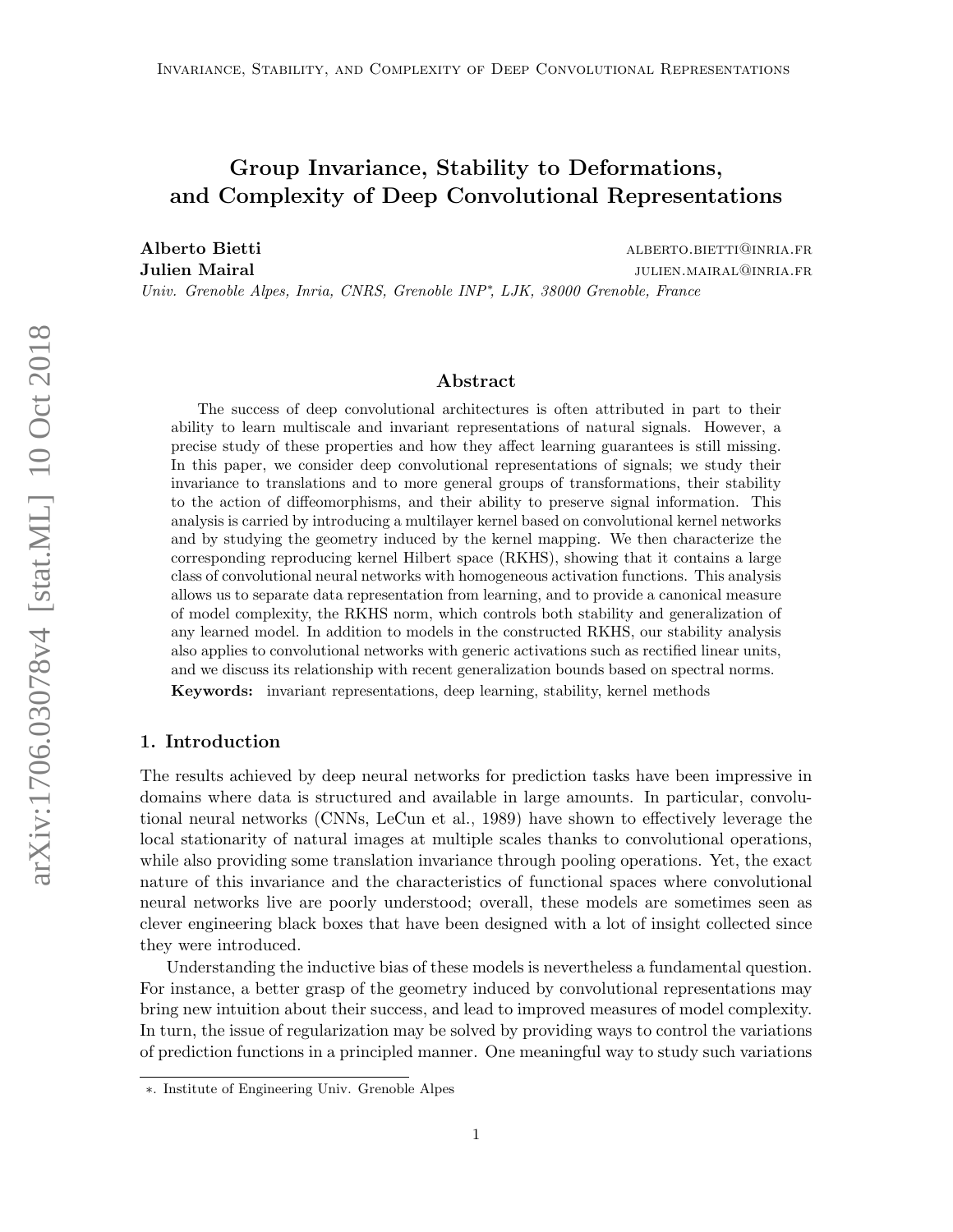is to consider the stability of model predictions to naturally occuring changes of input signals, such as translations and deformations.

Small deformations of natural signals often preserve their main characteristics, such as class labels  $(e.g., the same digit with different handwritings may correspond to the$ same images up to small deformations), and provide a much richer class of transformations than translations. The scattering transform [\(Mallat, 2012;](#page-46-1) [Bruna and Mallat, 2013\)](#page-45-0) is a recent attempt to characterize convolutional multilayer architectures based on wavelets. The theory provides an elegant characterization of invariance and stability properties of signals represented via the scattering operator, through a notion of Lipschitz stability to the action of diffeomorphisms. Nevertheless, these networks do not involve "learning" in the classical sense since the filters of the networks are pre-defined, and the resulting architecture differs significantly from the most used ones, which adapt filters to training data.

In this work, we study these theoretical properties for more standard convolutional architectures, from the point of view of positive definite kernels (Schölkopf and Smola, 2001). Specifically, we consider a functional space derived from a kernel for multi-dimensional signals that admits a multi-layer and convolutional structure based on the construction of convolutional kernel networks (CKNs) introduced by [Mairal](#page-46-2) [\(2016\)](#page-46-2); [Mairal et al.](#page-46-3) [\(2014\)](#page-46-3). The kernel representation follows standard convolutional architectures, with patch extraction, non-linear (kernel) mappings, and pooling operations. We show that our functional space contains a large class of CNNs with smooth homogeneous activation functions.

The main motivation for introducing a kernel framework is to study separately data representation and predictive models. On the one hand, we study the translation-invariance properties of the kernel representation and its stability to the action of diffeomorphisms, obtaining similar guarantees as the scattering transform [\(Mallat, 2012\)](#page-46-1), while preserving signal information. When the kernel is appropriately designed, we also show how to obtain signal representations that are invariant to the action of any locally compact group of transformations, by modifying the construction of the kernel representation to become equivariant to the group action. On the other hand, we show that these stability results can be translated to predictive models by controlling their norm in the functional space, or simply the norm of the last layer in the case of CKNs [\(Mairal, 2016\)](#page-46-2). With our kernel framework, the RKHS norm also acts as a measure of model complexity, thus controlling both stability and generalization, so that stability may lead to improved sample complexity. Finally, our work suggests that explicitly regularizing CNNs with the RKHS norm (or approximations thereof) can help obtain more stable models, a more practical question which we study in follow-up work [\(Bietti et al., 2018\)](#page-45-1).

A short version of this paper was published at the Neural Information Processing Systems 2017 conference [\(Bietti and Mairal, 2017\)](#page-45-2).

### 1.1 Summary of Main Results

Our work characterizes properties of deep convolutional models along two main directions.

• The first goal is to study *representation* properties of such models, independently of training data. Given a deep convolutional architecture, we study signal preservation as well as invariance and stability properties.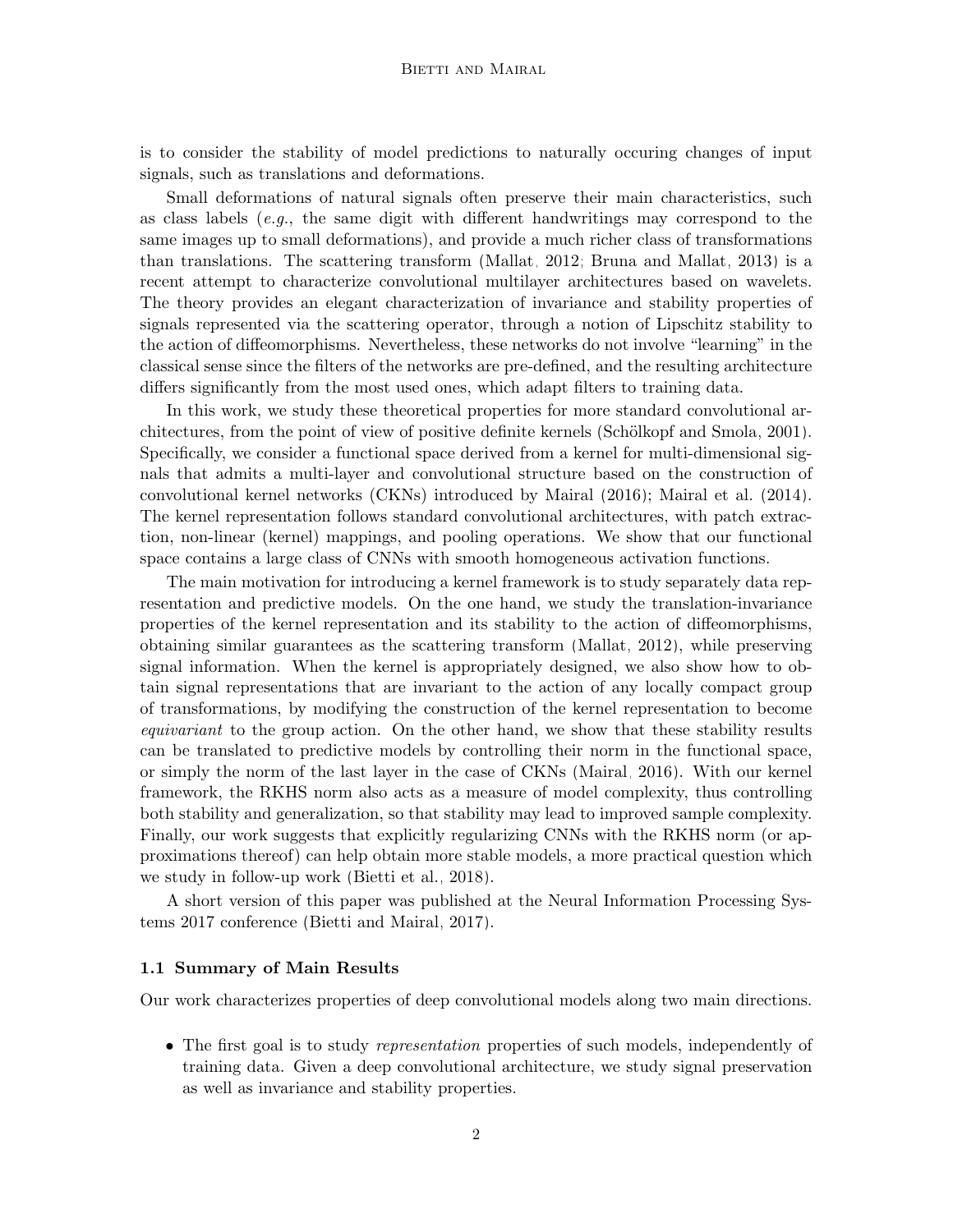- The second goal focuses on *learning* aspects, by studying the complexity of learned models based on our representation. In particular, our construction relies on kernel methods, allowing us to define a corresponding functional space (the RKHS). We show that this functional space contains a class of CNNs with smooth homogeneous activations, and study the complexity of such models by considering their RKHS norm. This directly leads to statements on the generalization of such models, as well as on the invariance and stability properties of their predictions.
- Finally, we show how some of our arguments extend to more traditional CNNs with generic and possibly non-smooth activations (such as ReLU or tanh).

Signal preservation, invariance and stability. We tackle this first goal by defining a deep convolutional representation based on hierarchical kernels. We show that the representation preserves signal information and guarantees near-invariance to translations and stability to deformations in the following sense, defined by [Mallat](#page-46-1) [\(2012\)](#page-46-1): for signals  $x: \mathbb{R}^d \to \mathbb{R}^{p_0}$  defined on the continuous domain  $\mathbb{R}^d$ , we say that a representation  $\Phi(x)$  is stable to the action of diffeomorphisms if

$$
\|\Phi(L_{\tau}x) - \Phi(x)\| \le (C_1 \|\nabla \tau\|_{\infty} + C_2 \|\tau\|_{\infty})\|x\|,
$$

where  $\tau : \mathbb{R}^d \to \mathbb{R}^d$  is a  $C^1$ -diffeomorphism,  $L_\tau x(u) = x(u - \tau(u))$  its action operator, and the norms  $||\tau||_{\infty}$  and  $||\nabla \tau||_{\infty}$  characterize how large the translation and deformation components are, respectively (see Section [3](#page-12-0) for formal definitions). The Jacobian  $\nabla \tau$  quantifies the size of local deformations, so that the first term controls the stability of the representation. In the case of translations, the first term vanishes ( $\nabla \tau = 0$ ), hence a small value of  $C_2$  is desirable for translation invariance. We show that such signal preservation and stability properties are valid for the multilayer kernel representation  $\Phi$  defined in Section [2](#page-6-0) by repeated application of patch extraction, kernel mapping, and pooling operators:

- The representation can be discretized with no loss of information, by subsampling at each layer with a factor smaller than the patch size;
- The translation invariance is controlled by a factor  $C_2 = C_2'/\sigma_n$ , where  $\sigma_n$  represents the "resolution" of the last layer, and typically increases exponentially with depth;
- The deformation stability is controlled by a factor  $C_1$  which increases as  $\kappa^{d+1}$ , where  $\kappa$ corresponds to the patch size at a given layer, that is, the size of the "receptive field" of a patch relative to the resolution of the previous layer.

These results suggest that a good way to obtain a stable representation that preserves signal information is to use the smallest possible patches at each layer (e.g.,  $3x3$  for images) and perform pooling and downsampling at a factor smaller than the patch size, with as many layers as needed in order to reach a desired level of translation invariance  $\sigma_n$ . We show in Section [3.3](#page-16-0) that the same invariance and stability guarantees hold when using kernel approximations as in CKNs, at the cost of losing signal information.

In Section [3.5,](#page-18-0) we show how to go beyond the translation group, by constructing similar representations that are invariant to the action of locally compact groups. This is achieved by modifying patch extraction and pooling operators so that they commute with the group action operator (this is known as equivariance).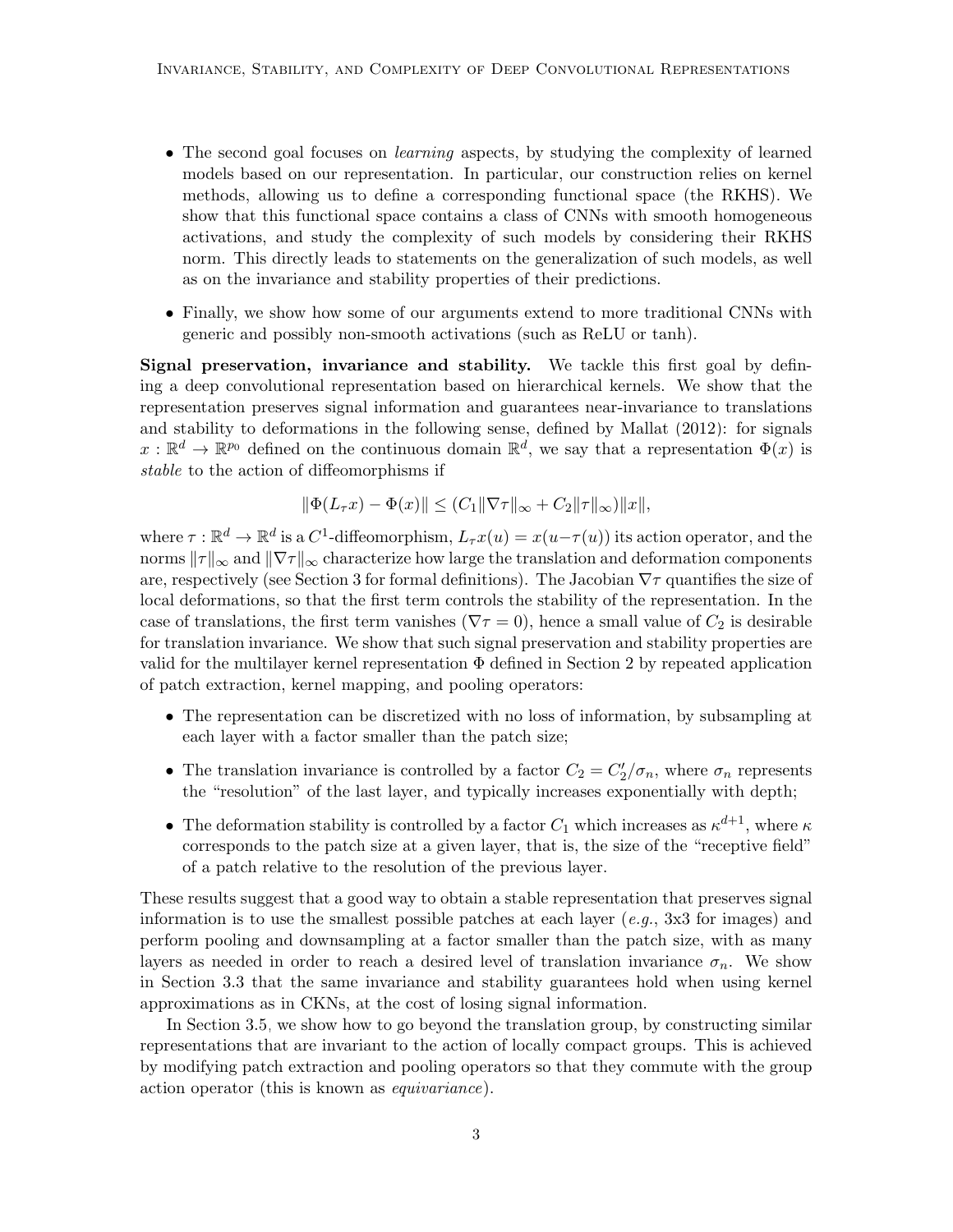Model complexity. Our second goal is to analyze the complexity of deep convolutional models by studying the functional space defined by our kernel representation, showing that certain classes of CNNs are contained in this space, and characterizing their norm.

The multi-layer kernel representation defined in Section [2](#page-6-0) is constructed by using kernel mappings defined on local signal patches at each scale, which replace the linear mapping followed by a non-linearity in standard convolutional networks. Inspired by [Zhang et al.](#page-48-0) [\(2017b\)](#page-48-0), we show in Section [4.1](#page-22-0) that when these kernel mappings come from a class of dot-product kernels, the corresponding RKHS contains functions of the form

$$
z \mapsto ||z||\sigma(\langle g, z \rangle/||z||),
$$

for certain types of smooth activation functions  $\sigma$ , where q and z live in a particular Hilbert space. These behave like simple neural network functions on patches, up to homogeneization. Note that if  $\sigma$  was allowed to be homogeneous, such as for rectified linear units  $\sigma(\alpha) = \max(\alpha, 0)$ , homogeneization would disappear. By considering multiple such functions at each layer, we construct a CNN in the RKHS of the full multi-layer kernel in Section [4.2.](#page-22-1) Denoting such a CNN by  $f_{\sigma}$ , we show that its RKHS norm can be bounded as

 $||f_{\sigma}||^2 \le ||w_{n+1}||^2 C_{\sigma}^2(||W_n||_2^2 C_{\sigma}^2(||W_{n-1}||_2^2 \ldots C_{\sigma}^2(||W_2||_2^2 C_{\sigma}^2(||W_1||_F^2)) \ldots)),$ 

where  $W_k$  are convolutional filter parameters at layer k,  $w_{n+1}$  carries the parameters of a final linear fully connected layer,  $C_{\sigma}^2$  is a function quantifying the complexity of the simple functions defined above depending on the choice of activation  $\sigma$ , and  $||W_k||_2$ ,  $||W_k||_F$  denote spectral and Frobenius norms, respectively, (see Section [4.2](#page-22-1) for details). This norm can then control generalization aspects through classical margin bounds, as well as the invariance and stability of model predictions. Indeed, by using the reproducing property  $f(x) = \langle f, \Phi(x) \rangle$ , this "linearization" lets us control stability properties of model predictions through  $||f||$ :

for all signals x and x', 
$$
|f(x) - f(x')| \le ||f|| \cdot ||\Phi(x) - \Phi(x')||
$$
,

meaning that the prediction function f will inherit the stability of  $\Phi$  when  $||f||$  is small.

The case of standard CNNs with generic activations. When considering CNNs with generic, possibly non-smooth activations such as rectified linear units (ReLUs), the separation between a data-independent representation and a learned model is not always achievable in contrast to our kernel approach. In particular, the "representation" given by the last layer of a learned CNN is often considered by practitioners, but such a representation is data-dependent in that it is typically trained on a specific task and dataset, and does not preserve signal information.

Nevertheless, we obtain similar invariance and stability properties for the predictions of such models in Section [4.3,](#page-26-0) by considering a complexity measure given by the product of spectral norms of each linear convolutional mapping in a CNN. Unlike our study based on kernel methods, such results do not say anything about generalization; however, relevant generalization bounds based on similar quantities have been derived (though other quantities in addition to the product of spectral norms appear in the bounds, and these bounds do not directly apply to CNNs), e.g., by [Bartlett et al.](#page-45-3) [\(2017\)](#page-45-3); [Neyshabur et al.](#page-46-4) [\(2018\)](#page-46-4), making the relationship between generalization and stability clear in this context as well.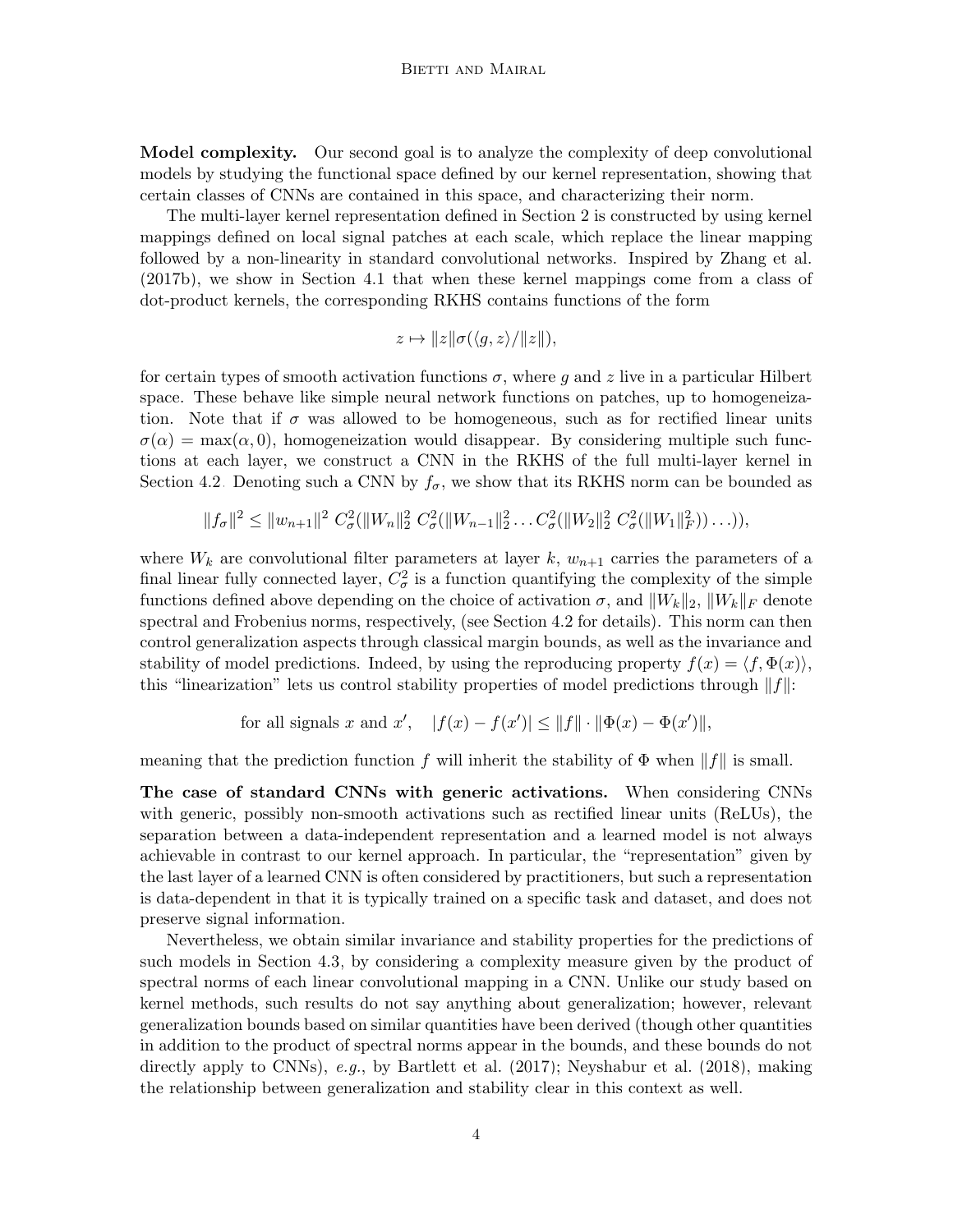# 1.2 Related Work

Our work relies on image representations introduced in the context of convolutional kernel networks [\(Mairal, 2016;](#page-46-2) [Mairal et al., 2014\)](#page-46-3), which yield a sequence of spatial maps similar to traditional CNNs, but where each point on the maps is possibly infinite-dimensional and lives in a reproducing kernel Hilbert space (RKHS). The extension to signals with  $d$ spatial dimensions is straightforward. Since computing the corresponding Gram matrix as in classical kernel machines is computationally impractical, CKNs provide an approximation scheme consisting of learning finite-dimensional subspaces of each RKHS's layer, where the data is projected. The resulting architecture of CKNs resembles traditional CNNs with a subspace learning interpretation and different unsupervised learning principles.

Another major source of inspiration is the study of group-invariance and stability to the action of diffeomorphisms of scattering networks [\(Mallat, 2012\)](#page-46-1), which introduced the main formalism and several proof techniques that were keys to our results. Our main effort was to extend them to more general CNN architectures and to the kernel framework, allowing us to provide a clear relationship between stability properties of the representation and generalization of learned CNN models. We note that an extension of scattering networks results to more general convolutional networks was previously given by [Wiatowski and](#page-48-1) Bölcskei [\(2018\)](#page-48-1); however, their guarantees on deformations do not improve on the inherent stability properties of the considered signal, and their study does not consider learning or generalization, by treating a convolutional architecture with fixed weights as a feature extractor. In contrast, our stability analysis shows the benefits of deep representations with a clear dependence on the choice of network architecture through the size of convolutional patches and pooling layers, and we study the implications for learned CNNs through notions of model complexity.

Invariance to groups of transformations was also studied for more classical convolutional neural networks from methodological and empirical points of view [\(Bruna et al., 2013;](#page-45-4) [Cohen](#page-45-5) [and Welling, 2016\)](#page-45-5), and for shallow learned representations [\(Anselmi et al., 2016\)](#page-45-6) or kernel methods [\(Haasdonk and Burkhardt, 2007;](#page-46-5) [Mroueh et al., 2015;](#page-46-6) [Raj et al., 2017\)](#page-47-1). Our work provides a similar group-equivariant construction to [\(Cohen and Welling, 2016\)](#page-45-5), while additionally relating it to stability. In particular, we show that in order to achieve group invariance, pooling on the group is only needed at the final layer, while deep architectures with pooling at multiple scales are mainly beneficial for stability. For the specific example of the roto-translation group [\(Sifre and Mallat, 2013\)](#page-47-2), we show that our construction achieves invariance to rotations while maintaining stability to deformations on the translation group.

Note also that other techniques combining deep neural networks and kernels have been introduced earlier. Multilayer kernel machines were for instance introduced by [Cho and](#page-45-7) [Saul](#page-45-7) [\(2009\)](#page-45-7); Schölkopf et al. [\(1998\)](#page-47-3). Shallow kernels for images modeling local regions were also proposed by Schölkopf [\(1997\)](#page-47-4), and a multilayer construction was proposed by [Bo et al.](#page-45-8) [\(2011\)](#page-45-8). More recently, different models based on kernels have been introduced by [Anselmi](#page-44-0) [et al.](#page-44-0) [\(2015\)](#page-44-0); [Daniely et al.](#page-45-9) [\(2016\)](#page-45-9); [Montavon et al.](#page-46-7) [\(2011\)](#page-46-7) to gain some theoretical insight about classical multilayer neural networks, while kernels are used by [Zhang et al.](#page-48-0) [\(2017b\)](#page-48-0) to define convex models for two-layer convolutional networks. Theoretical and practical concerns for learning with multilayer kernels have been studied in [Daniely et al.](#page-45-10) [\(2017,](#page-45-10) [2016\)](#page-45-9); [Steinwart et al.](#page-47-5) [\(2016\)](#page-47-5); [Zhang et al.](#page-48-2) [\(2016\)](#page-48-2) in addition to CKNs. In particular,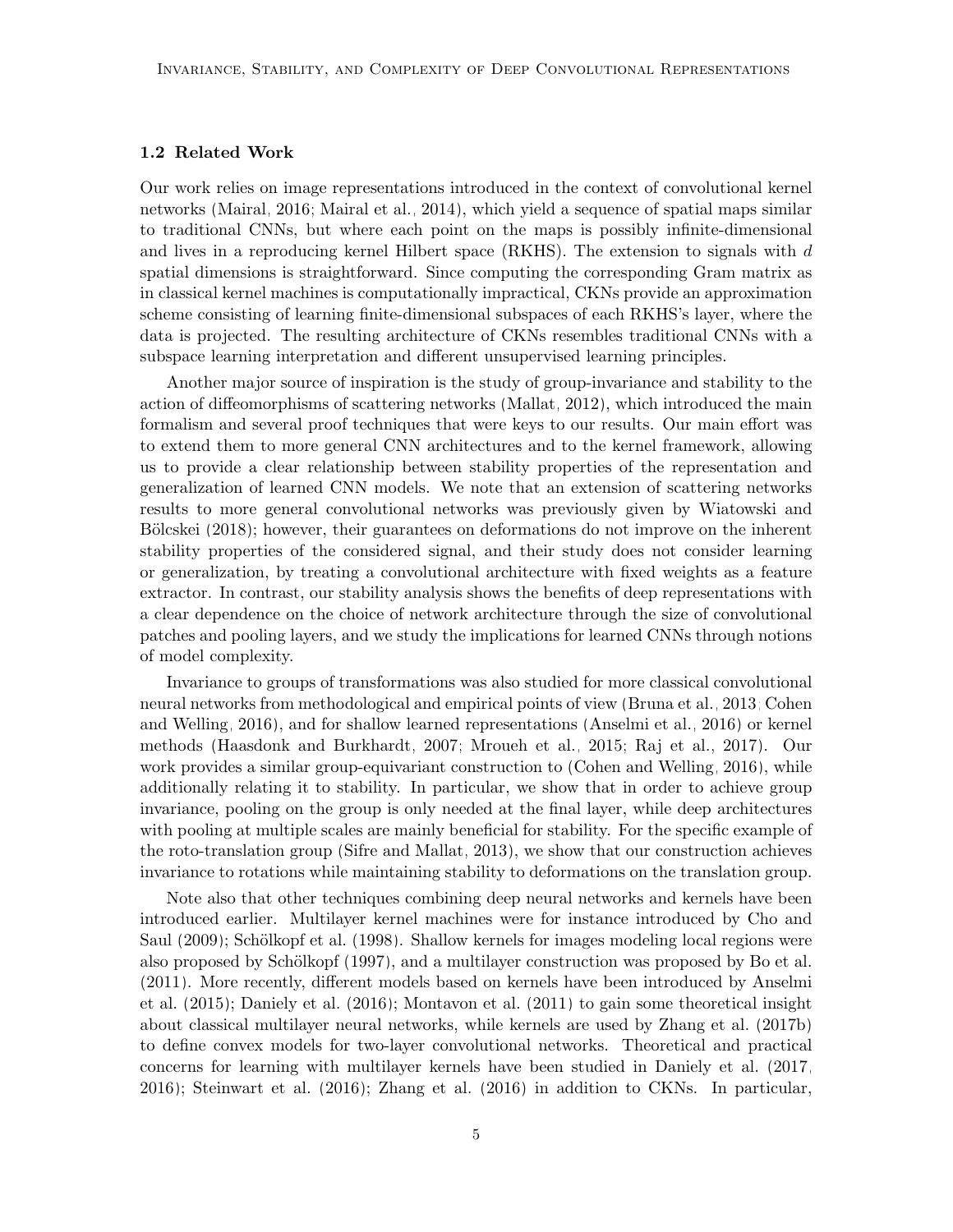[Daniely et al.](#page-45-10) [\(2017,](#page-45-10) [2016\)](#page-45-9) study certain classes of dot-product kernels with random feature approximations, [Steinwart et al.](#page-47-5) [\(2016\)](#page-47-5) consider hierarchical Gaussian kernels with learned weights, and [Zhang et al.](#page-48-2) [\(2016\)](#page-48-2) study a convex formulation for learning a certain class of fully connected neural networks using a hierarchical kernel. In contrast to these works, our focus is on the kernel representation induced by the specific hierarchical kernel defined in CKNs and the geometry of the RKHS. Our characterization of CNNs and activation functions contained in the RKHS is similar to the work of [Zhang et al.](#page-48-2) [\(2016,](#page-48-2) [2017b\)](#page-48-0), but differs in several ways: we consider general homogeneous dot-product kernels, which yield desirable properties of kernel mappings for stability; we construct generic multi-layer CNNs with pooling in the RKHS, while [Zhang et al.](#page-48-2) [\(2016\)](#page-48-2) only considers fully-connected networks and [Zhang et al.](#page-48-0) [\(2017b\)](#page-48-0) is limited to two-layer convolutional networks with no pooling; we quantify the RKHS norm of a CNN depending on its parameters, in particular matrix norms, as a way to control stability and generalization, while [Zhang et al.](#page-48-2) [\(2016,](#page-48-2) [2017b\)](#page-48-0) consider models with constrained parameters, and focus on convex learning procedures.

# 1.3 Notation and Basic Mathematical Tools

A positive definite kernel K that operates on a set  $\mathcal X$  implicitly defines a reproducing kernel Hilbert space H of functions from X to R, along with a mapping  $\varphi : \mathcal{X} \to \mathcal{H}$ . A predictive model associates to every point z in X a label in R; it consists of a linear function f in H such that  $f(z) = \langle f, \varphi(z) \rangle_{\mathcal{H}}$ , where  $\varphi(z)$  is the *data representation*. Given now two points  $z, z'$  in X, Cauchy-Schwarz's inequality allows us to control the variation of the predictive model f according to the geometry induced by the Hilbert norm  $\|\cdot\|_{\mathcal{H}}$ :

<span id="page-5-0"></span>
$$
|f(z) - f(z')| \le ||f||_{\mathcal{H}} ||\varphi(z) - \varphi(z')||_{\mathcal{H}}.
$$
 (1)

This property implies that two points  $z$  and  $z'$  that are close to each other according to the RKHS norm should lead to similar predictions, when the model f has small norm in  $H$ .

Then, we consider notation from signal processing similar to [Mallat](#page-46-1) [\(2012\)](#page-46-1). We call a signal x a function in  $L^2(\mathbb{R}^d, \mathcal{H})$ , where the domain  $\mathbb{R}^d$  represents spatial coordinates, and H is a Hilbert space, when  $||x||_{L^2}^2 := \int_{\mathbb{R}^d} ||x(u)||_{\mathcal{H}}^2 du < \infty$ , where du is the Lebesgue measure on  $\mathbb{R}^d$ . Given a linear operator  $T: L^2(\mathbb{R}^d, \mathcal{H}) \to L^2(\mathbb{R}^d, \mathcal{H}')$ , the operator norm is defined as  $||T||_{L^2(\mathbb{R}^d,\mathcal{H})\to L^2(\mathbb{R}^d,\mathcal{H}')}:=\sup_{||x||_{L^2(\mathbb{R}^d,\mathcal{H})}\leq 1}||Tx||_{L^2(\mathbb{R}^d,\mathcal{H}')}$ . For the sake of clarity, we drop norm subscripts, from now on, using the notation  $\|\cdot\|$  for Hilbert space norms,  $L^2$  norms, and  $L^2 \to L^2$  operator norms, while  $|\cdot|$  denotes the Euclidean norm on  $\mathbb{R}^d$ . We use cursive capital letters  $(e.g., \mathcal{H}, \mathcal{P})$  to denote Hilbert spaces, and non-cursive ones for operators  $(e.g.,$ P, M, A). Some useful mathematical tools are also presented in Appendix [A.](#page-29-0)

#### 1.4 Organization of the Paper

The rest of the paper is structured as follows:

• In Section [2,](#page-6-0) we introduce a multilayer convolutional kernel representation for continuous signals, based on a hierarchy of patch extraction, kernel mapping, and pooling operators. We present useful properties of this representation such as signal preservation, as well as ways to make it practical through discretization and kernel approximations in the context of CKNs.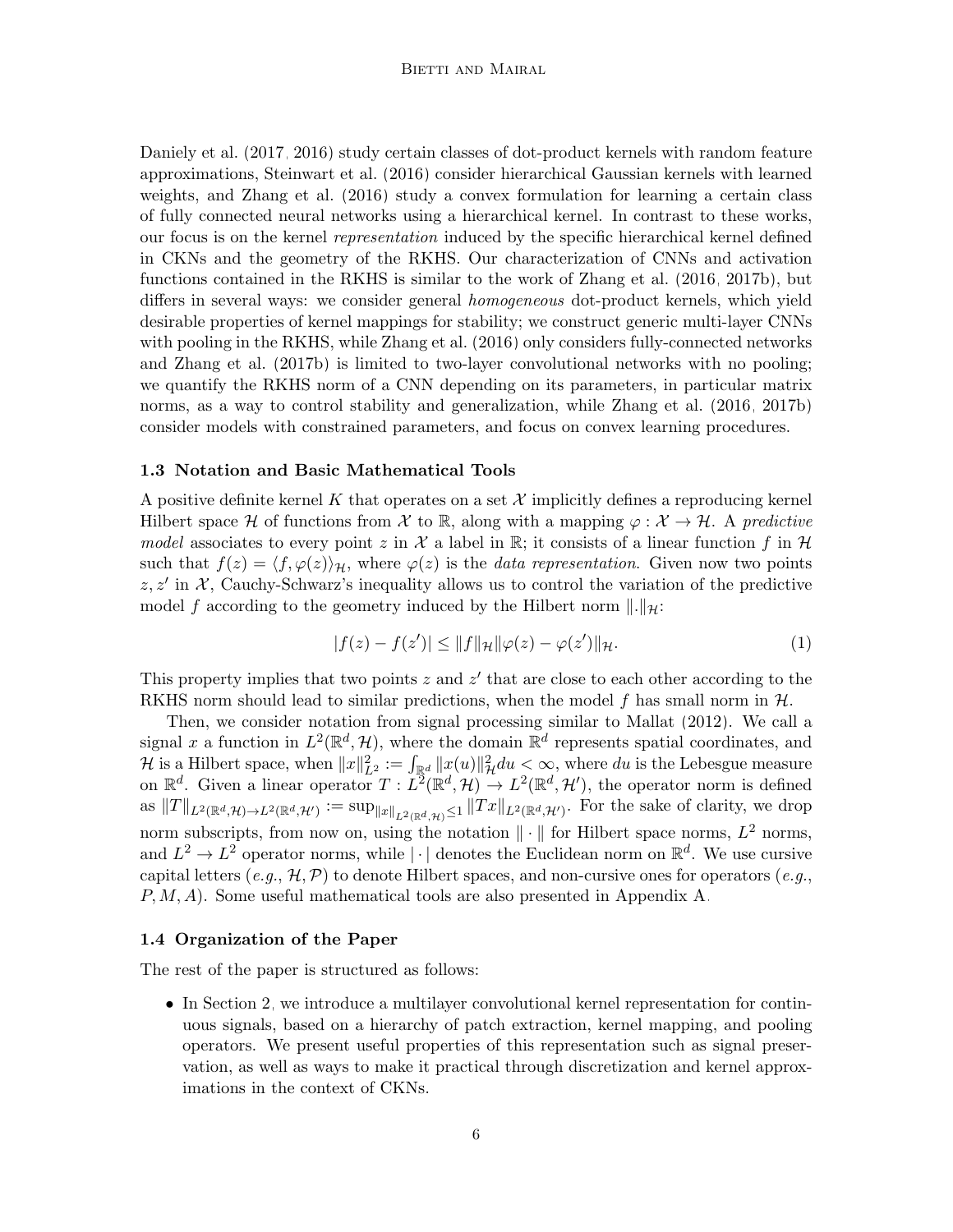- In Section [3,](#page-12-0) we present our main results regarding stability and invariance, namely that the kernel representation introduced in Section [2](#page-6-0) is near translation-invariant and stable to the action of diffeomorphisms. We then show in Section [3.3](#page-16-0) that the same stability results apply in the presence of kernel approximations such as those of CKNs [\(Mairal, 2016\)](#page-46-2), and describe a generic way to modify the multilayer construction in order to guarantee invariance to the action of any locally compact group of transformations in Section [3.5.](#page-18-0)
- In Section [4,](#page-21-0) we study the functional spaces induced by our representation, showing that simple neural-network like functions with certain smooth activations are contained in the RKHS at intermediate layers, and that the RKHS of the full kernel induced by our representation contains a class of generic CNNs with smooth and homogeneous activations. We then present upper bounds on the RKHS norm of such CNNs, which serves as a measure of complexity, controlling both generalization and stability. Section [4.3](#page-26-0) studies the stability for CNNs with generic activations such as rectified linear units, and discusses the link with generalization.
- Finally, we discuss in Section [5](#page-27-0) how the obtained stability results apply to the practical setting of learning prediction functions. In particular, we explain why the regularization used in CKNs provides a natural way to control stability, while a similar control is harder to achieve with generic CNNs.

# <span id="page-6-0"></span>2. Construction of the Multilayer Convolutional Kernel

We now present the multilayer convolutional kernel, which operates on signals with  $d$  spatial dimensions. The construction follows closely that of convolutional kernel networks but is generalized to input signals defined on the continuous domain  $\mathbb{R}^d$ . Dealing with continuous signals is indeed useful to characterize the stability properties of signal representations to small deformations, as done by [Mallat](#page-46-1) [\(2012\)](#page-46-1) in the context of the scattering transform. The issue of discretization on a discrete grid is addressed in Section [2.1.](#page-9-0)

In what follows, we consider signals  $x_0$  that live in  $L^2(\mathbb{R}^d, \mathcal{H}_0)$ , where typically  $\mathcal{H}_0 = \mathbb{R}^{p_0}$ (e.g., with  $p_0 = 3$  and  $d = 2$ , the vector  $x_0(u)$  in  $\mathbb{R}^3$  may represent the RGB pixel value at location u in  $\mathbb{R}^2$ ). Then, we build a sequence of reproducing kernel Hilbert spaces  $\mathcal{H}_1, \mathcal{H}_2, \ldots$ , and transform  $x_0$  into a sequence of "feature maps", respectively denoted by  $x_1$ in  $L^2(\mathbb{R}^d, \mathcal{H}_1)$ ,  $x_2$  in  $L^2(\mathbb{R}^d, \mathcal{H}_2)$ , etc... As depicted in Figure [1,](#page-7-0) a new map  $x_k$  is built from the previous one  $x_{k-1}$  by applying successively three operators that perform patch extraction  $(P_k)$ , kernel mapping  $(M_k)$  to a new RKHS  $\mathcal{H}_k$ , and linear pooling  $(A_k)$ , respectively. When going up in the hierarchy, the points  $x_k(u)$  carry information from larger signal neighborhoods centered at u in  $\mathbb{R}^d$  with more invariance, as we formally show in Section [3.](#page-12-0)

**Patch extraction operator.** Given the layer  $x_{k-1}$ , we consider a patch shape  $S_k$ , defined as a compact centered subset of  $\mathbb{R}^d$ , e.g., a box, and we define the Hilbert space  $\mathcal{P}_k :=$  $L^2(S_k, \mathcal{H}_{k-1})$  equipped with the norm  $||z||^2 = \int_{S_k} ||z(u)||^2 d\nu_k(u)$ , where  $d\nu_k$  is the normalized uniform measure on  $S_k$  for every z in  $\mathcal{P}_k$ . Specifically, we define the (linear) patch extraction operator  $P_k: L^2(\mathbb{R}^d, \mathcal{H}_{k-1}) \to L^2(\mathbb{R}^d, \mathcal{P}_k)$  such that for all  $u$  in  $\mathbb{R}^d$ ,

$$
P_k x_{k-1}(u) = (v \mapsto x_{k-1}(u+v))_{v \in S_k} \in \mathcal{P}_k.
$$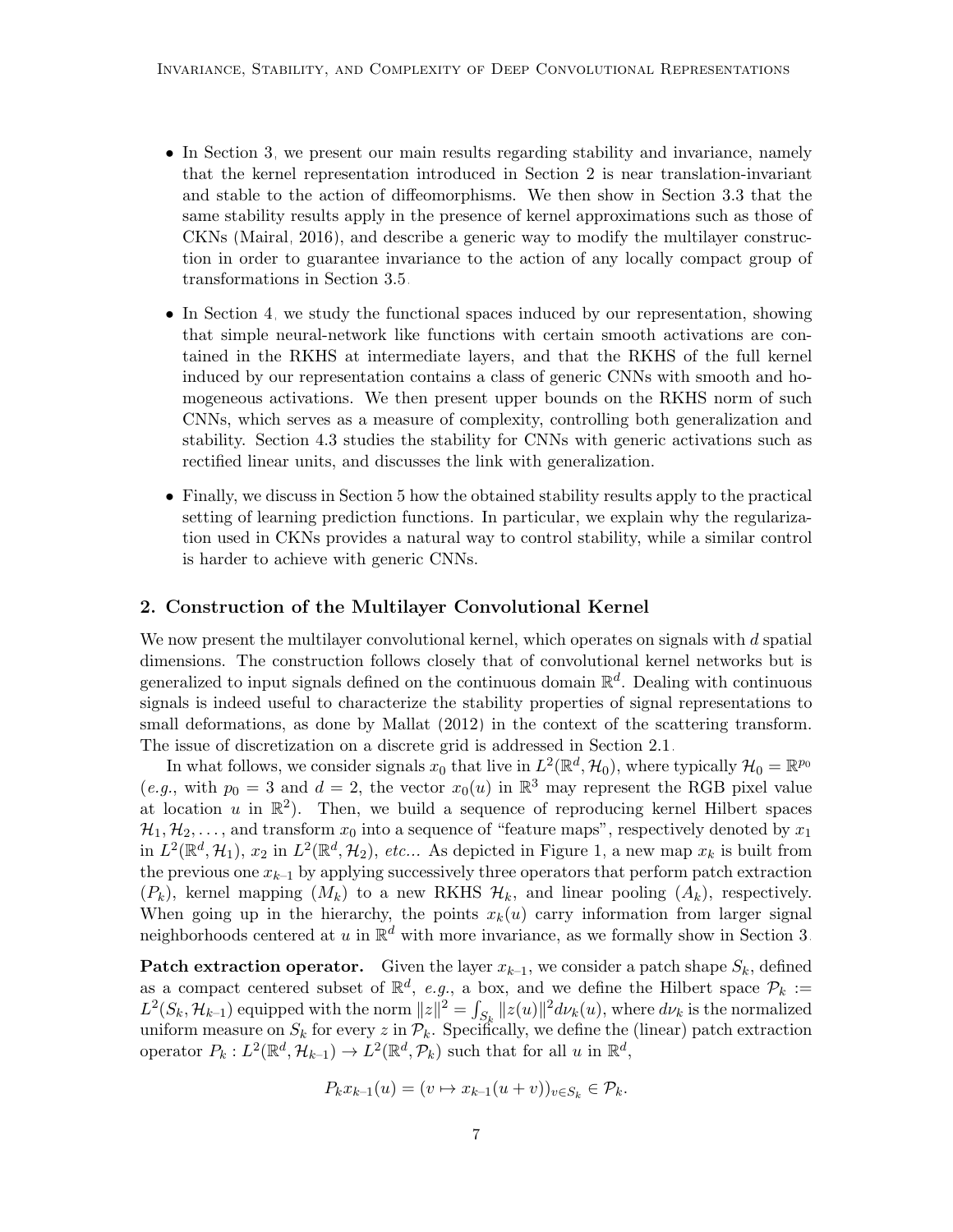<span id="page-7-0"></span>

Figure 1: Construction of the k-th signal representation from the  $k-1$ -th one. Note that while the domain  $\Omega$  is depicted as a box in  $\mathbb{R}^2$  here, our construction is supported on  $\Omega = \mathbb{R}^d$ .

Note that by equipping  $P_k$  with a normalized measure, it is easy to show that the operator  $P_k$ preserves the norm—that is,  $||P_k x_{k-1}|| = ||x_{k-1}||$  and hence  $P_k x_{k-1}$  is in  $L^2(\mathbb{R}^d, \mathcal{P}_k)$ .

**Kernel mapping operator.** Then, we map each patch of  $x_{k-1}$  to a RKHS  $\mathcal{H}_k$  thanks to the kernel mapping  $\varphi_k : \mathcal{P}_k \to \mathcal{H}_k$  associated to a positive definite kernel  $K_k$  that operates on patches. It allows us to define the pointwise operator  $M_k$  such that for all u in  $\mathbb{R}^d$ ,

<span id="page-7-2"></span>
$$
M_k P_k x_{k-1}(u) := \varphi_k(P_k x_{k-1}(u)) \in \mathcal{H}_k.
$$

In this paper, we consider homogeneous dot-product kernels  $K_k$  operating on  $\mathcal{P}_k$ , defined in terms of a function  $\kappa_k : [-1, 1] \to \mathbb{R}$  that satisfies the following constraints:

$$
\kappa_k(u) = \sum_{j=0}^{+\infty} b_j u^j \quad \text{s.t.} \quad \forall j, b_j \ge 0, \quad \kappa_k(1) = 1, \quad \kappa'_k(1) = 1,\tag{A1}
$$

assuming convergence of the series  $\sum_j b_j$  and  $\sum_j jb_j$ . Then, we define the kernel  $K_k$  by

<span id="page-7-1"></span>
$$
K_k(z, z') = ||z|| ||z'|| \kappa_k \left( \frac{\langle z, z' \rangle}{||z|| ||z'||} \right),
$$
\n(2)

if  $z, z' \in \mathcal{P}_k \setminus \{0\}$ , and  $K_k(z, z') = 0$  if  $z = 0$  or  $z' = 0$ . The kernel is positive definite since it admits a Maclaurin expansion with only non-negative coefficients [\(Schoenberg, 1942;](#page-47-6) Schölkopf and Smola, 2001). The condition  $\kappa_k(1) = 1$  ensures that the RKHS mapping preserves the norm—that is,  $\|\varphi_k(z)\| = K_k(z, z)^{1/2} = \|z\|$ , and thus  $\|M_kP_kx_{k-1}(u)\|$  =  $||P_kx_{k-1}(u)||$  for all u in  $\mathbb{R}^d$ ; as a consequence,  $M_kP_kx_{k-1}$  is always in  $L^2(\mathbb{R}^d, \mathcal{H}_k)$ . The technical condition  $\kappa'_k(1) = 1$ , where  $\kappa'_k$  is the first derivative of  $\kappa_k$ , ensures that the kernel mapping  $\varphi_k$  is non-expansive, according to Lemma [1](#page-7-1) below.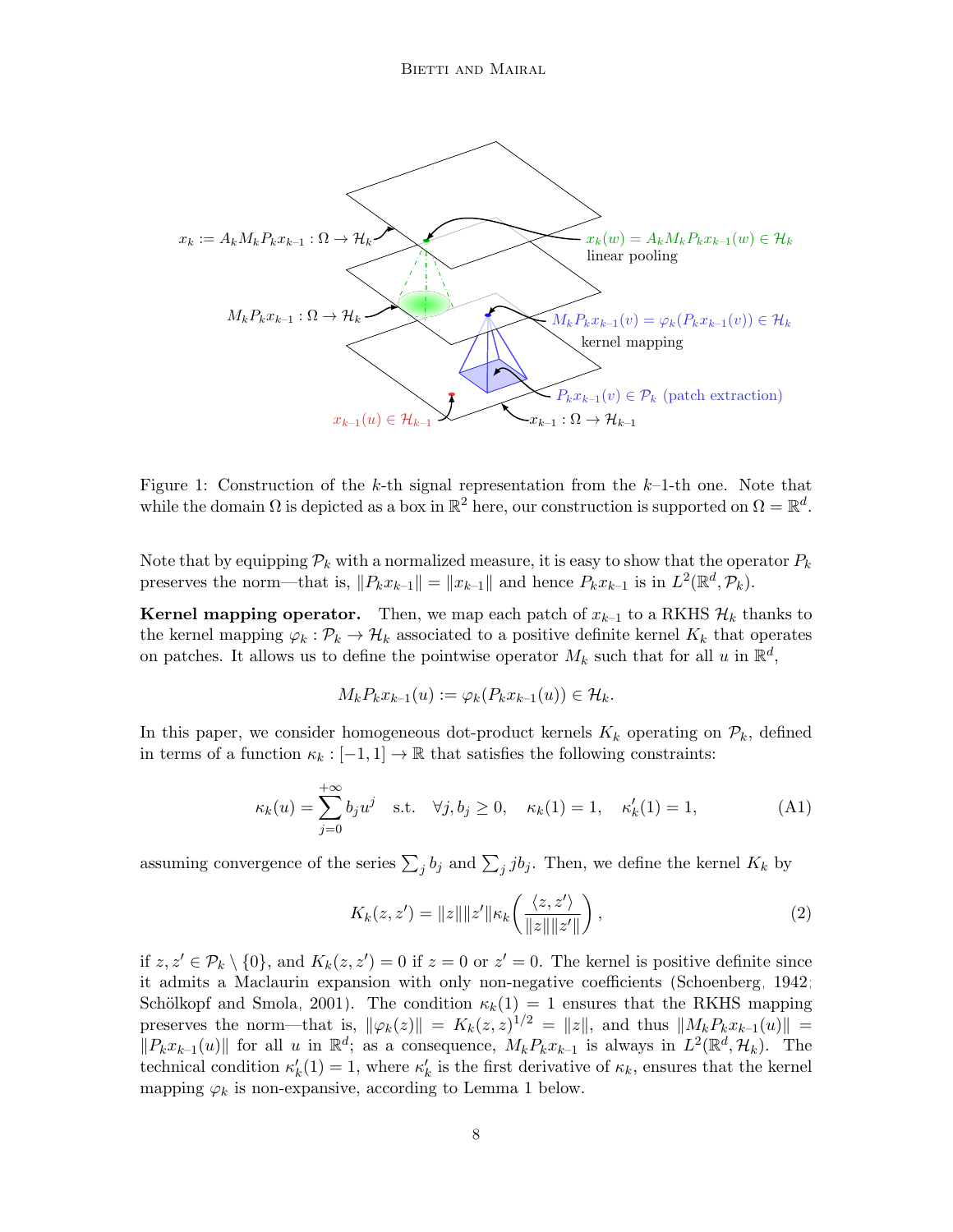Lemma 1 (Non-expansiveness of the kernel mappings) Consider a positive-definite kernel of the form [\(2\)](#page-7-2) satisfying [\(A1\)](#page-7-2) with RKHS mapping  $\varphi_k : \mathcal{P}_k \to \mathcal{H}_k$ . Then,  $\varphi_k$  is  $non-expansive-that$  is, for all  $z, z'$  in  $\mathcal{P}_k$ ,

$$
\|\varphi_k(z)-\varphi_k(z')\|\leq \|z-z'\|.
$$

Moreover, we remark that the kernel  $K_k$  is lower-bounded by the linear one

<span id="page-8-0"></span>
$$
K_k(z, z') \ge \langle z, z' \rangle. \tag{3}
$$

From the proof of the lemma, given in Appendix [B,](#page-30-0) one may notice that the assumption  $\kappa'_{k}(1) = 1$  is not critical and may be safely replaced by  $\kappa'_{k}(1) \leq 1$ . Then, the nonexpansiveness property would be preserved. Yet, we have chosen a stronger constraint since it yields a few simplifications in the stability analysis, where we use the relation [\(3\)](#page-8-0) that requires  $\kappa'_{k}(1) = 1$ . More generally, the kernel mapping is Lipschitz continuous with constant  $\rho_k = \max(1, \sqrt{\kappa'_k(1)})$ . Our stability results hold in a setting with  $\rho_k > 1$ , but with constants  $\prod_k \rho_k$  that may grow exponentially with the number of layers.

Examples of functions  $\kappa_k$  that satisfy the properties [\(A1\)](#page-7-2) are now given below:

| exponential            | $\kappa_{\text{exp}}(\langle z, z' \rangle) = e^{\langle z, z' \rangle - 1}$                                                                                                                                              |
|------------------------|---------------------------------------------------------------------------------------------------------------------------------------------------------------------------------------------------------------------------|
| inverse polynomial     | $\kappa_{\rm inv\text{-}poly}(\langle z,z'\rangle) = \frac{1}{2-\langle z,z'\rangle}$                                                                                                                                     |
| polynomial, degree $p$ | $\kappa_{\text{poly}}(\langle z, z' \rangle) = \frac{1}{(c+1)^p} (c + \langle z, z' \rangle)^p$ with $c = p-1$                                                                                                            |
| arc-cosine, degree 1   | $\kappa_{\text{acos}}(\langle z, z' \rangle) = \frac{1}{\pi} \left( \sin(\theta) + (\pi - \theta) \cos(\theta) \right)$ with $\theta = \arccos(\langle z, z' \rangle)$                                                    |
| Vovk's, degree 3       | $\kappa_{\text{vovk}}(\langle z, z' \rangle) = \frac{1}{3} \left( \frac{1 - \langle z, z' \rangle^3}{1 - \langle z, z' \rangle} \right) = \frac{1}{3} \left( 1 + \langle z, z' \rangle + \langle z, z' \rangle^2 \right)$ |

We note that the inverse polynomial kernel was used by [Zhang et al.](#page-48-2) [\(2016,](#page-48-2) [2017b\)](#page-48-0) to build convex models of fully connected networks and two-layer convolutional neural networks, while the arc-cosine kernel appears in early deep kernel machines [\(Cho and Saul,](#page-45-7) [2009\)](#page-45-7). Note that the homogeneous exponential kernel reduces to the Gaussian kernel for unit-norm vectors. Indeed, for all  $z, z'$  such that  $||z|| = ||z'|| = 1$ , we have

$$
\kappa_{\exp}(\langle z, z' \rangle) = e^{\langle z, z' \rangle - 1} = e^{-\frac{1}{2}||z - z'||^2},
$$

and thus, we may refer to kernel [\(2\)](#page-7-2) with the function  $\kappa_{\exp}$  as the homogeneous Gaussian kernel. The kernel  $\kappa(\langle z, z' \rangle) = e^{\alpha(\langle z, z' \rangle - 1)} = e^{-\frac{\alpha}{2}||z - z'||^2}$  with  $\alpha \neq 1$  may also be used here, but we choose  $\alpha = 1$  for simplicity since  $\kappa'(1) = \alpha$  (see discussion above).

**Pooling operator.** The last step to build the layer  $x_k$  consists of pooling neighboring values to achieve local shift-invariance. We apply a linear convolution operator  $A_k$  with a Gaussian filter of scale  $\sigma_k$ ,  $h_{\sigma_k}(u) := \sigma_k^{-d}$  $k^{-d}h(u/\sigma_k)$ , where  $h(u) = (2\pi)^{-d/2} \exp(-|u|^2/2)$ . Then, for all  $u$  in  $\mathbb{R}^d$ ,

$$
x_k(u) = A_k M_k P_k x_{k-1}(u) = \int_{\mathbb{R}^d} h_{\sigma_k}(u-v) M_k P_k x_{k-1}(v) dv \in \mathcal{H}_k,
$$
\n(4)

where the integral is a Bochner integral (see, [Diestel and Uhl, 1977;](#page-45-11) [Muandet et al., 2017\)](#page-46-8). By applying Schur's test to the integral operator  $A_k$  (see Appendix [A\)](#page-29-0), we obtain that the operator norm  $||A_k||$  is less than 1. Thus,  $x_k$  is in  $L^2(\mathbb{R}^d, \mathcal{H}_k)$ , with  $||x_k|| \leq ||M_kP_kx_{k-1}||$ . Note that a similar pooling operator is used in the scattering transform [\(Mallat, 2012\)](#page-46-1).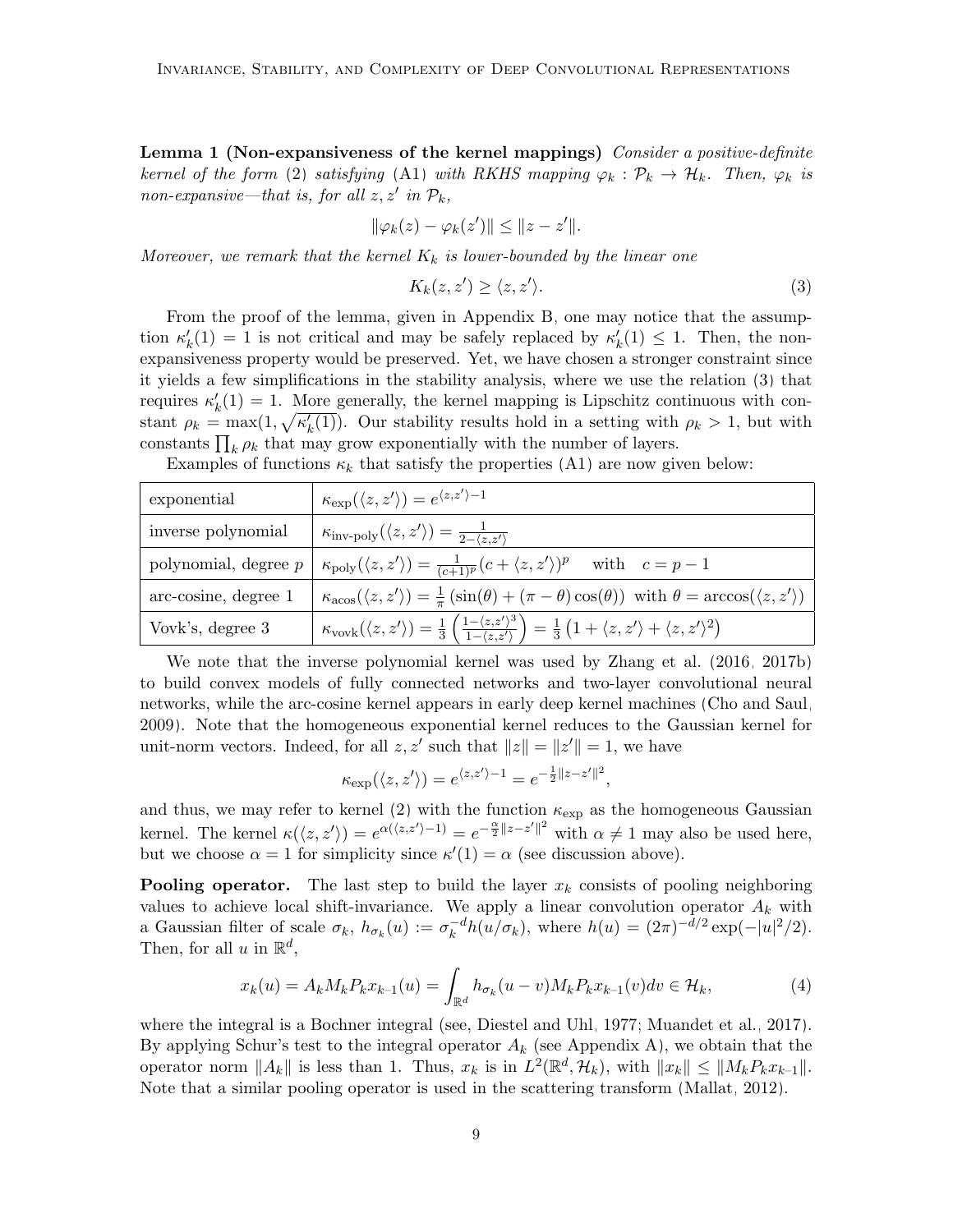Multilayer construction and prediction layer. Finally, we obtain a multilayer representation by composing multiple times the previous operators. In order to increase invariance with each layer and to increase the size of the receptive fields (that is, the neighborhood of the original signal considered in a given patch), the size of the patch  $S_k$  and pooling scale  $\sigma_k$  typically grow exponentially with k, with  $\sigma_k$  and the patch size sup $_{c \in S_k} |c|$ of the same order. With n layers, the maps  $x_n$  may then be written

$$
x_n := A_n M_n P_n A_{n-1} M_{n-1} P_{n-1} \cdots A_1 M_1 P_1 x_0 \in L^2(\mathbb{R}^d, \mathcal{H}_n).
$$
 (5)

It remains to define a kernel from this representation, that will play the same role as the "fully connected" layer of classical convolutional neural networks. For that purpose, we simply consider the following linear kernel defined for all  $x_0, x'_0$  in  $L^2(\mathbb{R}^d, \mathcal{H}_0)$  by using the corresponding feature maps  $x_n, x'_n$  in  $L^2(\mathbb{R}^d, \mathcal{H}_n)$  given by our multilayer construction [\(5\)](#page-9-1):

<span id="page-9-1"></span>
$$
\mathcal{K}_n(x_0, x'_0) = \langle x_n, x'_n \rangle = \int_{u \in \mathbb{R}^d} \langle x_n(u), x'_n(u) \rangle du.
$$
 (6)

Then, the RKHS  $\mathcal{H}_{\mathcal{K}_n}$  of  $\mathcal{K}_n$  contains all functions of the form  $f(x_0) = \langle w, x_n \rangle$  with w in  $L^2(\mathbb{R}^d, \mathcal{H}_n)$  (see Appendix [A\)](#page-29-0).

We note that one may also consider nonlinear kernels, such as a Gaussian kernel:

<span id="page-9-4"></span><span id="page-9-3"></span><span id="page-9-2"></span>
$$
\mathcal{K}_n(x_0, x'_0) = e^{-\frac{\alpha}{2} ||x_n - x'_n||^2}.
$$
\n(7)

Such kernels are then associated to a RKHS denoted by  $\mathcal{H}_{n+1}$ , along with a kernel mapping  $\varphi_{n+1}: L^2(\mathbb{R}^d, \mathcal{H}_n) \to \mathcal{H}_{n+1}$  which we call prediction layer, so that the final representation is given by  $\varphi_{n+1}(x_n)$  in  $\mathcal{H}_{n+1}$ . We note that  $\varphi_{n+1}$  is non-expansive for the Gaussian kernel when  $\alpha \leq 1$  (see Section [B.1\)](#page-30-1), and is simply an isometric linear mapping for the linear kernel. Then, we have the relation  $\mathcal{K}_n(x_0, x_0') := \langle \varphi_{n+1}(x_n), \varphi_{n+1}(x_n') \rangle$ , and in particular, the RKHS  $\mathcal{H}_{\mathcal{K}_n}$  of  $\mathcal{K}_n$  contains all functions of the form  $f(x_0) = \langle w, \varphi_{n+1}(x_n) \rangle$  with w in  $\mathcal{H}_{n+1}$ , see Appendix [A.](#page-29-0)

### <span id="page-9-0"></span>2.1 Signal Preservation and Discretization

In this section, we show that the multilayer kernel representation preserves all information about the signal at each layer, and besides, each feature map  $x_k$  can be sampled on a discrete set with no loss of information. This suggests a natural approach for discretization which will be discussed after the following lemma, whose proof is given in Appendix [C.](#page-31-0)

Lemma 2 (Signal recovery from sampling) Assume that  $\mathcal{H}_k$  contains all linear functions  $z \mapsto \langle g, z \rangle$  with g in  $\mathcal{P}_k$  (this is true for all kernels  $K_k$  described in the previous section, according to Corollary [12](#page-22-2) in Section [4.1](#page-22-0) later); then, the signal  $x_{k-1}$  can be recovered from a sampling of  $x_k$  at discrete locations in a set  $\Omega$  as soon as  $\Omega + S_k = \mathbb{R}^d$  (i.e., the union of patches centered at these points covers  $\mathbb{R}^d$ ). It follows that  $x_k$  can be reconstructed from such a sampling.

The previous construction defines a kernel representation for general signals in  $L^2(\mathbb{R}^d, \mathcal{H}_0)$ , which is an abstract object defined for theoretical purposes. In practice, signals are discrete, and it is thus important to discuss the problem of discretization. For clarity, we limit the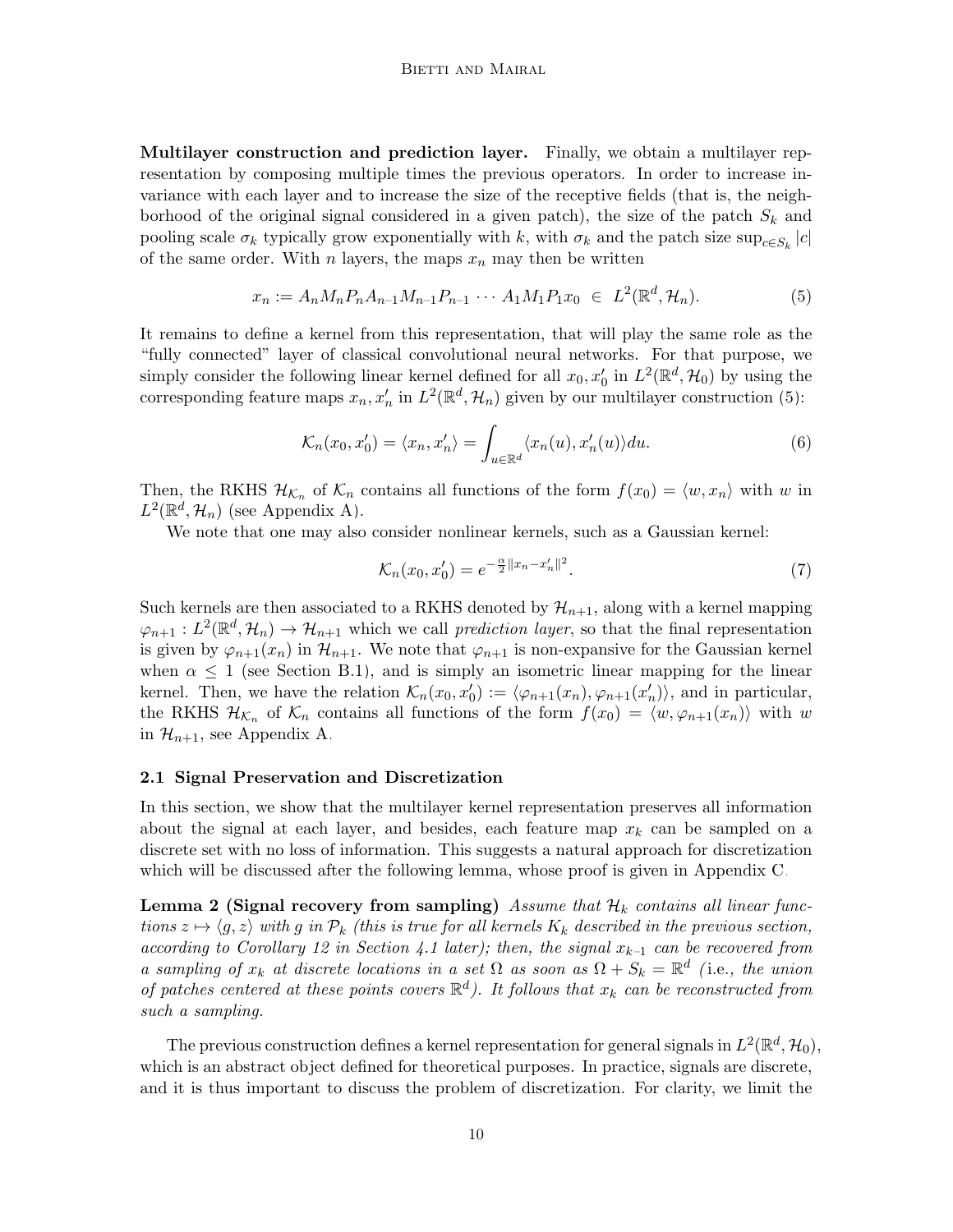presentation to 1-dimensional signals  $(d = 1)$ , but the arguments can easily be extended to higher dimensions d when using box-shaped patches. Notation from the previous section is preserved, but we add a bar on top of all discrete analogues of their continuous counterparts. *e.g.*,  $\bar{x}_k$  is a discrete feature map in  $\ell^2(\mathbb{Z}, \bar{\mathcal{H}}_k)$  for some RKHS  $\bar{\mathcal{H}}_k$ .

**Input signals**  $x_0$  and  $\bar{x}_0$ . Discrete signals acquired by a physical device may be seen as local integrators of signals defined on a continuous domain (e.g., sensors from digital cameras integrate the pointwise distribution of photons in a spatial and temporal window). Then, consider a signal  $x_0$  in  $L^2(\mathbb{R}^d, \mathcal{H}_0)$  and  $s_0$  a sampling interval. By defining  $\bar{x}_0$  in  $\ell_2(\mathbb{Z}, \mathcal{H}_0)$ such that  $\bar{x}_0[n] = x_0(ns_0)$  for all n in Z, it is thus natural to assume that  $x_0 = A_0x$ , where  $A_0$ is a pooling operator (local integrator) applied to an original continuous signal x. The role of  $A_0$  is to prevent aliasing and reduce high frequencies; typically, the scale  $\sigma_0$  of  $A_0$  should be of the same magnitude as  $s_0$ , which we choose to be  $s_0 = 1$  without loss of generality. This natural assumption is kept later for the stability analysis.

**Multilayer construction.** We now want to build discrete feature maps  $\bar{x}_k$  in  $\ell^2(\mathbb{Z}, \bar{\mathcal{H}}_k)$ at each layer k involving subsampling with a factor  $s_k$  with respect to  $\bar{x}_{k-1}$ . We now define the discrete analogues of the operators  $P_k$  (patch extraction),  $M_k$  (kernel mapping), and  $A_k$ (pooling) as follows: for  $n \in \mathbb{Z}$ ,

$$
\bar{P}_k \bar{x}_{k-1}[n] := \frac{1}{\sqrt{e_k}} (\bar{x}_{k-1}[n], \bar{x}_{k-1}[n+1], \dots, \bar{x}_{k-1}[n+e_k-1]) \in \bar{\mathcal{P}}_k := \bar{\mathcal{H}}_{k-1}^{e_k}
$$
\n
$$
\bar{M}_k \bar{P}_k \bar{x}_{k-1}[n] := \bar{\varphi}_k (\bar{P}_k \bar{x}_{k-1}[n]) \in \bar{\mathcal{H}}_k
$$
\n
$$
\bar{x}_k[n] = \bar{A}_k \bar{M}_k \bar{P}_k \bar{x}_{k-1}[n] := \frac{1}{\sqrt{s_k}} \sum_{m \in \mathbb{Z}} \bar{h}_k[n s_k - m] \bar{M}_k \bar{P}_k \bar{x}_{k-1}[m] = (\bar{h}_k * \bar{M}_k \bar{P}_k \bar{x}_{k-1})[ns_k] \in \bar{\mathcal{H}}_k,
$$

where (i)  $\bar{P}_k$  extracts a patch of size  $e_k$  starting at position n in  $\bar{x}_{k-1}[n]$ , which lives in the Hilbert space  $\bar{\mathcal{P}}_k$  defined as the direct sum of  $e_k$  times  $\bar{\mathcal{H}}_{k-1}$ ; (ii)  $\bar{M}_k$  is a kernel mapping identical to the continuous case, which preserves the norm, like  $M_k$ ; (iii)  $\bar{A}_k$  performs a convolution with a Gaussian filter and a subsampling operation with factor  $s_k$ . The next lemma shows that under mild assumptions, this construction preserves signal information.

<span id="page-10-0"></span>Lemma 3 (Signal recovery with subsampling) Assume that  $\bar{\mathcal{H}}_k$  contains the linear functions  $z \mapsto \langle w, z \rangle$  for all w in  $\bar{\mathcal{P}}_k$  and that  $e_k \geq s_k$ . Then,  $\bar{x}_{k-1}$  can be recovered from  $\bar{x}_k$ .

The proof is given in Appendix [C.](#page-31-0) The result relies on recovering patches using linear "measurement" functions and deconvolution of the pooling operation. While such a deconvolution operation can be unstable, it may be possible to obtain more stable recovery mechanisms by also considering non-linear measurements, a question which we leave open.

Links between the parameters of the discrete and continuous models. Due to subsampling, the patch size in the continuous and discrete models are related by a multiplicative factor. Specifically, a patch of size  $e_k$  with discretization corresponds to a patch  $S_k$ of diameter  $e_k s_{k-1} s_{k-2} \ldots s_1$  in the continuous case. The same holds true for the scale parameter  $\sigma_k$  of the Gaussian pooling.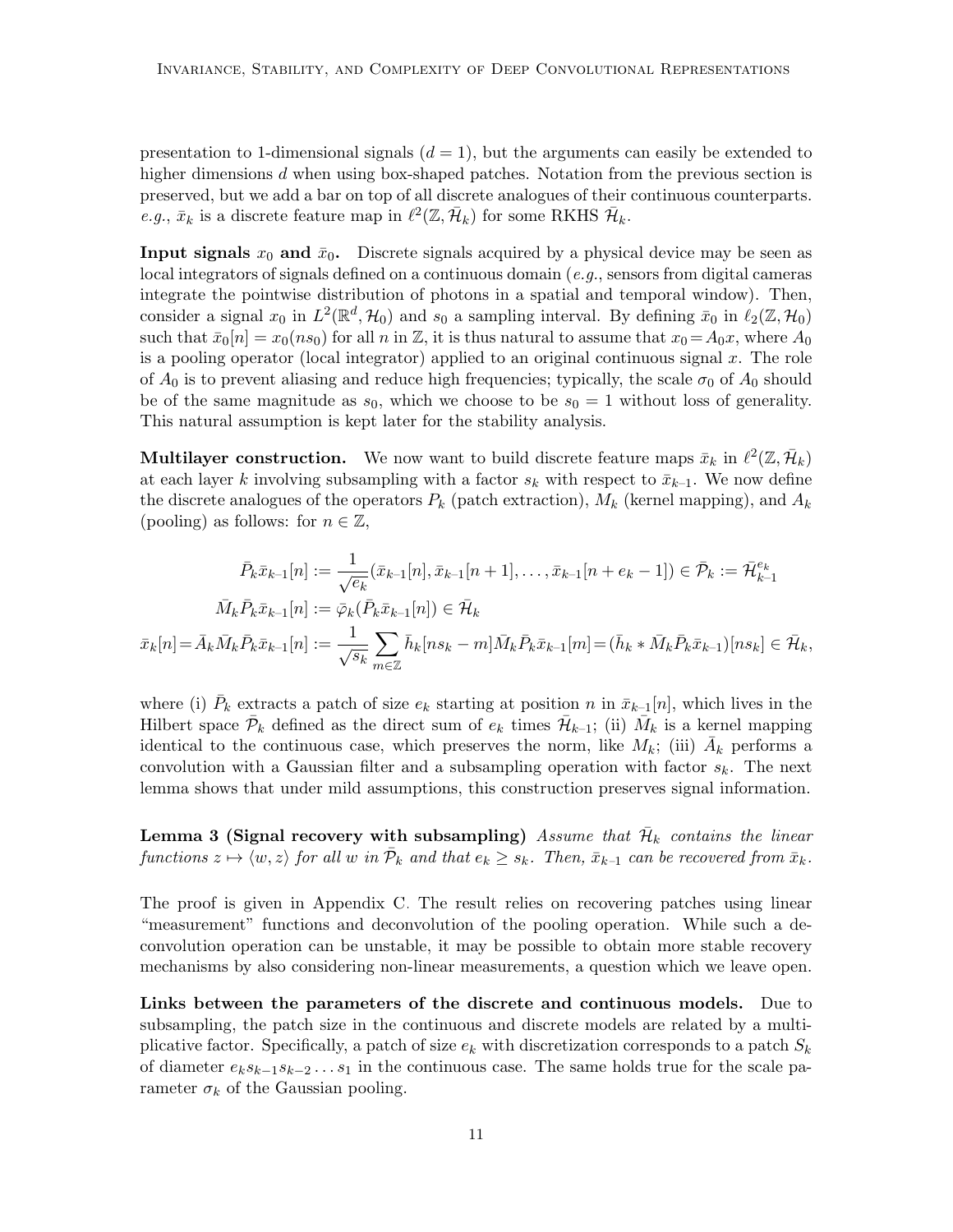# <span id="page-11-1"></span>2.2 Practical Implementation via Convolutional Kernel Networks

Besides discretization, convolutional kernel networks add two modifications to implement in practice the image representation we have described. First, it uses feature maps with finite spatial support, which introduces border effects that we do not study (like [Mallat, 2012\)](#page-46-1), but which are negligible when dealing with large realistic images. Second, CKNs use finitedimensional approximations of the kernel feature map. Typically, each RKHS's mapping is approximated by performing a projection onto a subspace of finite dimension, which is a classical approach to make kernel methods work at large scale [\(Fine and Scheinberg,](#page-46-9) [2001;](#page-46-9) Smola and Schölkopf, 2000; [Williams and Seeger, 2001\)](#page-48-3). If we consider the kernel mapping  $\varphi_k : \mathcal{P}_k \to \mathcal{H}_k$  at layer k, the orthogonal projection onto the finite-dimensional subspace  $\mathcal{F}_k = \text{span}(\varphi_k(z_1), \dots, \varphi_k(z_{p_k})) \subseteq \mathcal{H}_k$ , where the  $z_i$ 's are  $p_k$  anchor points in  $\mathcal{P}_k$ , is given by the linear operator  $\Pi_k : \mathcal{H}_k \to \mathcal{F}_k$  defined for f in  $\mathcal{H}_k$  by

<span id="page-11-2"></span>
$$
\Pi_k f := \sum_{1 \le i,j \le p_k} (K_{ZZ}^{-1})_{ij} \langle \varphi_k(z_i), f \rangle \varphi_k(z_j), \tag{8}
$$

where  $K_{ZZ}^{-1}$  is the inverse (or pseudo-inverse) of the  $p_k \times p_k$  kernel matrix  $[K_k(z_i, z_j)]_{ij}$ . As an orthogonal projection operator,  $\Pi_k$  is non-expansive, *i.e.*,  $\|\Pi_k\| \leq 1$ . We can then define the new approximate version  $\tilde{M}_k$  of the kernel mapping operator  $M_k$  by

<span id="page-11-3"></span>
$$
\tilde{M}_k P_k x_{k-1}(u) := \Pi_k \varphi_k (P_k x_{k-1}(u)) \in \mathcal{F}_k.
$$
\n
$$
(9)
$$

Note that all points in the feature map  $\tilde{M}_k P_k x_{k-1}$  lie in the  $p_k$ -dimensional space  $\mathcal{F}_k \subseteq \mathcal{H}_k$ , which allows us to represent each point  $\tilde{M}_k P_k x_{k-1}(u)$  by the finite dimensional vector

$$
\psi_k(P_k x_{k-1}(u)) := K_{ZZ}^{-1/2} K_Z(P_k x_{k-1}(u)) \in \mathbb{R}^{p_k},\tag{10}
$$

with  $K_Z(z) := (K_k(z_1, z), \ldots, K_k(z_{p_k}, z))^{\top}$ ; this finite-dimensional representation preserves the Hilbertian inner product and norm<sup>[1](#page-11-0)</sup> in  $\mathcal{F}_k$  so that  $\|\psi_k(P_k x_{k-1}(u))\|_2^2 = \|\tilde{M}_k P_k x_{k-1}(u)\|_{\mathcal{H}_k}^2$ .

Such a finite-dimensional mapping is compatible with the multilayer construction, which builds  $\mathcal{H}_k$  by manipulating points from  $\mathcal{H}_{k-1}$ . Here, the approximation provides points in  $\mathcal{F}_k \subseteq \mathcal{H}_k$ , which remain in  $\mathcal{F}_k$  after pooling since  $\mathcal{F}_k$  is a linear subspace. Eventually, the sequence of RKHSs  $\{\mathcal{H}_k\}_{k>0}$  is not affected by the finite-dimensional approximation. Besides, the stability results we will present next are preserved thanks to the non-expansiveness of the projection. In contrast, other kernel approximations such as random Fourier features [\(Rahimi and Recht, 2007\)](#page-47-8) do not provide points in the RKHS (see [Bach, 2017\)](#page-45-12), and their effect on the functional space derived from the multilayer construction is unclear.

It is then possible to derive theoretical results for the CKN model, which appears as a natural implementation of the kernel constructed previously; yet, we will also show in Section [4](#page-21-0) that the results apply more broadly to CNNs that are contained in the functional space associated to the kernel. However, the stability of these CNNs depends on their RKHS norm, which is hard to control. In contrast, for CKNs, stability is typically controlled by the norm of the final prediction layer.

<span id="page-11-0"></span><sup>1.</sup> We have  $\langle \psi_k(z), \psi_k(z') \rangle_2 = \langle \Pi_k \varphi_k(z), \Pi_k \varphi_k(z') \rangle_{\mathcal{H}_k}$ . See [Mairal](#page-46-2) [\(2016\)](#page-46-2) for details.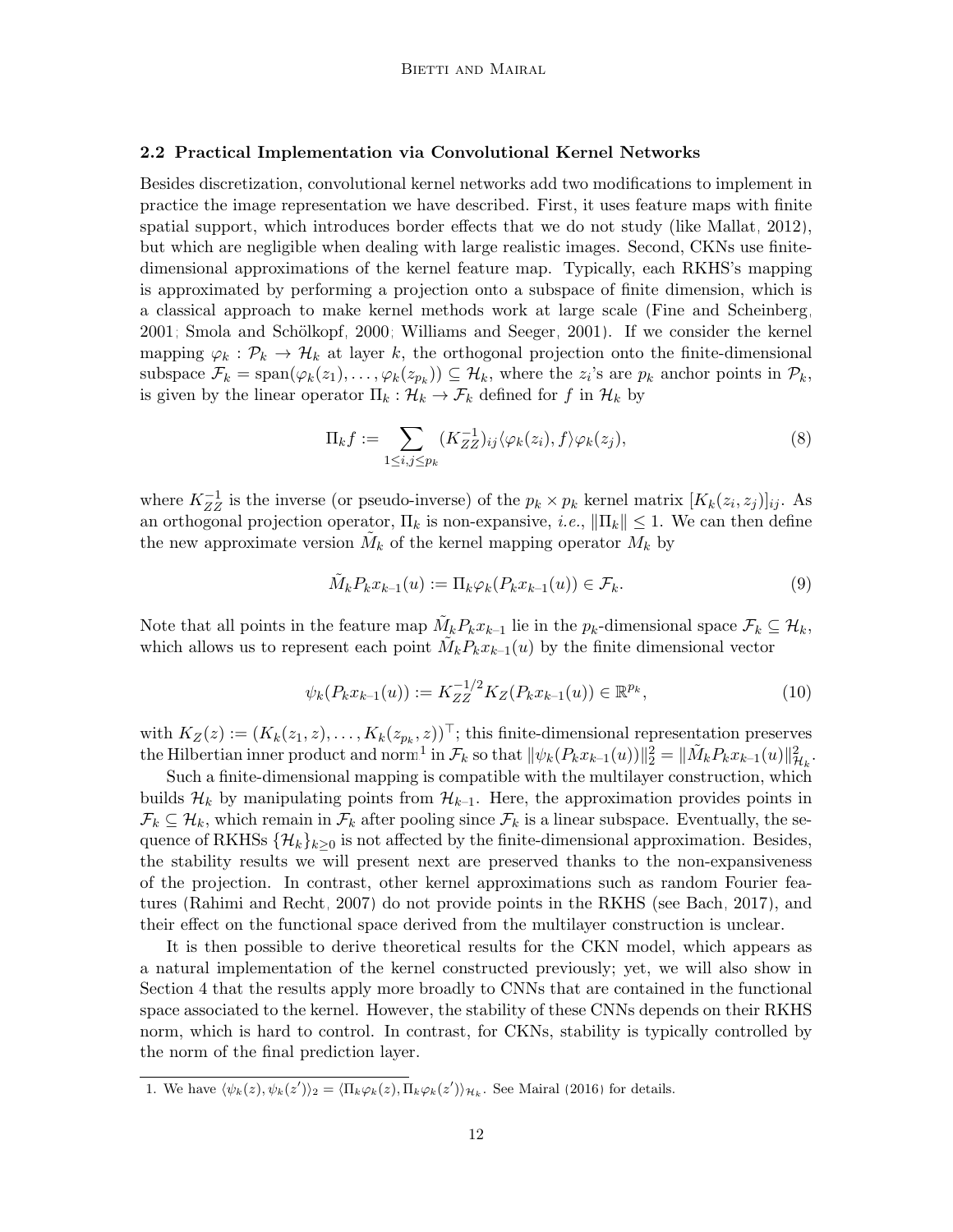# <span id="page-12-0"></span>3. Stability to Deformations and Group Invariance

In this section, we study the translation invariance and the stability under the action of diffeomorphisms of the kernel representation described in Section [2](#page-6-0) for continuous signals. In addition to translation invariance, it is desirable to have a representation that is stable to small local deformations. We describe such deformations using a  $C<sup>1</sup>$ -diffeomorphism  $\tau : \mathbb{R}^d \to \mathbb{R}^d$ , and let  $L_{\tau}$  denote the linear operator defined by  $L_{\tau}x(u) = x(u - \tau(u))$ . We use a similar characterization of stability to the one introduced by [Mallat](#page-46-1) [\(2012\)](#page-46-1): the representation  $\Phi(\cdot)$  is *stable* under the action of diffeomorphisms if there exist two nonnegative constants  $C_1$  and  $C_2$  such that

<span id="page-12-1"></span>
$$
\|\Phi(L_{\tau}x) - \Phi(x)\| \le (C_1 \|\nabla \tau\|_{\infty} + C_2 \|\tau\|_{\infty})\|x\|,\tag{11}
$$

where  $\nabla \tau$  is the Jacobian of  $\tau$ ,  $\|\nabla \tau\|_{\infty} := \sup_{u \in \mathbb{R}^d} \|\nabla \tau(u)\|$ , and  $\|\tau\|_{\infty} := \sup_{u \in \mathbb{R}^d} |\tau(u)|$ . The quantity  $\|\nabla \tau(u)\|$  measures the size of the deformation at a location u, and like [Mallat](#page-46-1) [\(2012\)](#page-46-1), we assume the regularity condition  $\|\nabla \tau\|_{\infty} \leq 1/2$ , which implies that the deformation is invertible (Allassonnière et al., 2007; Trouvé and Younes, 2005) and helps us avoid degenerate situations. In order to have a near-translation-invariant representation, we want  $C_2$  to be small (a translation is a diffeomorphism with  $\nabla \tau = 0$ ), and indeed we will show that  $C_2$  is proportional to  $1/\sigma_n$ , where  $\sigma_n$  is the scale of the last pooling layer, which typically increases exponentially with the number of layers n. When  $\nabla \tau$  is non-zero, the diffeomorphism deviates from a translation, producing local deformations controlled by  $\nabla \tau$ .

Additional assumptions. In order to study the stability of the representation [\(5\)](#page-9-1), we assume that the input signal  $x_0$  may be written as  $x_0 = A_0x$ , where  $A_0$  is an initial pooling operator at scale  $\sigma_0$ , which allows us to control the high frequencies of the signal in the first layer. As discussed previously in Section [2.1,](#page-9-0) this assumption is natural and compatible with any physical acquisition device. Note that  $\sigma_0$  can be taken arbitrarily small, so that this assumption does not limit the generality of our results. Then, we are interested in understanding the stability of the representation

$$
\Phi_n(x) := A_n M_n P_n A_{n-1} M_{n-1} P_{n-1} \cdots A_1 M_1 P_1 A_0 x.
$$

We do not consider a prediction layer  $\varphi_{n+1}$  here for simplicity, but note that if we add one on top of  $\Phi_n$ , based on a linear of Gaussian kernel, then the stability of the full representation  $\varphi_{n+1} \circ \Phi_n$  immediately follows from that of  $\Phi_n$  thanks to the non-expansiveness of  $\varphi_{n+1}$ (see Section [2\)](#page-6-0). Then, we make an assumption that relates the scale of the pooling operator at layer  $k-1$  with the diameter of the patch  $S_k$ : we assume indeed that there exists  $\kappa > 0$ such that for all  $k \geq 1$ ,

<span id="page-12-2"></span>
$$
\sup_{c \in S_k} |c| \le \kappa \sigma_{k-1}.\tag{A2}
$$

The scales  $\sigma_k$  are typically exponentially increasing with the layers k, and characterize the "resolution" of each feature map. This assumption corresponds to considering patch sizes that are adapted to these intermediate resolutions. Moreover, the stability bounds we obtain hereafter increase with  $\kappa$ , which leads us to believe that small patch sizes lead to more stable representations, something which matches well the trend of using small, 3x3 convolution filters at each scale in modern deep architectures  $(e.q., Simonyan and Zisserman, 2014)$  $(e.q., Simonyan and Zisserman, 2014)$ .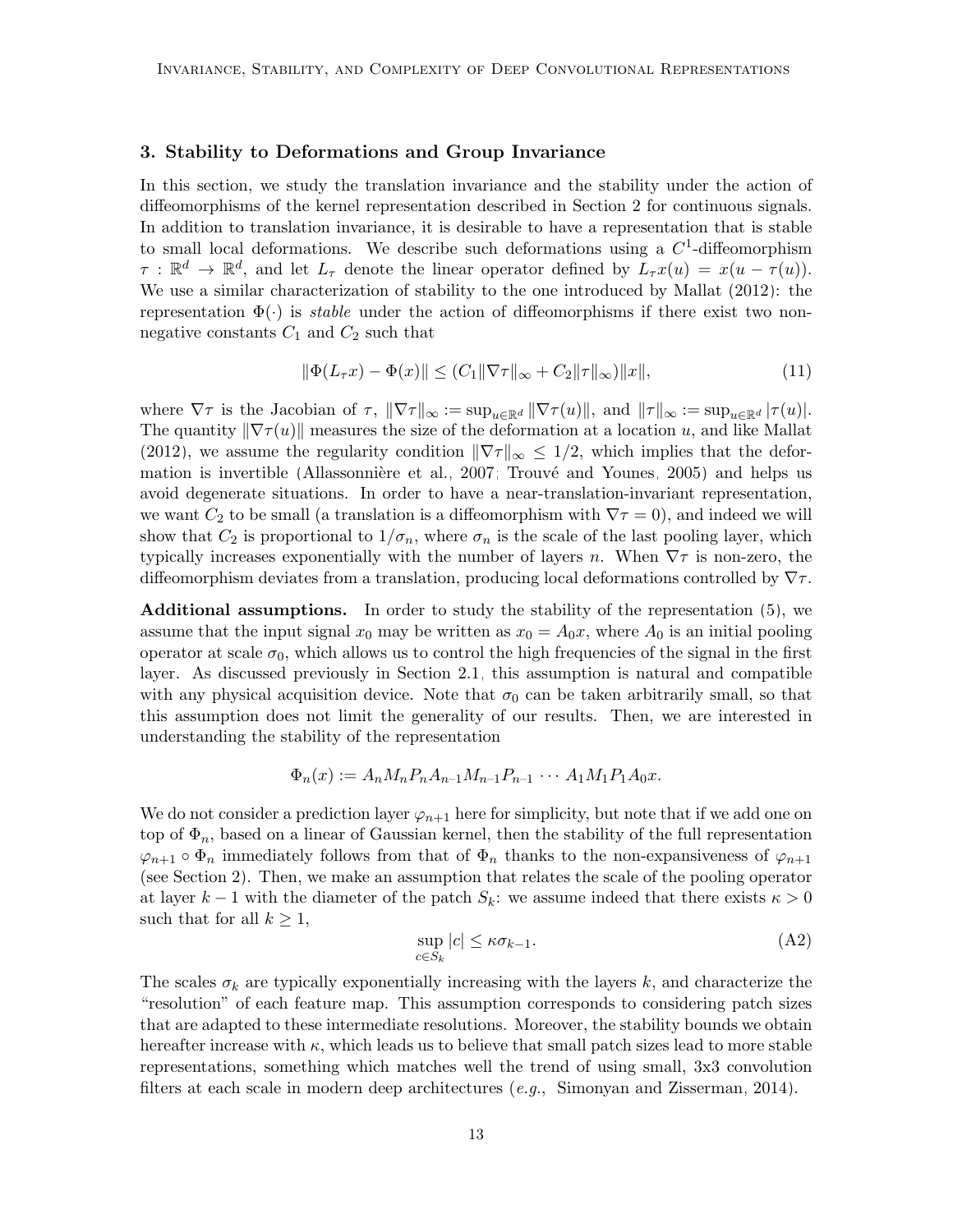Finally, before presenting our stability results, we recall a few properties of the operators involved in the representation  $\Phi_n$ , which are heavily used in the analysis.

- 1. **Patch extraction operator:**  $P_k$  is linear and preserves the norm;
- 2. Kernel mapping operator:  $M_k$  preserves the norm and is non-expansive;
- 3. **Pooling operator**:  $A_k$  is linear and non-expansive  $||A_k|| \leq 1$ ;

The rest of this section is organized into three parts. We present the main stability results in Section [3.1,](#page-13-0) explain their compatibility with kernel approximations in Section [3.3,](#page-16-0) and provide numerical experiment for demonstrating the stability of the kernel representation in Section [3.4.](#page-16-1) Finally, we introduce mechanisms to achieve invariance to any group of transformations in Section [3.5.](#page-18-0)

### <span id="page-13-0"></span>3.1 Stability Results and Translation Invariance

Here, we show that our kernel representation  $\Phi_n$  satisfies the stability property [\(11\)](#page-12-1), with a constant  $C_2$  inversely proportional to  $\sigma_n$ , thereby achieving near-invariance to translations. The results are then extended to more general transformation groups in Section [3.5.](#page-18-0)

General bound for stability. The following result gives an upper bound on the quantity of interest,  $\|\Phi_n(L_\tau x) - \Phi_n(x)\|$ , in terms of the norm of various linear operators which control how  $\tau$  affects each layer. An important object of study is the commutator of linear operators A and B, which is denoted by  $[A, B] = AB - BA$ .

**Proposition 4 (Bound with operator norms)** For any x in  $L^2(\mathbb{R}^d, \mathcal{H}_0)$ , we have

<span id="page-13-1"></span>
$$
\|\Phi_n(L_\tau x) - \Phi_n(x)\| \le \left(\sum_{k=1}^n \|[P_k A_{k-1}, L_\tau]\| + \|[A_n, L_\tau]\| + \|L_\tau A_n - A_n\|\right) \|x\|.\tag{12}
$$

For translations  $L_{\tau}x(u) = L_{c}x(u) = x(u - c)$ , it is easy to see that patch extraction and pooling operators commute with  $L_c$  (this is also known as *covariance* or *equivariance* to translations), so that we are left with the term  $||L_cA_n-A_n||$ , which should control translation invariance. For general diffeomorphisms  $\tau$ , we no longer have exact covariance, but we show below that commutators are stable to  $\tau$ , in the sense that  $\|[P_kA_{k-1}, L_{\tau}]\|$  is controlled by  $\|\nabla \tau\|_{\infty}$ , while  $\|L_{\tau}A_n - A_n\|$  is controlled by  $\|\tau\|_{\infty}$  and decays with the pooling size  $\sigma_n$ .

**Bound on**  $\|[P_kA_{k-1}, L_{\tau}]\|$ . We note that  $P_kz$  can be identified with  $(L_cz)_{c\in S_k}$  isometrically for all z in  $L^2(\mathbb{R}^d, \mathcal{H}_{k-1})$ , since  $||P_kz||^2 = \int_{S_k} ||L_cz||^2 d\nu_k(c)$  by Fubini's theorem. Then,

$$
||P_k A_{k-1} L_\tau z - L_\tau P_k A_{k-1} z||^2 = \int_{S_k} ||L_c A_{k-1} L_\tau z - L_\tau L_c A_{k-1} z||^2 d\nu_k(c)
$$
  

$$
\leq \sup_{c \in S_k} ||L_c A_{k-1} L_\tau z - L_\tau L_c A_{k-1} z||^2,
$$

<span id="page-13-2"></span>so that  $\|[P_kA_{k-1}, L_\tau]\| \leq \sup_{c \in S_k} \| [L_cA_{k-1}, L_\tau]\|.$  The following result lets us bound the commutator  $\|[L_cA_{k-1}, L_\tau]\|$  when  $|c| \leq \kappa \sigma_{k-1}$ , which is satisfied under assumption [\(A2\)](#page-12-2).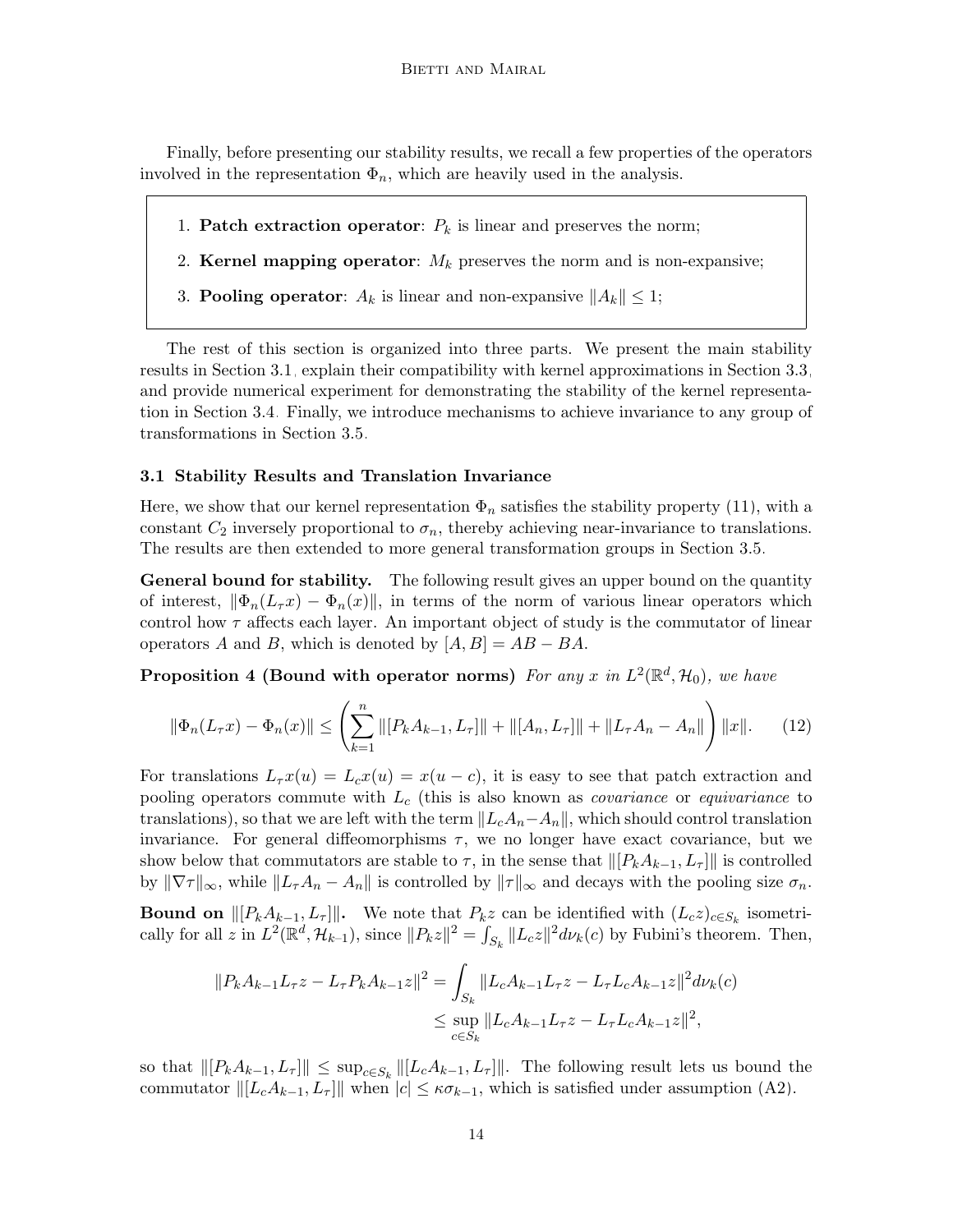**Lemma 5 (Stability of shifted pooling)** Consider  $A_{\sigma}$  the pooling operator with kernel  $h_{\sigma}(u) = \sigma^{-d}h(u/\sigma)$ . If  $\|\nabla \tau\|_{\infty} \leq 1/2$ , there exists a constant  $C_1$  such that for any  $\sigma$  and  $|c| \leq \kappa \sigma$ , we have

$$
\| [L_c A_\sigma, L_\tau] \| \le C_1 \| \nabla \tau \|_\infty,
$$

where  $C_1$  depends only on h and  $\kappa$ .

A similar result can be found in Lemma E.1 of [Mallat](#page-46-1) [\(2012\)](#page-46-1) for commutators of the form  $[A_{\sigma}, L_{\tau}],$  but we extend it to handle integral operators  $L_{c}A_{\sigma}$  with a shifted kernel. The proof (given in Appendix [C.4\)](#page-33-0) follows closely [Mallat](#page-46-1) [\(2012\)](#page-46-1) and relies on the fact that  $[L_cA_{\sigma}, L_{\tau}]$ is an integral operator in order to bound its norm via Schur's test. Note that  $\kappa$  can be made larger, at the cost of an increase of the constant  $C_1$  of the order  $\kappa^{d+1}$ .

**Bound on**  $||L_{\tau}A_n - A_n||$ . We bound the operator norm  $||L_{\tau}A_n - A_n||$  in terms of  $||\tau||_{\infty}$ using the following result due to [Mallat](#page-46-1) [\(2012,](#page-46-1) Lemma 2.11), with  $\sigma = \sigma_n$ :

**Lemma 6 (Translation invariance)** If  $\|\nabla \tau\|_{\infty} \leq 1/2$ , we have

<span id="page-14-2"></span><span id="page-14-1"></span><span id="page-14-0"></span>
$$
||L_{\tau}A_{\sigma}-A_{\sigma}||\leq \frac{C_2}{\sigma}||\tau||_{\infty},
$$

with  $C_2 = 2^d \cdot ||\nabla h||_1$ .

Combining Proposition [4](#page-13-1) with Lemmas [5](#page-13-2) and [6,](#page-14-0) we now obtain the following result:

**Theorem 7 (Stability bound)** Assume [\(A2\)](#page-12-2). If  $\|\nabla \tau\|_{\infty} \leq 1/2$ , we have

$$
\|\Phi_n(L_\tau x) - \Phi_n(x)\| \le \left( C_1 (1+n) \|\nabla \tau\|_{\infty} + \frac{C_2}{\sigma_n} \|\tau\|_{\infty} \right) \|x\|.
$$
 (13)

This result matches the desired notion of stability in Eq. [\(11\)](#page-12-1), with a translation-invariance factor that decays with  $\sigma_n$ . We discuss implications of our bound, and compare it with related work on stability in Section [3.2.](#page-15-0) We also note that our bound yields a worst-case guarantee on stability, in the sense that it holds for any signal  $x$ . In particular, making additional assumptions on the signal  $(e.g.,$  smoothness) may lead to improved stability. The predictions for a specific model may also be more stable than applying [\(1\)](#page-5-0) to our stability bound, for instance if the filters are smooth enough.

**Remark 8 (Stability for Lipschitz non-linear mappings)** While the previous results require non-expansive non-linear mappings  $\varphi_k$ , it is easy to extend the result to the following more general condition

$$
\|\varphi_k(z)-\varphi_k(z')\| \leq \rho_k \|z-z'\| \quad \text{and} \quad \|\varphi_k(z)\| \leq \rho_k \|z\|.
$$

Indeed, the proof of Proposition  $\lambda$  easily extends to this setting, giving an additional factor  $\prod_k \rho_k$  in the bound [\(11\)](#page-12-1). The stability bound [\(13\)](#page-14-1) then becomes

$$
\|\Phi_n(L_\tau x) - \Phi_n(x)\| \le \left(\prod_{k=1}^n \rho_k\right) \left(C_1\left(1+n\right) \|\nabla \tau\|_\infty + \frac{C_2}{\sigma_n} \|\tau\|_\infty\right) \|x\|.\tag{14}
$$

This will be useful for obtaining stability of CNNs with generic activations such as ReLU (see Section [4.3\)](#page-26-0), and this also captures the case of kernels with  $\kappa'_{k}(1) > 1$  in Lemma [1.](#page-7-1)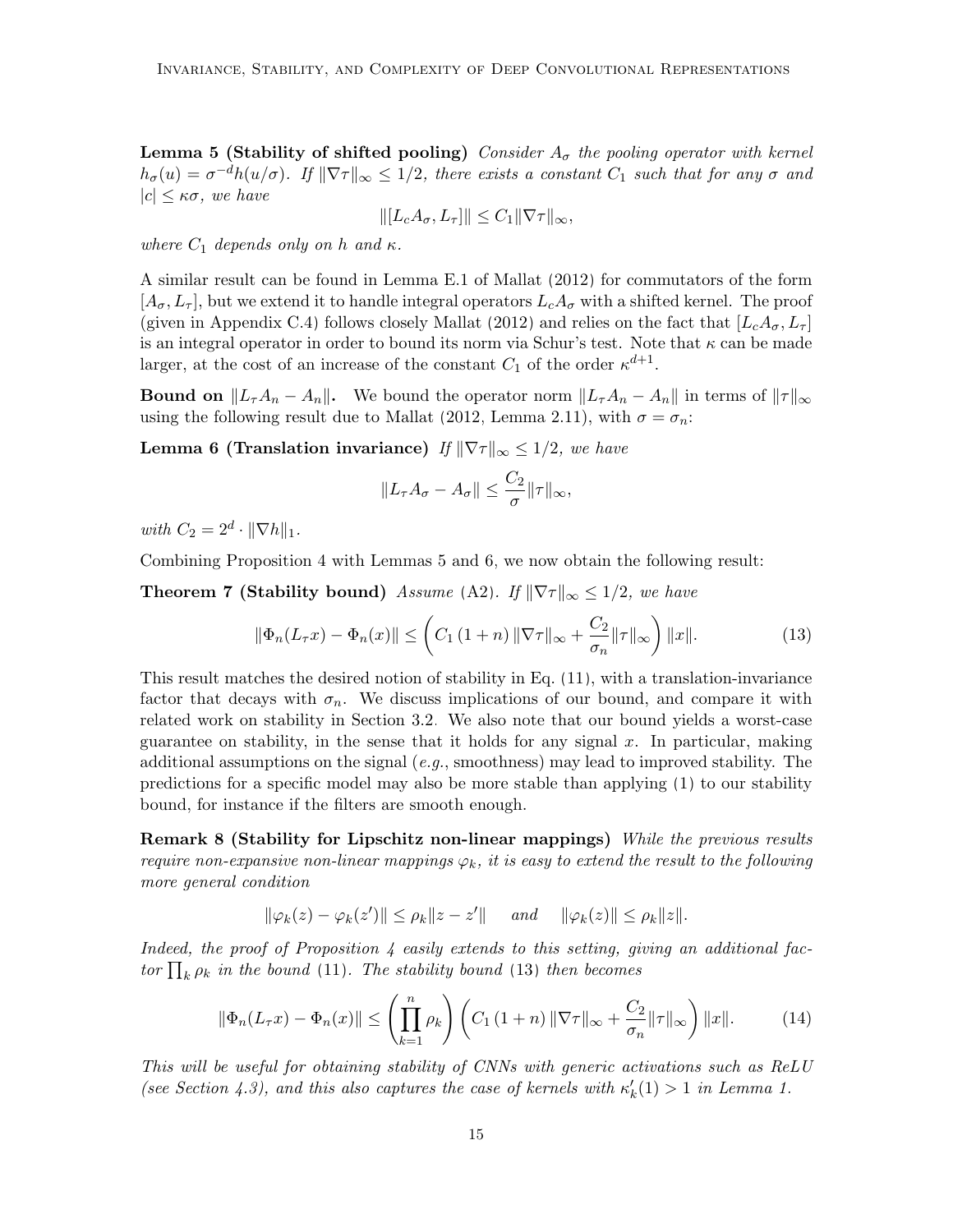# <span id="page-15-0"></span>3.2 Discussion of the Stability Bound (Theorem [7\)](#page-14-2)

In this section, we discuss the implications of our stability bound [\(13\)](#page-14-1), and compare it to related work on the stability of the scattering transform [\(Mallat, 2012\)](#page-46-1) as well as the work of (Wiatowski and Bölcskei, 2018) on more general convolutional models.

**Role of depth.** Our bound displays a linear dependence on the number of layers n in the stability constant  $C_1(1 + n)$ . We note that a dependence on a notion of depth (the number of layers n here) also appears in [Mallat](#page-46-1)  $(2012)$ , with a factor equal to the maximal length of "scattering paths", and with the same condition  $\|\nabla \tau\|_{\infty} \leq 1/2$ . Nevertheless, the number of layers is tightly linked to the patch sizes, and we now show how a deeper architecture can be beneficial for stability. Given a desired level of translation-invariance  $\sigma_f$ and a given initial resolution  $\sigma_0$ , the above bound together with the discretization results of Section [2.1](#page-9-0) suggest that one can obtain a stable representation that preserves signal information by taking small patches at each layer and subsampling with a factor equal to the patch size (assuming a patch size greater than one) until the desired level of invariance is reached: in this case we have  $\sigma_f/\sigma_0 \approx \kappa^n$ , where  $\kappa$  is of the order of the patch size, so that  $n = O(\log(\sigma_f/\sigma_0)/\log(\kappa))$ , and hence the stability constant  $C_1(1+n)$  grows with  $\kappa$ as  $\kappa^{d+1}/\log(\kappa)$ , explaining the benefit of small patches, and thus of deeper models.

**Norm preservation.** While the scattering representation preserves the norm of the input signals when the length of scattering paths goes to infinity, in our setting the norm may decrease with depth due to pooling layers. However, we show in Appendix [C.5](#page-36-0) that a part of the signal norm is still preserved, particularly for signals with high energy in the low frequencies, as is the case for natural images  $(e.g.,$  [Torralba and Oliva, 2003\)](#page-47-10). This justifies that the bounded quantity in [\(13\)](#page-14-1) is relevant and non-trivial. Nevertheless, we recall that despite a possible loss in norm, our (infinite-dimensional) representation  $\Phi(x)$  preserves signal information, as discussed in Section [2.1.](#page-9-0)

**Dependence on signal bandwidth.** We note that our stability result crucially relies on the assumption  $\sigma_0 > 0$ , which effectively limits its applicability to signals with frequencies bounded by  $\lambda_0 \approx 1/\sigma_0$ . While this assumption is realistic in practice for digital signals, our bound degrades as  $\sigma_0$  approaches 0, since the number of layers n grows as  $\log(1/\sigma_0)$ , as explained above. This is in contrast to the stability bound of [Mallat](#page-46-1) [\(2012\)](#page-46-1), which holds uniformly over any such  $\sigma_0$ , thanks to the use of more powerful tools from harmonic analysis such as the Cotlar-Stein lemma, which allows to control stability simultaneously at all frequencies thanks to the structure of the wavelet transform, something which seems more challenging in our case due to the non-linearities separating different scales.

We note that it may be difficult to obtain meaningful stability results for an unbounded frequency support given a fixed architecture, without making assumptions about the filters of a specific model. In particular, if we consider a model with a high frequency Fourier or cosine filter at the first layer, supported on a large enough patch relative to the corresponding wavelength, this will cause instabilities, particularly if the input signal has isolated high frequencies (see, e.g., [Bruna and Mallat, 2013\)](#page-45-0). By the arguments of Section [4,](#page-21-0) such an unstable model g is in the RKHS, and we then have that the final representation  $\Phi(\cdot)$  is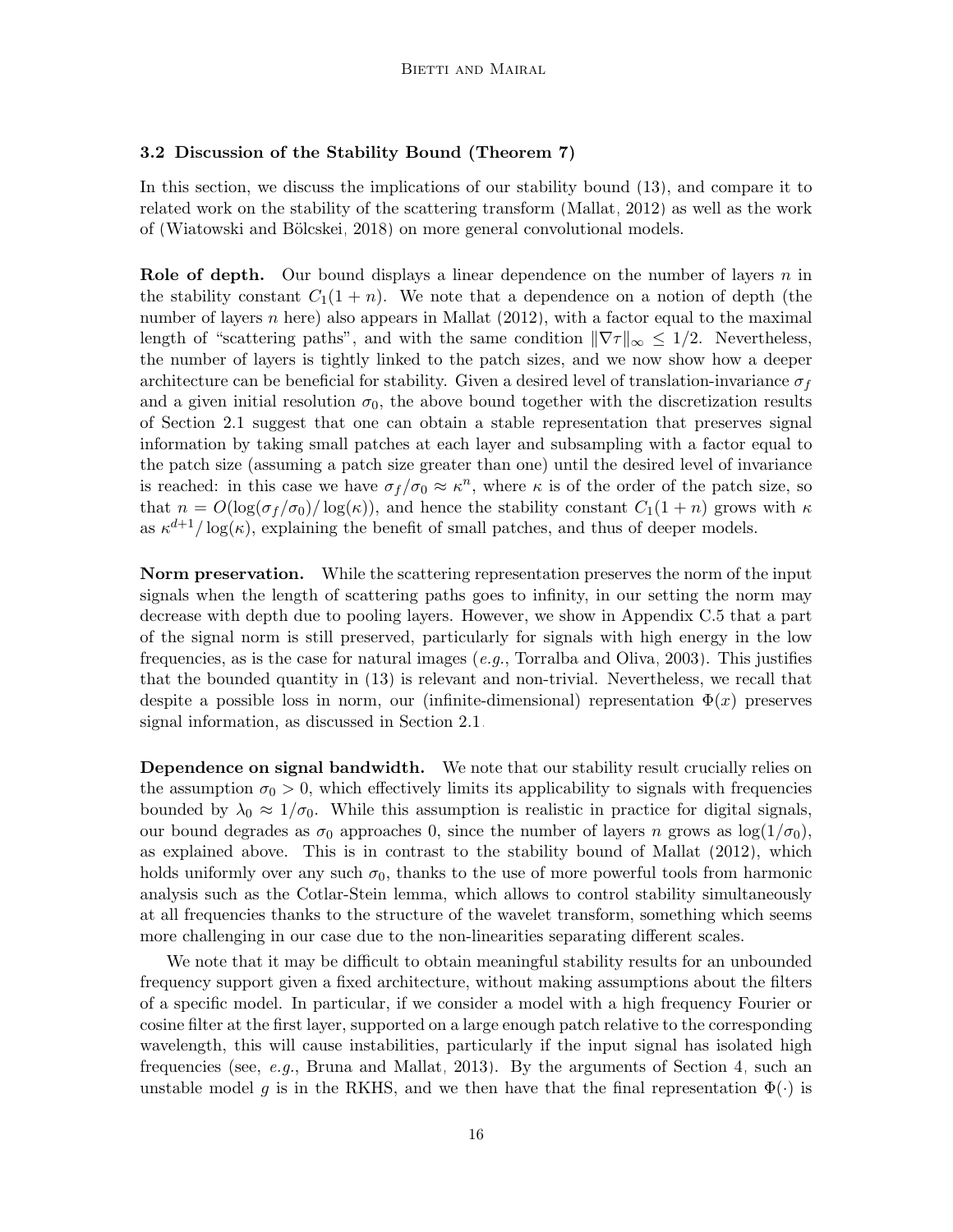also unstable, since

$$
\|\Phi(L_{\tau}x) - \Phi(x)\| = \sup_{f \in \mathcal{H}_{\mathcal{K}_n}, \|f\| \le 1} \langle f, \Phi(L_{\tau}x) - \Phi(x) \rangle
$$
  

$$
\ge \frac{1}{\|g\|} \langle g, \Phi(L_{\tau}x) - \Phi(x) \rangle = \frac{1}{\|g\|} (g(L_{\tau}x) - g(x)).
$$

Comparison with Wiatowski and Bölcskei [\(2018\)](#page-48-1). The work of [Wiatowski and](#page-48-1) Bölcskei [\(2018\)](#page-48-1) also studies deformation stability for generic convolutional network models, however their "deformation sensitivity" result only shows that the representation is as sensitive to deformations as the original signal, something which is also applicable here thanks to the non-expansiveness of our representation. Moreover, their bound does not show the dependence on deformation size (the Jacobian norm), and displays a translation invariance part that degrades linearly with  $1/\sigma_0$ . In contrast, the translation invariance part of our bound is independent of  $\sigma_0$ , and the overall bound only depends logarithmically on  $1/\sigma_0$ , by exploiting architectural choices such as pooling layers and patch sizes.

### <span id="page-16-0"></span>3.3 Stability with Kernel Approximations

As in the analysis of the scattering transform of [Mallat](#page-46-1) [\(2012\)](#page-46-1), we have characterized the stability and shift-invariance of the data representation for continuous signals, in order to give some intuition about the properties of the corresponding discrete representation, which we have described in Section [2.1.](#page-9-0)

Another approximation performed in the CKN model of [Mairal](#page-46-2) [\(2016\)](#page-46-2) consists of adding projection steps on finite-dimensional subspaces of the RKHS's layers, as discusssed in Section [2.2.](#page-11-1) Interestingly, the stability properties we have obtained previously are compatible with these steps. We may indeed replace the operator  $M_k$  with the operator  $\tilde{M}_k z(u) = \Pi_k \varphi_k(z(u))$  for any map z in  $L^2(\mathbb{R}^d, \mathcal{P}_k)$ , instead of  $M_k z(u) = \varphi_k(z(u))$ ;  $\Pi_k : \mathcal{H}_k \to \mathcal{F}_k$  is here an orthogonal projection operator onto a linear subspace, given in [\(8\)](#page-11-2). Then,  $\tilde{M}_k$  does not necessarily preserve the norm anymore, but  $\|\tilde{M}_k z\| \leq \|z\|$ , with a loss of information equal to  $||M_kz - \tilde{M}_kz||$  corresponding to the quality of approximation of the kernel  $K_k$  on the points  $z(u)$ . On the other hand, the non-expansiveness of  $M_k$  is satisfied thanks to the non-expansiveness of the projection. In summary, it is possible to show that the conclusions of Theorem [7](#page-14-2) remain valid when adding the CKN projection steps at each layer, but some signal information is lost in the process.

# <span id="page-16-1"></span>3.4 Empirical Study of Stability

In this section, we provide numerical experiments to demonstrate the stability properties of the kernel representations defined in Section [2](#page-6-0) on discrete images.

We consider images of handwritten digits from the Infinite MNIST dataset of [Loosli](#page-46-10) [et al.](#page-46-10) [\(2007\)](#page-46-10), which consists of 28x28 grayscale MNIST digits augmented with small translations and deformations. Translations are chosen at random from one of eight possible directions, while deformations are generated by considering small smooth deformations  $\tau$ , and approximating  $L_{\tau}x$  using a tangent vector field  $\nabla x$  containing partial derivatives of the signal  $x$  along the horizontal and vertical image directions. We introduce a deformation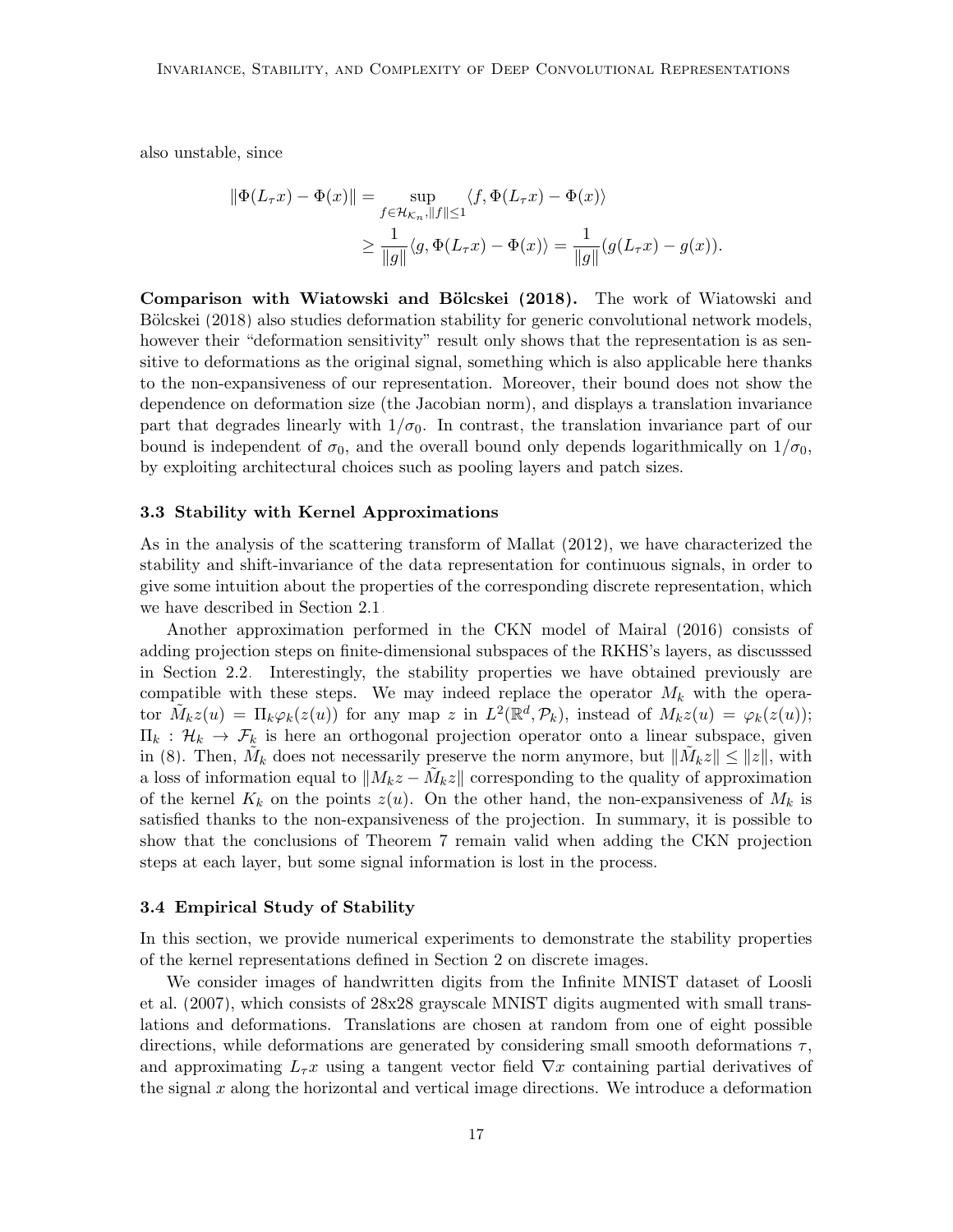<span id="page-17-0"></span>

Figure 2: MNIST digits with transformations considered in our numerical study of stability. Each row gives examples of images from a set of digits that are compared to a reference image of a "5". From top to bottom: deformations with  $\alpha = 3$ ; translations and deformations with  $\alpha = 1$ ; digits from the training set with the same label "5" as the reference digit; digits from the training set with any label.

parameter  $\alpha$  to control such deformations, which are then given by

$$
L_{\alpha\tau}x(u) = x(u - \alpha\tau(u)) \approx x(u) - \alpha\tau(u) \cdot \nabla x(u).
$$

Figure [2](#page-17-0) shows examples of different deformations, with various values of  $\alpha$ , with or without translations, generated from a reference image of the digit "5". In addition, one may consider that a given reference image of a handwritten digit can be deformed into different images of the same digit, and perhaps even into a different digit  $(e.g., a "1" may be deformed into a$ "7"). Intuitively, the latter transformation corresponds to a "larger" deformation than the former, so that a prediction function that is stable to deformations should be preferable for a classification task. The aim of our experiments is to quantify this stability, and to study how it is affected by architectural choices such as patch sizes and pooling scales.

We consider a full kernel representation, discretized as described in Section [2.1.](#page-9-0) We limit ourselves to 2 layers in order to make the computation of the full kernel tractable. Patch extraction is performed with zero padding in order to preserve the size of the previous feature map. We use a homogeneous dot-product kernel as in Eq. [\(2\)](#page-7-2) with  $\kappa(z) = e^{\rho(z-1)}$ ,  $\rho =$  $1/(0.65)^2$ . Note that this choice yields  $\kappa'(z) = \rho > 1$ , giving an  $\rho$ -Lipschitz kernel mapping instead of a non-expansive one as in Lemma [1](#page-7-1) which considers  $\rho = 1$ . However, values of  $\rho$ larger than one typically lead to better empirical performance for classification [\(Mairal,](#page-46-2) [2016\)](#page-46-2), and the stability results of Section [3](#page-12-0) are still valid with an additional factor  $\rho^n$  (with  $n = 2$  here) in Eq. [\(13\)](#page-14-1). For a subsampling factor s, we apply a Gaussian filter with scale  $\sigma = s/\sqrt{2}$  before downsampling. Our C++ implementation for computing the full kernel given two images is available at [https://github.com/albietz/ckn\\_kernel](https://github.com/albietz/ckn_kernel).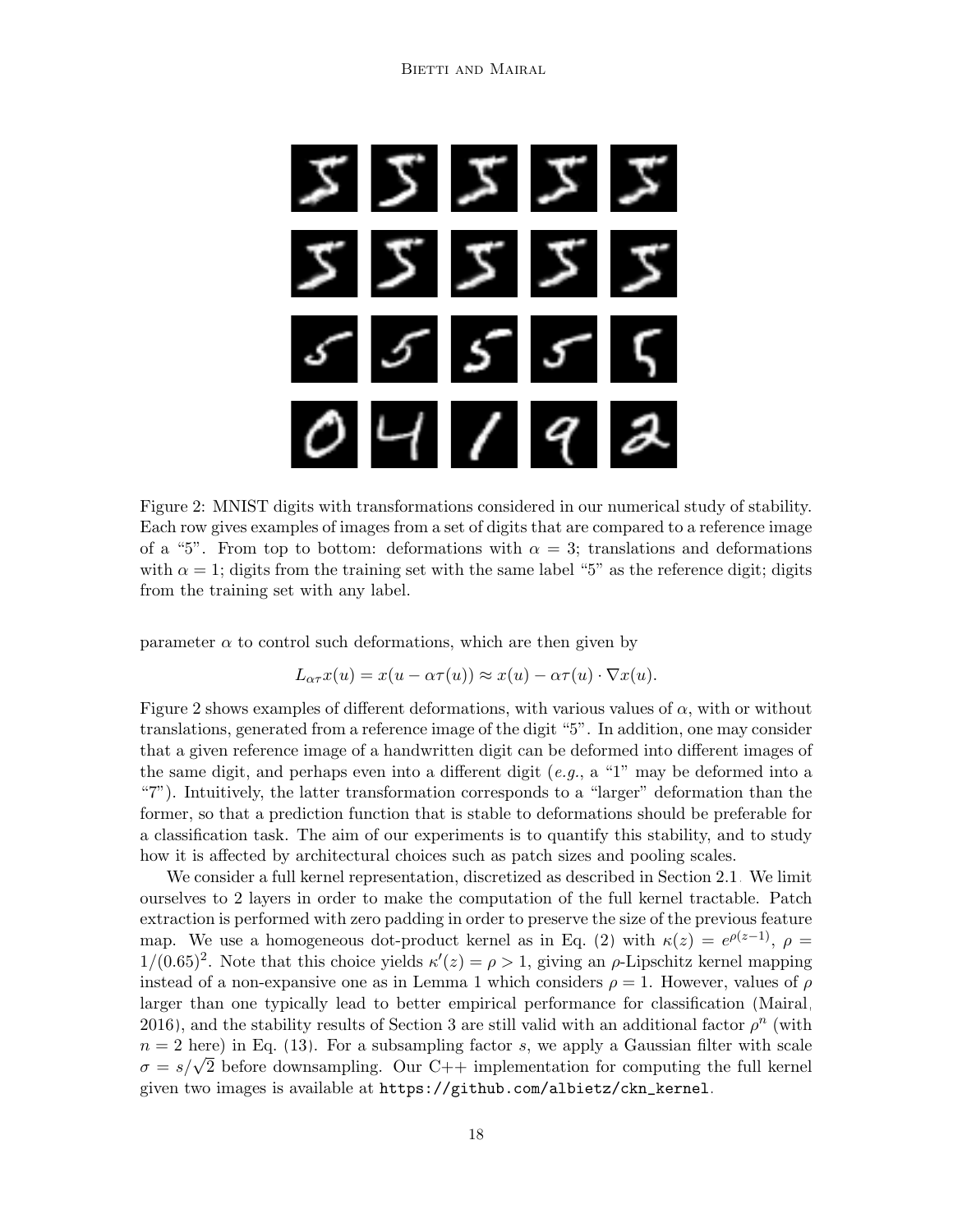<span id="page-18-1"></span>

Figure 3: Average relative representation distance for various 2-layer models. Lines in the legend corresponds to rows of images in Figure [2.](#page-17-0) In (b-c), deformations are obtained with  $\alpha = 1$ . We show the impact on relative distance of: (a) the value of  $\alpha$  in deformations, in  $\{0.01, 0.03, 0.1, 0.3, 1, 3\}$ ; (b) the subsampling factor of the final pooling layer, in  $\{1, 3, 5\}$ ; (c) the patch size, in  $\{3, 5, 7\}$ .

In Figure [3,](#page-18-1) we show average relative distance in representation space between a reference image and images from various sets of 20 images (either generated transformations, or images appearing in the training set). For a given architecture  $A$  and set  $S$  of images, the average relative distance to an image  $x$  is given by

$$
\frac{1}{|S|} \sum_{x' \in S} \frac{\|\Phi_A(x') - \Phi_A(x)\|}{\|\Phi_A(x)\|} = \frac{1}{|S|} \sum_{x' \in S} \frac{\sqrt{K_A(x,x) + K_A(x',x') - 2K_A(x,x')}}{\sqrt{K_A(x,x)}}.
$$

where  $\Phi_A$  denotes the kernel representation for architecture A and  $K_A(x, x')$  the corresponding kernel. We normalize by  $\|\Phi_A(x)\|$  in order to reduce sensitivity to the choice of architecture. We start with a  $(3, 2)$ -layer followed by a  $(3, 5)$ -layer, where  $(p, s)$  indicates a layer with patch size  $p$  and subsampling s. In Figure [3b,](#page-18-1) we vary the subsampling factor of the second layer, and in Figure [3c](#page-18-1) we vary the patch size of both layers.

Each row of Figure [2](#page-17-0) shows digits and deformed versions. Intuitively, it should be easier to deform an image of a handwritten 5 into a different image of a 5, than into a different digit. Indeed, Figure [3](#page-18-1) shows that the average relative distance for images with different labels is always larger than for images with the same label, which in turn is larger than for small deformations and translations of the reference image.

Adding translations on top of deformations increases distance in all cases, and Figure [3b](#page-18-1) shows that this gap is smaller when using larger subsampling factors in the last layer. This agrees with the stability bound [\(13\)](#page-14-1), which shows that a larger pooling scale at the last layer increases translation invariance. Figure [3a](#page-18-1) highlights the dependence of the distance on the deformation size  $\alpha$ , which is near-linear as in Eq. [\(13\)](#page-14-1) (note that  $\alpha$  controls the Jacobian of the deformation). Finally, Figure [3c](#page-18-1) shows that larger patch sizes can make the representations less stable, as discussed in Section [3.](#page-12-0)

### <span id="page-18-0"></span>3.5 Global Invariance to Group Actions

In Section [3.1,](#page-13-0) we have seen how the kernel representation of Section [2](#page-6-0) creates invariance to translations by commuting with the action of translations at intermediate layers, and how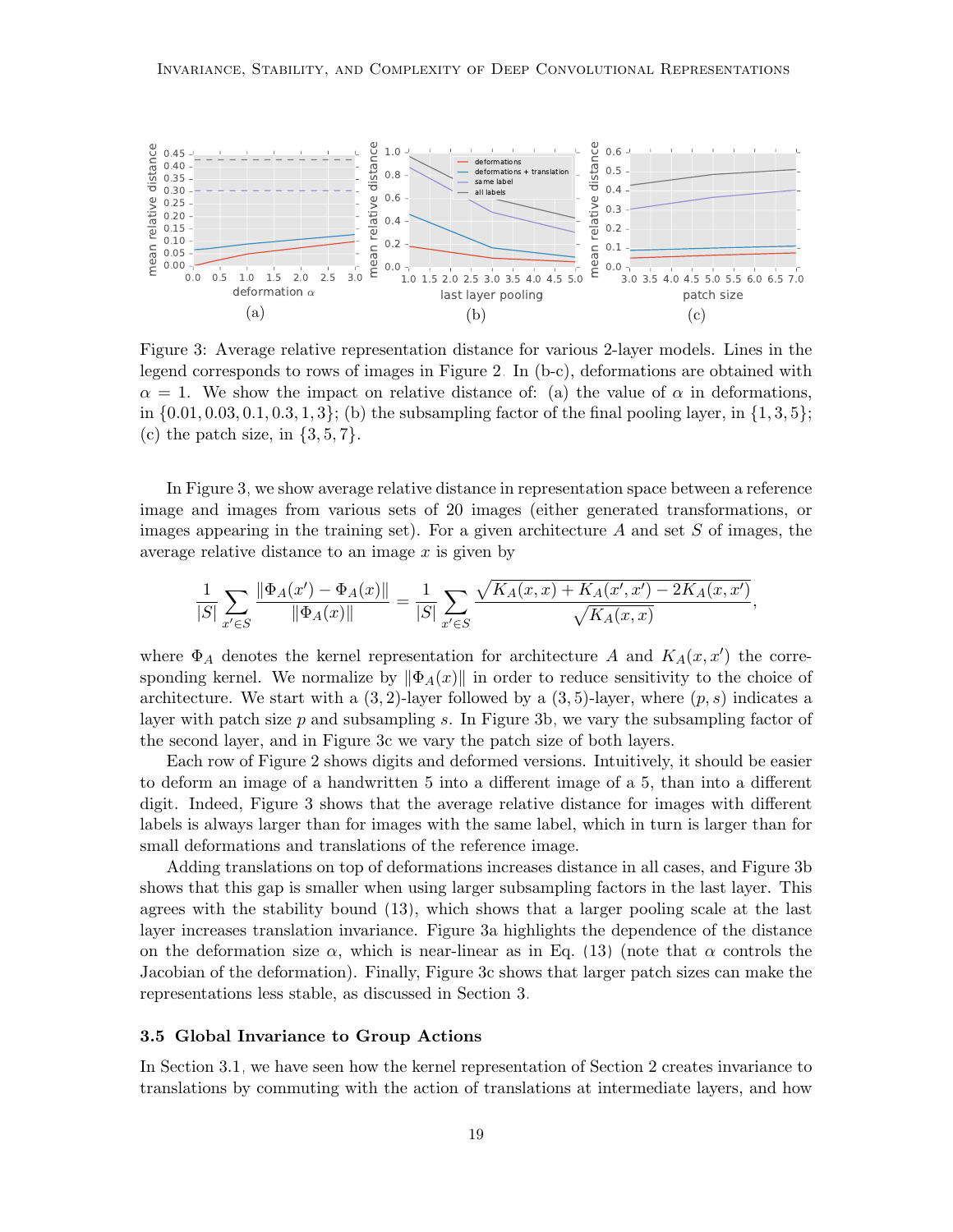the last pooling layer on the translation group governs the final level of invariance. It is often useful to encode invariances to different groups of transformations, such as rotations or reflections (see, e.g., [Cohen and Welling, 2016;](#page-45-5) [Mallat, 2012;](#page-46-1) [Raj et al., 2017;](#page-47-1) [Sifre and](#page-47-2) [Mallat, 2013\)](#page-47-2). Here, we show how this can be achieved by defining adapted patch extraction and pooling operators that commute with the action of a transformation group  $G$  (this is known as group covariance or equivariance). We assume that  $G$  is locally compact such that we can define a left-invariant Haar measure  $\mu$ —that is, a measure on G that satisfies  $\mu(gS) = \mu(S)$  for any Borel set  $S \subseteq G$  and g in G. We assume the initial signal  $x(u)$  is defined on G, and we define subsequent feature maps on the same domain. The action of an element g in G is denoted by  $L_g$ , where  $L_g x(u) = x(g^{-1}u)$ . In order to keep the presentation simple, we ignore some issues related to the general construction in  $L^2(G)$ of our signals and operators, which can be made more precise using tools from abstract harmonic analysis (e.g., [Folland, 2016\)](#page-46-11).

**Extending a signal on G.** We note that the original signal is defined on a domain  $\mathbb{R}^d$ which may be different from the transformation group G that acts on  $\mathbb{R}^d$  (e.g., for 2D images the domain is  $\mathbb{R}^2$  but G may also include a rotation angle). The action of g in G on the original signal defined on  $\mathbb{R}^d$ , denoted  $\tilde{x}(\omega)$  yields a transformed signal  $L_g\tilde{x}(\omega) = \tilde{x}(g^{-1} \cdot \omega)$ , where  $\cdot$  denotes group action. This requires an appropriate extension of the signal to G that preserves the meaning of signal transformations. We make the following assumption: every element  $\omega$  in  $\mathbb{R}^d$  can be reached with a transformation  $u_{\omega}$  in G from a neutral element  $\epsilon$ in  $\mathbb{R}^d$  (e.g.,  $\epsilon = 0$ ), as  $\omega = u_\omega \cdot \epsilon$ . Note that for 2D images (d = 2), this typically requires a group  $G$  that is "larger" than translations, such as the roto-translation group, while it is not satisfied, for instance, for rotations only. A similar assumption is made by [Kondor](#page-46-12) [and Trivedi](#page-46-12) [\(2018\)](#page-46-12). Then, one can extend the original signal  $\tilde{x}$  by defining  $x(u) := \tilde{x}(u \cdot \epsilon)$ . Indeed, we then have

$$
L_g x(u_\omega) = x(g^{-1} u_\omega) = \tilde{x}((g^{-1} u_\omega) \cdot \epsilon) = \tilde{x}(g^{-1} \cdot \omega),
$$

so that the signal  $(x(u_\omega))_{\omega \in \mathbb{R}^d}$  preserves the structure of  $\tilde{x}$ . We detail this below for the example of roto-translations on 2D images. Then, we are interested in defining a layer—that is, a succession of patch extraction, kernel mapping, and pooling operators—that commutes with  $L_g$ , in order to achieve equivariance to  $G$ .

Patch extraction. We define patch extraction as follows

$$
Px(u) = (x(uv))_{v \in S} \text{ for all } u \in G,
$$

where  $S \subset G$  is a patch shape centered at the identity element. P commutes with  $L_q$  since

$$
PL_gx(u) = (L_gx(uv))_{v \in S} = (x(g^{-1}uv))_{v \in S} = Px(g^{-1}u) = L_gPx(u).
$$

**Kernel mapping.** The pointwise operator  $M$  is defined exactly as in Section [2,](#page-6-0) and thus commutes with  $L_q$ .

**Pooling.** The pooling operator on the group  $G$  is defined by

$$
Ax(u) = \int_G x(uv)h(v)d\mu(v) = \int_G x(v)h(u^{-1}v)d\mu(v),
$$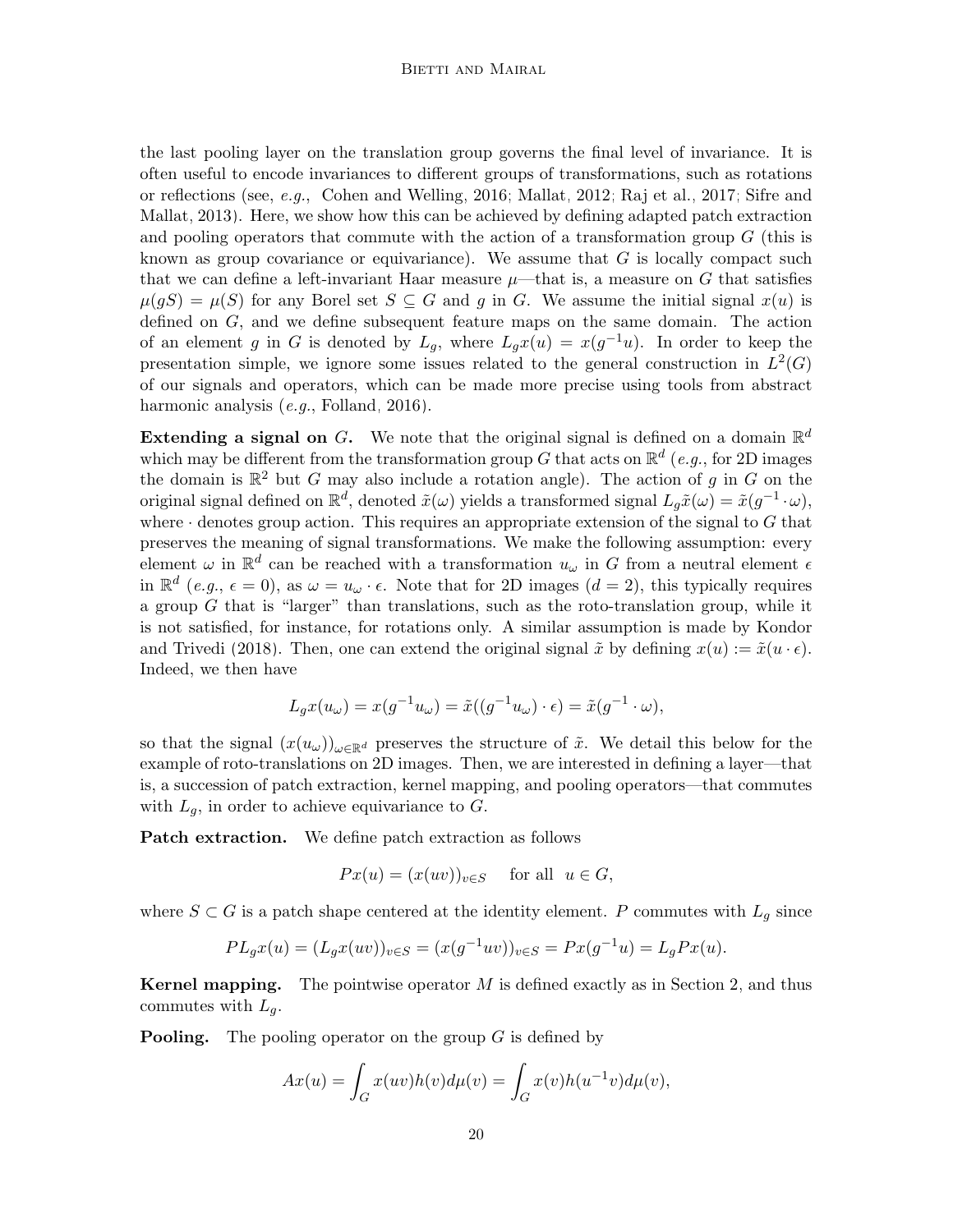where  $h$  is a pooling filter typically localized around the identity element. The construction is similar to [Raj et al.](#page-47-1) [\(2017\)](#page-47-1) and it is easy to see from the first expression of  $Ax(u)$  that  $AL_gx(u) = L_gAx(u)$ , making the pooling operator G-equivariant. One may also pool on a subset of the group by only integrating over the subset in the first expression, an operation which is also *G*-equivariant.

In our analysis of stability in Section [3.1,](#page-13-0) we saw that inner pooling layers are useful to guarantee stability to local deformations, while global invariance is achieved mainly through the last pooling layer. In some cases, one only needs stability to a subgroup of  $G$ , while achieving invariance to the whole group,  $e.g.,$  in the roto-translation group [\(Oyallon and](#page-47-11) [Mallat, 2015;](#page-47-11) [Sifre and Mallat, 2013\)](#page-47-2), one might want invariance to a global rotation but stability to local translations. Then, one can perform patch extraction and pooling just on the subgroup to stabilize (e.g., translations) in intermediate layers, while pooling on the entire group at the last layer to achieve the global group invariance.

Example with the roto-translation group. We consider a simple example on 2D images where one wants global invariance to rotations in addition to near-invariance and stability to translations as in Section [3.1.](#page-13-0) For this, we consider the roto-translation group (see, e.g., [Sifre and Mallat, 2013\)](#page-47-2), defined as the *semi-direct* product of translations  $\mathbb{R}^2$  and rotations  $SO(2)$ , denoted by  $G = \mathbb{R}^2 \rtimes SO(2)$ , with the following group operation

$$
gg' = (v + R_{\theta}v', \theta + \theta'),
$$

for  $g = (v, \theta), g' = (v', \theta')$  in G, where  $R_{\theta}$  is a rotation matrix in  $SO(2)$ . The element  $g = (v, \theta)$  in G acts on a location  $u \in \mathbb{R}^2$  by combining a rotation and a translation:

$$
g \cdot u = v + R_{\theta}u
$$
  

$$
g^{-1} \cdot u = (-R_{-\theta}v, -\theta) \cdot u = R_{-\theta}(u - v).
$$

For a given image  $\tilde{x}$  in  $L^2(\mathbb{R}^2)$ , our equivariant construction outlined above requires an extension of the signal to the group G. We consider the Haar measure given by  $d\mu((v,\theta)) :=$  $dv d\mu_c(\theta)$ , where dv is the Lebesgue measure on  $\mathbb{R}^2$  and  $d\mu_c$  the normalized Haar measure on the unit circle. Note that  $\mu$  is left-invariant, since the determinant of rotation matrices that appears in the change of variables is 1. We can then define x by  $x((u, \eta)) := \tilde{x}(u)$  for any angle  $\eta$ , which is in  $L^2(G)$  and preserves the definition of group action on the original signal  $\tilde{x}$  since

<span id="page-20-0"></span>
$$
L_g x((u, \eta)) = x(g^{-1}(u, \eta)) = x((g^{-1} \cdot u, \eta - \theta)) = \tilde{x}(g^{-1} \cdot u) = L_g \tilde{x}(u).
$$

That is, we can study the action of G on 2D images in  $L^2(\mathbb{R}^2)$  by studying the action on the extended signals in  $L^2(G)$  defined above.

We can now define patch extraction and pooling operators  $P, A: L^2(G) \to L^2(G)$  only on the translation subgroup, by considering a patch shape  $S = \{(v, 0)\}_{v \in \tilde{S}} \subset G$  with  $\tilde{S} \subset \mathbb{R}^2$ for P, and defining pooling by  $Ax(g) = \int_{\mathbb{R}^d} x(g(v, 0))h(v)dv$ , where h is a Gaussian pooling filter with scale  $\sigma$  defined on  $\mathbb{R}^2$ .

The following result, proved in Appendix [C,](#page-31-0) shows analogous results to the stability lemmas of Section [3.1](#page-13-0) for the operators P and A. For a diffeomorphism  $\tau$ , we denote by  $L_{\tau}$ the action operator given by  $L_{\tau}x((u, \eta)) = x((\tau(u), 0)^{-1}(u, \eta)) = x((u - \tau(u), \eta)).$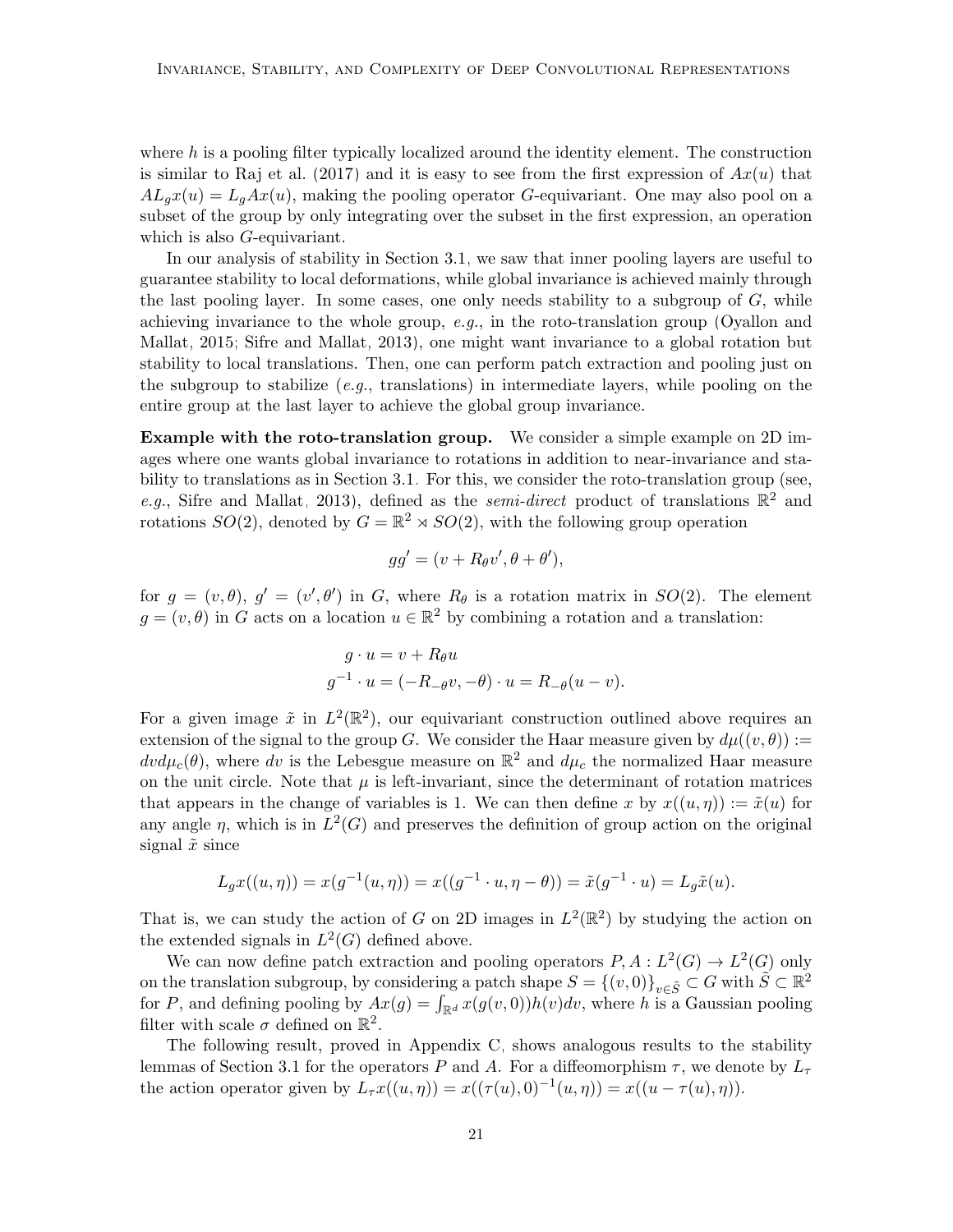Lemma 9 (Stability with roto-translation patches) If  $\|\nabla \tau\|_{\infty} \leq 1/2$ , and the fol*lowing condition holds*  $\sup_{c \in \tilde{S}} |c| \leq \kappa \sigma$ , we have

$$
\| [PA, L_{\tau}]\| \leq C_1 \| \nabla \tau \|_{\infty},
$$

with the same constant  $C_1$  as in Lemma [5,](#page-13-2) which depends on h and  $\kappa$ . Similarly, we have

$$
||L_{\tau}A - A|| \leq \frac{C_2}{\sigma} ||\tau||_{\infty},
$$

with  $C_2$  as defined in Lemma [6.](#page-14-0)

By constructing a multi-layer representation  $\Phi_n(x)$  in  $L^2(G)$  using similar operators at each layer, we can obtain a similar stability result to Theorem [7.](#page-14-2) By adding a global pooling operator  $A_c: L^2(G) \to L^2(\mathbb{R}^2)$  after the last layer, defined, for  $x \in L^2(G)$ , as

<span id="page-21-1"></span>
$$
A_c x(u) = \int x((u, \eta)) d\mu_c(\eta),
$$

we additionally obtain global invariance to rotations, as shown in the following theorem.

Theorem 10 (Stability and global rotation invariance) Assume [\(A2\)](#page-12-2) for patches  $\tilde{S}$ at each layer. Define the operator  $L_{(\tau,\theta)}x((u,\eta)) = x((\tau(u),\theta)^{-1}(u,\eta)),$  and define the diffeomorphism  $\tau_{\theta}: u \mapsto R_{-\theta} \tau(u)$ . If  $\|\nabla \tau\|_{\infty} \leq 1/2$ , we have

$$
||A_c \Phi_n(L_{(\tau,\theta)}x) - A_c \Phi_n(x)|| \le ||\Phi_n(L_{R_{\tau_\theta}}x) - \Phi_n(x)||
$$
  

$$
\le \left(C_1 (1+n) ||\nabla \tau||_{\infty} + \frac{C_2}{\sigma_n} ||\tau||_{\infty}\right) ||x||.
$$

We note that a similar result may be obtained when  $G = \mathbb{R}^d \rtimes H$ , where H is any compact group, with a possible additional dependence on how elements of  $H$  affect the size of patches.

# <span id="page-21-0"></span>4. Link with Existing Convolutional Architectures

In this section, we study the functional spaces (RKHS) that arise from our multilayer kernel representation, and examine the connections with more standard convolutional architectures. The motivation of this study is that if a CNN model  $f$  is in the RKHS, then it can be written in a "linearized" form  $f(x) = \langle f, \Phi(x) \rangle$ , so that our study of stability of the kernel representation  $\Phi$  extends to predictions using  $|f(x) - f(x')| \le ||f|| ||\Phi(x) - \Phi(x')||$ .

We begin by considering in Section [4.1](#page-22-0) the intermediate kernels  $K_k$ , showing that their RKHSs contain simple neural-network-like functions defined on patches with smooth activations, while in Section [4.2](#page-22-1) we show that a certain class of generic CNNs are contained in the RKHS  $\mathcal{H}_{\mathcal{K}_n}$  of the full multilayer kernel  $\mathcal{K}_n$  and characterize their norm. This is achieved by considering particular functions in each intermediate RKHS defined in terms of the convolutional filters of the CNN. A consequence of these results is that our stability and invariance properties from Section [3](#page-12-0) are valid for this broad class of CNNs.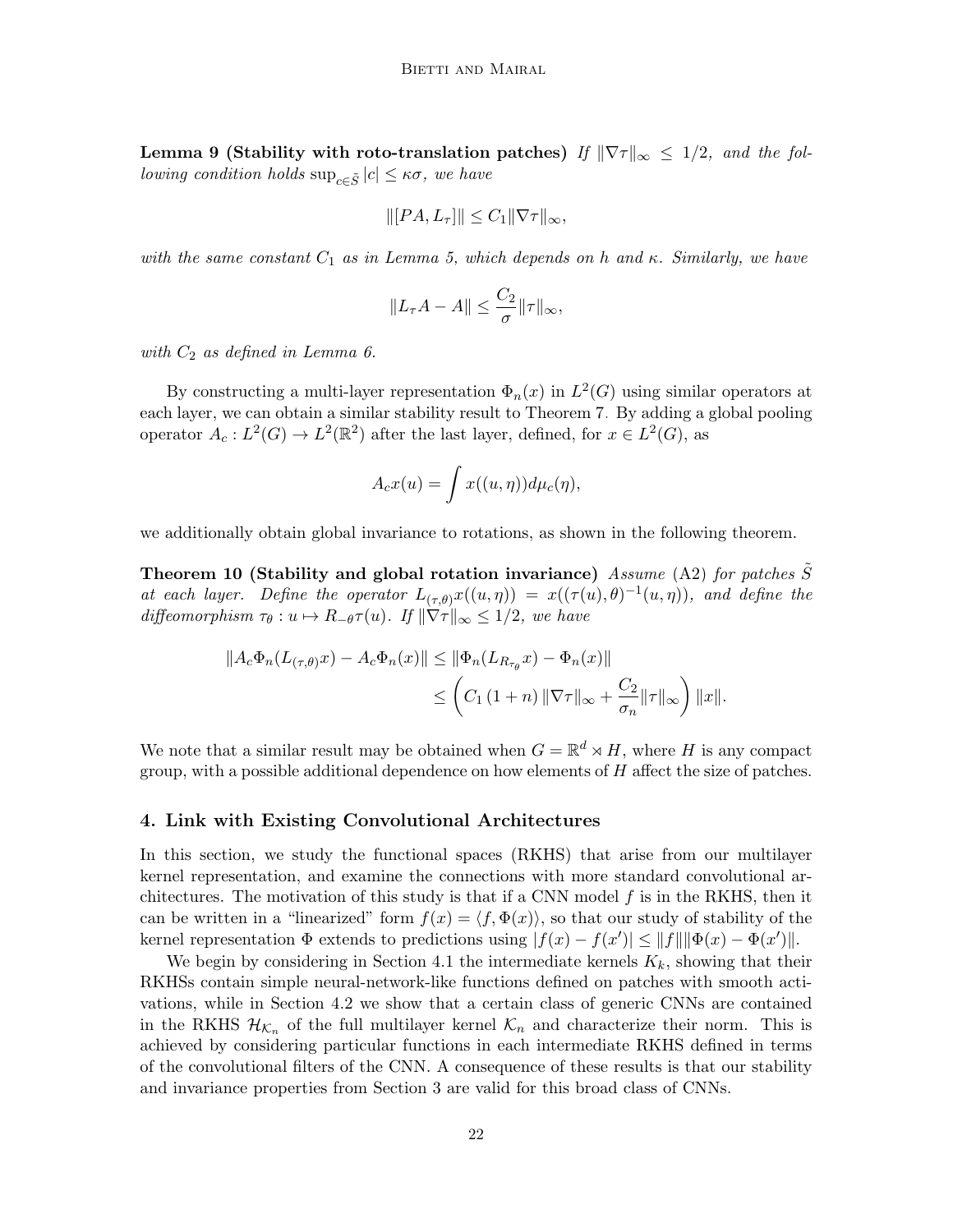### <span id="page-22-0"></span>4.1 Activation Functions and Kernels  $K_k$

Before introducing formal links between our kernel representation and classical convolutional architectures, we study in more details the kernels  $K_k$  described in Section [2](#page-6-0) and their RKHSs  $\mathcal{H}_k$ . In particular, we are interested in characterizing which types of functions live in  $\mathcal{H}_k$ . The next lemma extends some results of [Zhang et al.](#page-48-2) [\(2016,](#page-48-2) [2017b\)](#page-48-0), originally developed for the inverse polynomial and Gaussian kernels; it shows that the RKHS may contain simple "neural network" functions with activations  $\sigma$  that are smooth enough.

Lemma 11 (Activation functions and RKHSs  $\mathcal{H}_k$ ) Let  $\sigma : [-1,1] \to \mathbb{R}$  be a function that admits a polynomial expansion  $\sigma(u) := \sum_{j=0}^{\infty} a_j u^j$ . Consider a kernel  $K_k$  from Sec-tion [2,](#page-6-0) given in [\(2\)](#page-7-2), with  $\kappa_k(u) = \sum_{j=0}^{\infty} b_j u^j$ , and  $b_j \ge 0$  for all j. Assume further that  $a_j = 0$  whenever  $b_j = 0$ , and define the function  $C^2_\sigma(\lambda^2) := \sum_{j=0}^\infty (a_j^2/b_j) \lambda^{2j}$ . Let g in  $\mathcal{P}_k$  be such that  $C^2_{\sigma}(\|g\|^2) < \infty$ . Then, the RKHS  $\mathcal{H}_k$  contains the function

<span id="page-22-4"></span><span id="page-22-3"></span><span id="page-22-2"></span>
$$
f: z \mapsto ||z||\sigma(\langle g, z \rangle / ||z||), \tag{15}
$$

and its norm satisfies  $||f|| \leq C_{\sigma} (||g||^2)$ .

Noting that for all examples of  $\kappa_k$  given in Section [2,](#page-6-0) we have  $b_1 > 0$ , this result implies the next corollary, which was also found to be useful in our analysis.

Corollary 12 (Linear functions and RKHSs) The RKHSs  $\mathcal{H}_k$  for the examples of  $\kappa_k$ given in Section [2](#page-6-0) contain all linear functions of the form  $z \mapsto \langle g, z \rangle$  with g in  $\mathcal{P}_k$ .

The previous lemma shows that for many choices of smooth functions  $\sigma$ , the RKHS  $\mathcal{H}_k$ contains the functions of the form [\(15\)](#page-22-3). While the non-homogeneous functions  $z \mapsto \sigma(\langle g, z \rangle)$ are standard in neural networks, the homogeneous variant is not. Yet, we note that (i) the most successful activation function, namely rectified linear units, is homogeneous—that is, relu $(\langle q, z \rangle) = ||z||$ relu $(\langle q, z \rangle/||z||)$ ; (ii) while relu is nonsmooth and thus not in our RKHSs, there exists a smoothed variant that satisfies the conditions of Lemma [11](#page-22-4) for useful kernels. As noticed by [Zhang et al.](#page-48-2) [\(2016,](#page-48-2) [2017b\)](#page-48-0), this is for instance the case for the inverse polynomial kernel. In Figure [4,](#page-23-0) we plot and compare these different variants of ReLU.

### <span id="page-22-1"></span>4.2 Convolutional Neural Networks and their Complexity

We now study the connection between the kernel representation defined in Section [2](#page-6-0) and CNNs. Specifically, we show that the RKHS of the final kernel  $\mathcal{K}_n$  obtained from our kernel construction contains a set of CNNs on continuous domains with certain types of smooth homogeneous activations. An important consequence is that the stability results of previous sections apply to this class of CNNs, although the stability depends on the RKHS norm, as discussed later in Section [5.](#page-27-0) This norm also serves as a measure of model complexity, thus controlling both generalization and stability.

CNN maps construction. We now define a CNN function  $f_{\sigma}$  that takes as input an image  $z_0$  in  $L^2(\mathbb{R}^d, \mathbb{R}^{p_0})$  with  $p_0$  channels, and build a sequence of feature maps, represented at layer k as a function  $z_k$  in  $L^2(\mathbb{R}^d, \mathbb{R}^{p_k})$  with  $p_k$  channels; the map  $z_k$  is obtained from  $z_{k-1}$ by performing linear convolutions with a set of filters  $(w_k^i)_{i=1,\dots,p_k}$ , followed by a pointwise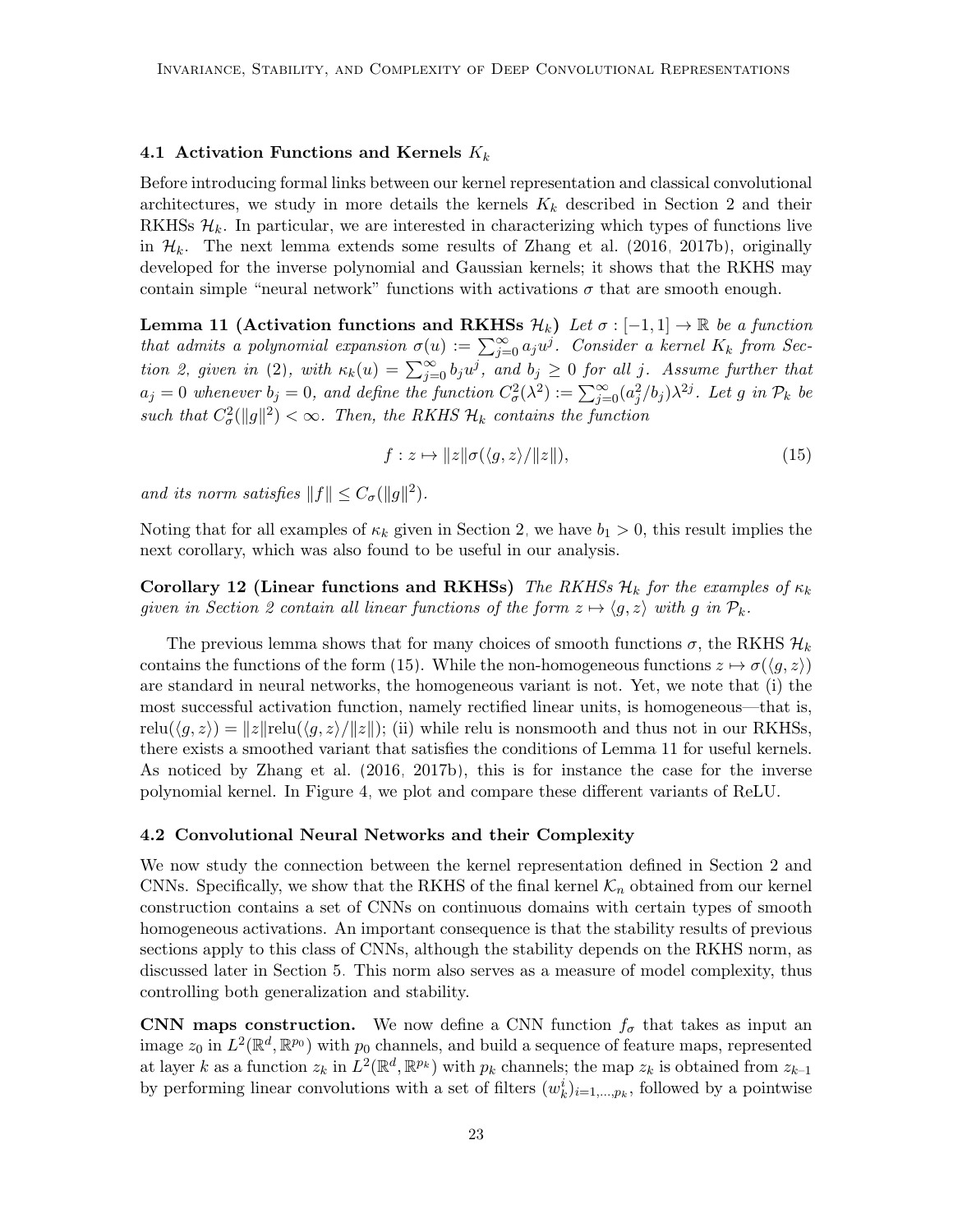<span id="page-23-0"></span>

Figure 4: Comparison of one-dimensional functions obtained with relu and smoothed relu (sReLU) activations. (Left) non-homogeneous setting of [Zhang et al.](#page-48-2) [\(2016,](#page-48-2) [2017b\)](#page-48-0). (Right) our homogeneous setting, for different values of the parameter w. Note that for  $w \geq 0.5$ , sReLU and ReLU are indistinguishable.

activation function  $\sigma$  to obtain an intermediate feature map  $\tilde{z}_k$ , then by applying a linear pooling filter. Note that each  $w_k^i$  is in  $L^2(S_k, \mathbb{R}^{p_{k-1}})$ , with channels denoted by  $w_k^{ij}$  $\frac{ij}{k}$  in  $L^2(S_k, \mathbb{R})$ . Formally, the intermediate map  $\tilde{z}_k$  in  $L^2(\mathbb{R}^d, \mathbb{R}^{p_k})$  is obtained by

<span id="page-23-1"></span>
$$
\tilde{z}_k^i(u) = n_k(u)\sigma\big(\langle w_k^i, P_k z_{k-1}(u) \rangle / n_k(u)\big),\tag{16}
$$

where  $\tilde{z}_k(u) = (\tilde{z}_k^1(u), \ldots, \tilde{z}_k^{p_k}(u))$  is in  $\mathbb{R}^{p_k}$ , and  $P_k$  is a patch extraction operator for finite-dimensional maps. The activation involves a pointwise non-linearity  $\sigma$  along with a quantity  $n_k(u) := ||P_k x_{k-1}(u)||$  in [\(16\)](#page-23-1), which is due to the homogenization, and which is independent of the filters  $w_k^i$ . Finally, the map  $z_k$  is obtained by using a pooling operator as in Section [2,](#page-6-0) with  $z_k = A_k \tilde{z}_k$ , and  $z_0 = x_0$ .

Prediction layer. For simplicity, we consider the case of a linear fully connected prediction layer. In this case, the final CNN prediction function  $f_{\sigma}$  is given by

$$
f_{\sigma}(x_0) = \langle w_{n+1}, z_n \rangle,
$$

with parameters  $w_{n+1}$  in  $L^2(\mathbb{R}^d, \mathbb{R}^{p_n})$ . We now show that such a CNN function is contained in the RKHS of the kernel  $\mathcal{K}_n$  defined in [\(6\)](#page-9-2).

**Construction in the RKHS.** The function  $f_{\sigma}$  can be constructed recursively from intermediate functions that lie in the RKHSs  $\mathcal{H}_k$ , of the form [\(15\)](#page-22-3), for appropriate activations  $\sigma$ . Specifically, we define initial quantities  $f_1^i$  in  $\mathcal{H}_1$  and  $g_1^i$  in  $\mathcal{P}_1$  for  $i = 1, \ldots, p_1$  such that

$$
g_1^i = w_1^i \in L^2(S_1, \mathbb{R}^{p_0}) = L^2(S_1, \mathcal{H}_0) = \mathcal{P}_1,
$$
  

$$
f_1^i(z) = ||z||\sigma(\langle g_i^0, z \rangle / ||z||) \quad \text{for } z \in \mathcal{P}_1,
$$

and we define, from layer  $k-1$ , the quantities  $f_k^i$  in  $\mathcal{H}_k$  and  $g_k^i$  in  $\mathcal{P}_k$  for  $i = 1, \ldots, p_k$ :

$$
g_k^i(v) = \sum_{j=1}^{p_{k-1}} w_k^{ij}(v) f_{k-1}^j \quad \text{where} \quad w_k^i(v) = (w_k^{ij}(v))_{j=1,\dots,p_{k-1}},
$$
  

$$
f_k^i(z) = ||z|| \sigma(\langle g_k^i, z \rangle / ||z||) \quad \text{for } z \in \mathcal{P}_k.
$$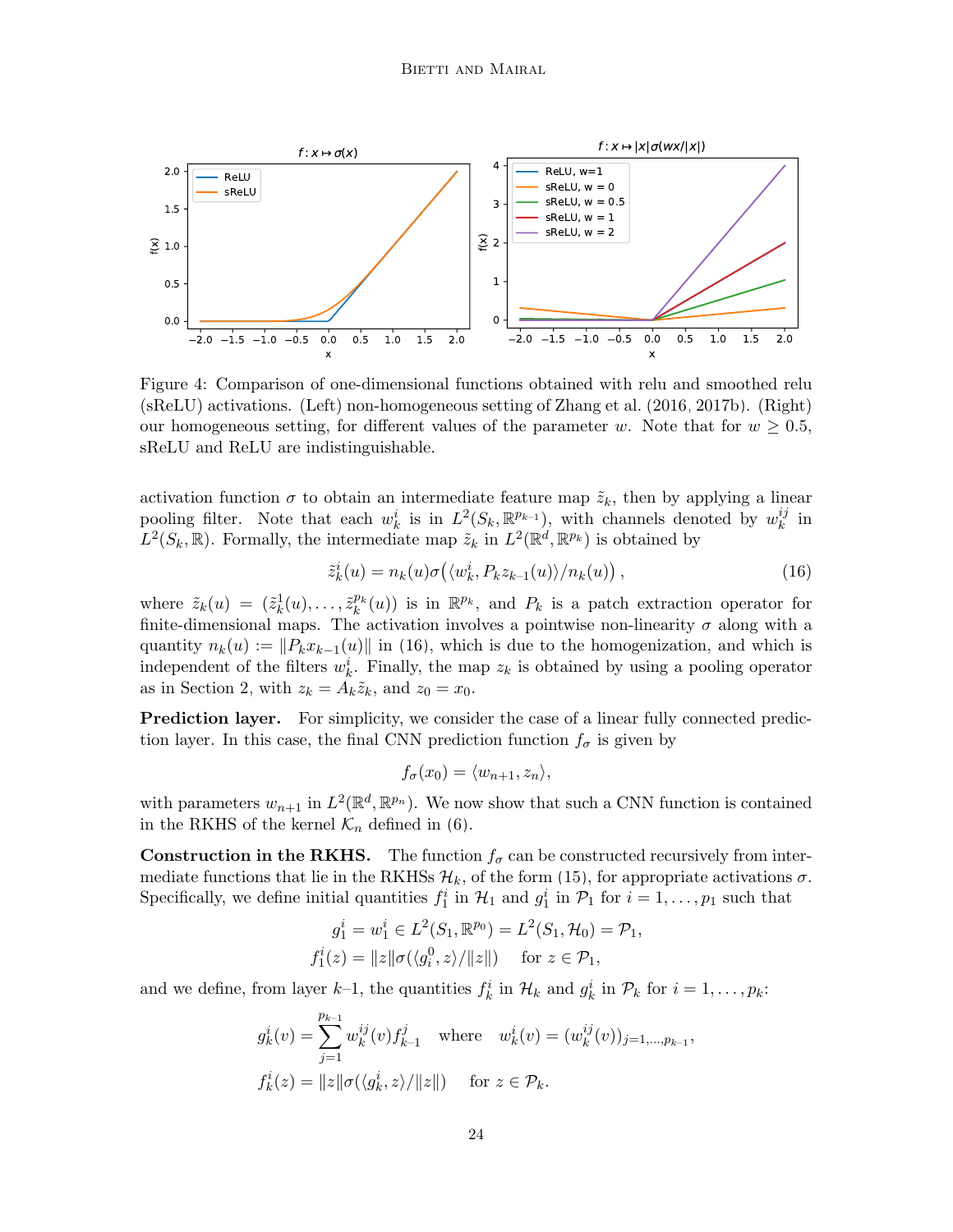For the linear prediction layer, we define  $g_{\sigma}$  in  $L^2(\mathbb{R}^d, \mathcal{H}_n)$  by:

$$
g_{\sigma}(u) = \sum_{j=1}^{p_n} w_{n+1}^j(u) f_n^j \quad \text{ for all } u \in \mathbb{R}^d,
$$

so that the function  $f: x_0 \mapsto \langle g_{\sigma}, x_n \rangle$  is in the RKHS of  $\mathcal{K}_n$ , where  $x_n$  is the final repre-sentation given in Eq. [\(5\)](#page-9-1). In Appendix [D.2,](#page-41-0) we show that  $f = f_{\sigma}$ , which implies that the CNN function  $f_{\sigma}$  is in the RKHS. We note that a similar construction for fully connected multilayer networks with constraints on weights and inputs was given by [Zhang et al.](#page-48-2) [\(2016\)](#page-48-2).

**Norm of the CNN**  $f_{\sigma}$ . We now study the RKHS norm of the CNN constructed above. This quantity is important as it controls the stability and invariance of the predictions of a learned model through [\(1\)](#page-5-0). Additionally, the RKHS norm provides a way to control model complexity, and can lead to generalization bounds, e.g., through Rademacher complexity and margin bounds [\(Boucheron et al., 2005;](#page-45-13) [Shalev-Shwartz and Ben-David, 2014\)](#page-47-12). In particular, such results rely on the following upper bound on the empirical Rademacher complexity of a function class with bounded RKHS norm  $\mathcal{F}_{\lambda} = \{f \in \mathcal{H}_{\mathcal{K}_n} : ||f|| \leq \lambda\}$ , for a dataset  $\{x^{(1)}, \ldots, x^{(N)}\}$ :

<span id="page-24-0"></span>
$$
R_N(\mathcal{F}_\lambda) \le \frac{\lambda \sqrt{\frac{1}{N} \sum_{i=1}^N \mathcal{K}_n(x^{(i)}, x^{(i)})}}{\sqrt{N}}.
$$
\n(17)

The bound remains valid when only considering CNN functions in  $\mathcal{F}_{\lambda}$  of the form  $f_{\sigma}$ , since such a function class is contained in  $\mathcal{F}_{\lambda}$ . If we consider a binary classification task with training labels  $y^{(i)}$  in  $\{-1, 1\}$ , on can then obtain a margin-based bound for any function  $f_N$ in  $\mathcal{F}_{\lambda}$  obtained from the training set and any margin  $\gamma > 0$ : with probability  $1 - \delta$ , we have (see, e.g., [Boucheron et al., 2005\)](#page-45-13)

$$
L(f_N) \le L_N^{\gamma}(f_N) + O\left(\frac{\lambda \sqrt{\frac{1}{N} \sum_{i=1}^N \mathcal{K}_n(x^{(i)}, x^{(i)})}}{\gamma \sqrt{N}} + \sqrt{\frac{\log(1/\delta)}{N}}\right),\tag{18}
$$

with

$$
L(f) = \mathbb{P}_{(x,y)\sim\mathcal{D}}(yf(x) < 0)
$$
\n
$$
L_N^{\gamma}(f) = \frac{1}{N} \sum_{i=1}^N \mathbf{1}\{y^{(i)}f(x^{(i)}) < \gamma\},
$$

where D is the distribution of data-label pairs  $(x^{(i)}, y^{(i)})$ . Intuitively, the margin  $\gamma$  corresponds to a level of confidence, and  $L_N^{\gamma}$  measures training error when requiring confident predictions. Then, the bound on the gap between this training error and the true expected error  $L(f_N)$  becomes larger for small confidence levels, and is controlled by the model complexity  $\lambda$  and the sample size N.

Note that the bound requires a fixed value of  $\lambda$  used during training, but in practice, learning under a constraint  $||f|| \leq \lambda$  can be difficult, especially for CNNs which are typically trained with stochastic gradient descent with little regularization. However, by considering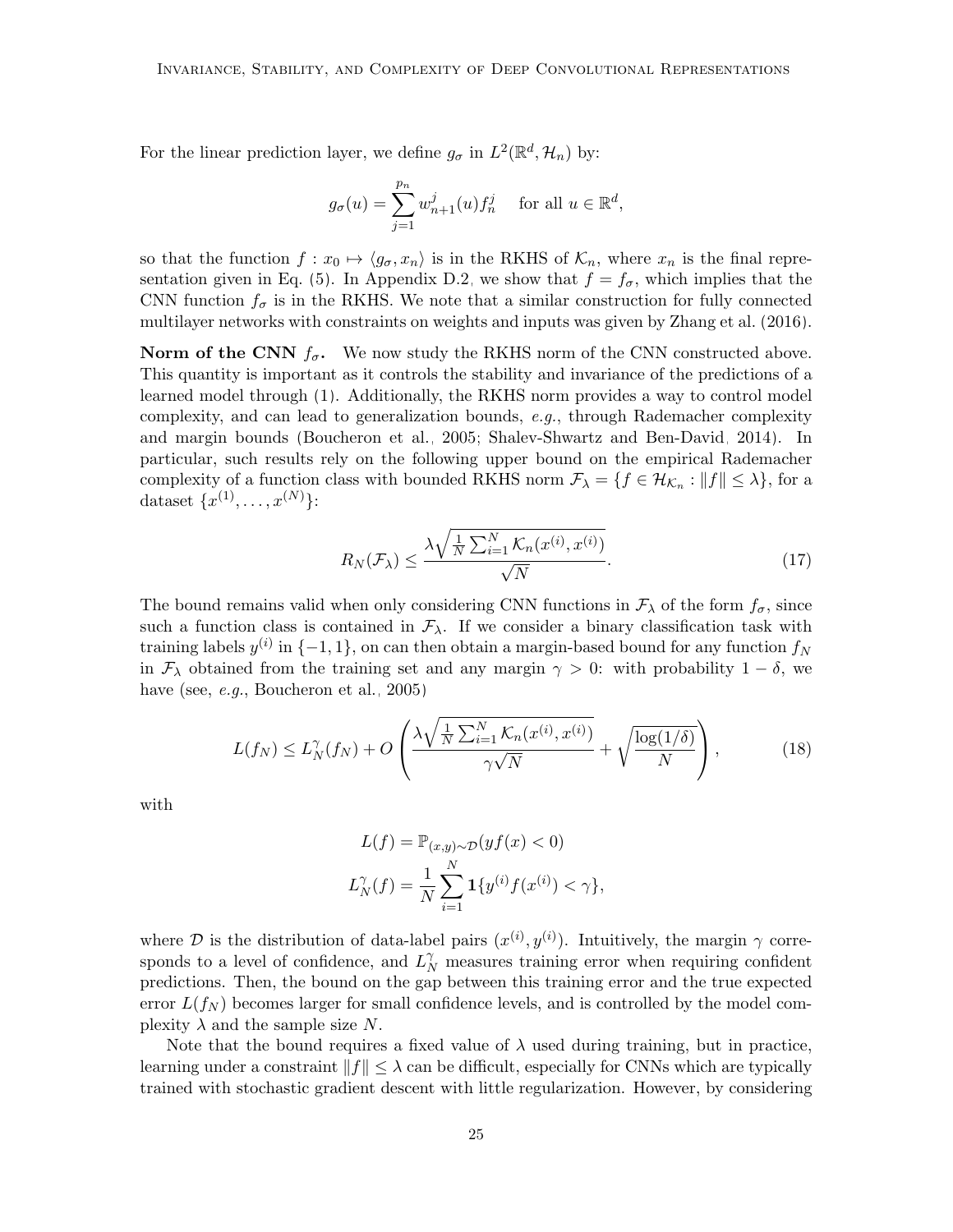values of  $\lambda$  on a logarithmic scale and taking a union bound, one can obtain a similar bound with  $||f_N||$  instead of  $\lambda$ , up to logarithmic factors (see, e.g., [Shalev-Shwartz and Ben-David,](#page-47-12) [2014,](#page-47-12) Theorem 26.14), where  $f_N$  is obtained from the training data. We note that various authors have recently considered other norm-based complexity measures to control the generalization of neural networks with more standard activations (see, e.g., [Bartlett et al.,](#page-45-3) [2017;](#page-45-3) [Liang et al., 2017;](#page-46-13) [Neyshabur et al., 2017,](#page-46-14) [2015\)](#page-46-15). However, their results are typically obtained for fully connected networks on finite-dimensional inputs, while we consider CNNs for input signals defined on continuous domains. The next proposition (proved in Appendix [D.2\)](#page-41-0) characterizes the norm of  $f_{\sigma}$  in terms of the L<sup>2</sup> norms of the filters  $w_k^{ij}$  $\binom{ij}{k}$ , and follows from the recursive definition of the intermediate RKHS elements  $f_k^i$ .

<span id="page-25-1"></span>**Proposition 13 (RKHS norm of CNNs)** Assume the activation  $\sigma$  satisfies  $C_{\sigma}(a) < \infty$ for all  $a \geq 0$ , where  $C_{\sigma}$  is defined for a given kernel in Lemma [11.](#page-22-4) Then, the CNN function  $f_{\sigma}$  defined above is in the RKHS  $\mathcal{H}_{\mathcal{K}_n}$ , with norm

$$
||f_{\sigma}||^{2} \le p_{n} \sum_{i=1}^{p_{n}} ||w_{n+1}^{i}||_{2}^{2} B_{n,i},
$$

where  $B_{n,i}$  is defined by  $B_{1,i} = C^2_{\sigma}(\|w_1^i\|_2^2)$  and  $B_{k,i} = C^2_{\sigma} \left( p_{k-1} \sum_{j=1}^{p_{k-1}} \|w_k^{ij}\right)$  $_{k}^{ij}\Vert_{2}^{2}B_{k-1,j}\Big).$ 

Note that this upper bound need not grow exponentially with depth when the filters have small norm and  $C_{\sigma}$  takes small values around zero. However, the dependency of the bound on the number of feature maps  $p_k$  of each layer k may not be satisfactory in situations where the number of parameters is very large, which is common in successful deep learning architectures. The following proposition removes this dependence, relying instead on matrix spectral norms. Similar quantities have been used recently to obtain useful generalization bounds for neural networks [\(Bartlett et al., 2017;](#page-45-3) [Neyshabur et al., 2018\)](#page-46-4).

<span id="page-25-0"></span>Proposition 14 (RKHS norm of CNNs using spectral norms) Assume the activation  $\sigma$  satisfies  $C_{\sigma}(a) < \infty$  for all  $a \geq 0$ , where  $C_{\sigma}$  is defined for a given kernel in Lemma [11.](#page-22-4) Then, the CNN function  $f_{\sigma}$  defined above is in the RKHS  $\mathcal{H}_{\mathcal{K}_n}$ , with norm

$$
||f_{\sigma}||^{2} \le ||w_{n+1}||^{2} C_{\sigma}^{2} (||W_{n}||_{2}^{2} C_{\sigma}^{2}(||W_{n-1}||_{2}^{2} ... C_{\sigma}^{2}(||W_{2}||_{2}^{2} C_{\sigma}^{2}(||W_{1}||_{F}^{2})) ...)).
$$
 (19)

The norms are defined as follows:

$$
||W_k||_2^2 = \int_{S_k} ||W_k(u)||_2^2 d\nu_k(u), \quad \text{for } k = 2, \dots, n
$$
  

$$
||W_1||_F^2 = \int_{S_1} ||W_1(u)||_F^2 d\nu_k(u),
$$

where  $W_k(u)$  is the matrix  $(w_k^{ij})$  $\|f_k^{ij}(u)\rangle_{ij}$ ,  $\|\cdot\|_2$  the spectral norm, and  $\|\cdot\|_F$  the Frobenius norm.

As an example, if we consider  $\kappa_1 = \cdots = \kappa_n$  to be one of the kernels introduced in Section [2](#page-6-0) and take  $\sigma = \kappa_1$  so that  $C^2_{\sigma}(\lambda^2) = \kappa_1(\lambda^2)$ , then constraining the norms at each layer to be smaller than 1 ensures  $||f_{\sigma}|| \leq 1$ , since for  $\lambda \leq 1$  we have  $C_{\sigma}^{2}(\lambda^{2}) \leq C_{\sigma}^{2}(1) = \kappa_{1}(1) = 1$ .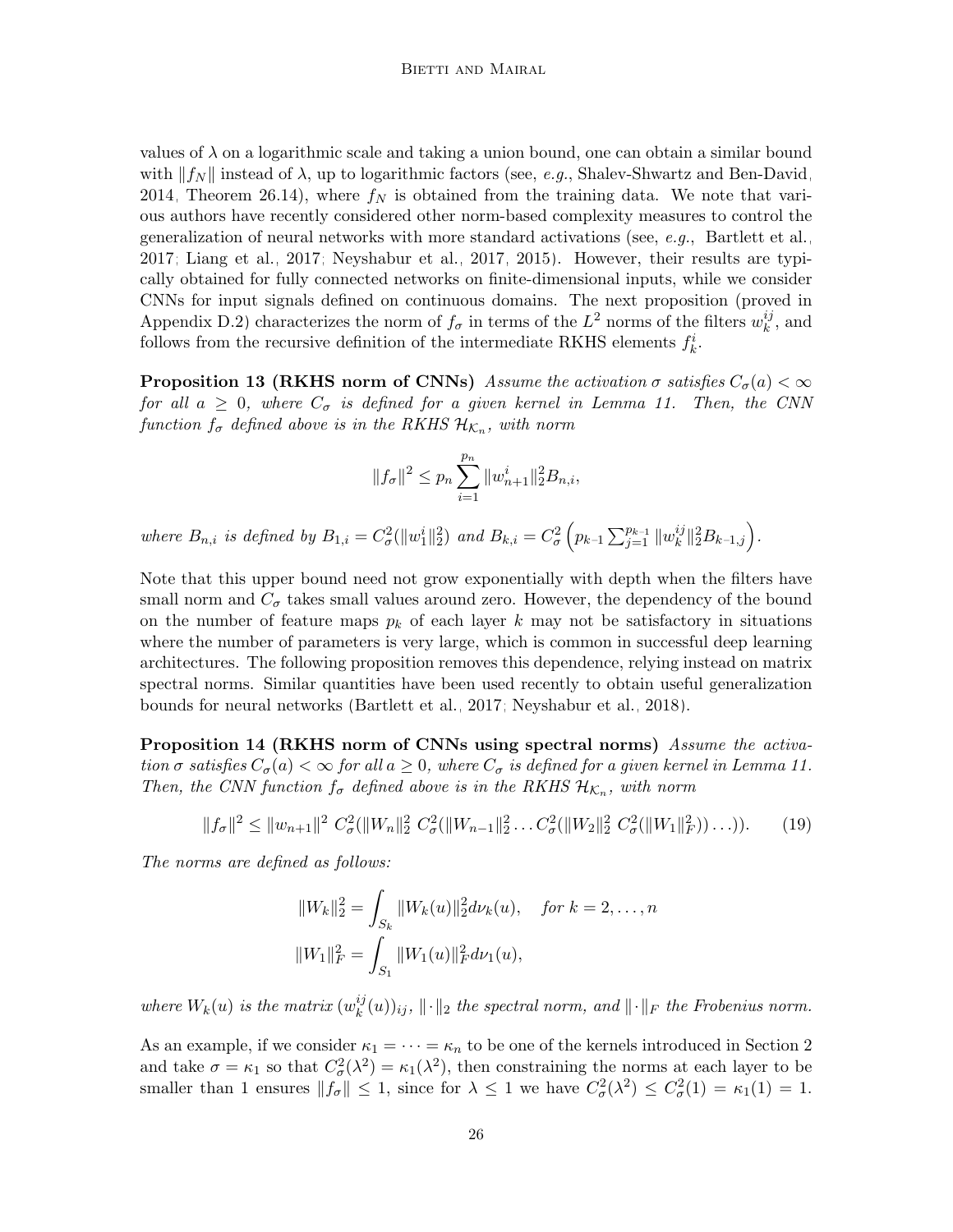If we consider linear kernels and  $\sigma(u) = u$ , we have  $C^2_{\sigma}(\lambda^2) = \lambda^2$  and the bound becomes  $||f_{\sigma}|| \leq ||w_{n+1}|| ||W_{n}||_2 \cdots ||W_{2}||_2 ||W_{1}||_F$ . If we ignore the convolutional structure (*i.e.*, only taking 1x1 patches on a 1x1 image), the norm involves a product of spectral norms at each layer (ignoring the first layer), a quantity which also appears in recent generalization bounds [\(Bartlett et al., 2017;](#page-45-3) [Neyshabur et al., 2018\)](#page-46-4). While such quantities have proven useful to explain some generalization phenomena, such as the behavior of networks trained on data with random labels [\(Bartlett et al., 2017;](#page-45-3) [Zhang et al., 2017a\)](#page-48-5), some authors have pointed out that spectral norms may yield overly pessimistic generalization bounds when comparing with simple parameter counting [\(Arora et al., 2018\)](#page-45-14), and our results may display similar drawbacks. We note, however, that Proposition [14](#page-25-0) only gives an upper bound, and the actual RKHS norm may be smaller in practice. It may also be that the norm is not well controlled during training, and that the obtained bounds may not fully explain the generalization behavior observed in practice. Using such quantities to regularize during training may then yield bounds that are less vacuous [\(Bietti et al., 2018\)](#page-45-1).

Generalization and stability. The results of this section imply that our study of the geometry of the kernel representations, and in particular the stability and invariance properties of Section [3,](#page-12-0) apply to the generic CNNs defined above, thanks to the Lipschitz smoothness relation [\(1\)](#page-5-0). The smoothness is then controlled by the RKHS norm of these functions, which sheds light on the links between generalization and stability. In particular, functions with low RKHS norm provide better generalization guarantees on unseen data, as shown by the margin bound in Eq. [\(18\)](#page-24-0). This implies, for instance, that generalization is harder if the task requires classifying two slightly deformed images with different labels, since separating such predictions by some margin requires a function with large RKHS norm according to our stability analysis. In contrast, if a stable function (i.e., with small RKHS norm) is sufficient to do well on a training set, learning becomes "easier" and few samples may be enough for good generalization.

# <span id="page-26-0"></span>4.3 Stability and Generalization with Generic Activations

Our study of stability and generalization so far has relied on kernel methods, which allows us to separate learned models from data representations in order to establish tight connections between the stability of representations and statistical properties of learned CNNs through RKHS norms. One important caveat, however, is that our study is limited to CNNs with a class of smooth and homogeneous activations described in Section [4.1,](#page-22-0) which differ from generic activations used in practice such as ReLU or tanh. Indeed, ReLU is homogeneous but lacks the required smoothness, while tanh is not homogeneous. In this section, we show that our stability results can be extended to the predictions of CNNs with such activations, and that stability is controlled by a quantity based on spectral norms, which plays an important role in recent results on generalization. This confirms a strong connection between stability and generalization in this more general context as well.

**Stability bound.** We consider an activation function  $\sigma : \mathbb{R} \to \mathbb{R}$  that is  $\rho$ -Lipschitz and satisfies  $\sigma(0) = 0$ . Examples include ReLU and tanh activations, for which  $\rho = 1$ . The CNN construction is similar to Section [4.2](#page-22-1) with feature maps  $z_k$  in  $L^2(\mathbb{R}^d, \mathbb{R}^{p_k})$ , and a final prediction function  $f_{\sigma}$  defined with an inner product  $\langle w_{n+1}, z_n \rangle$ . The only change is the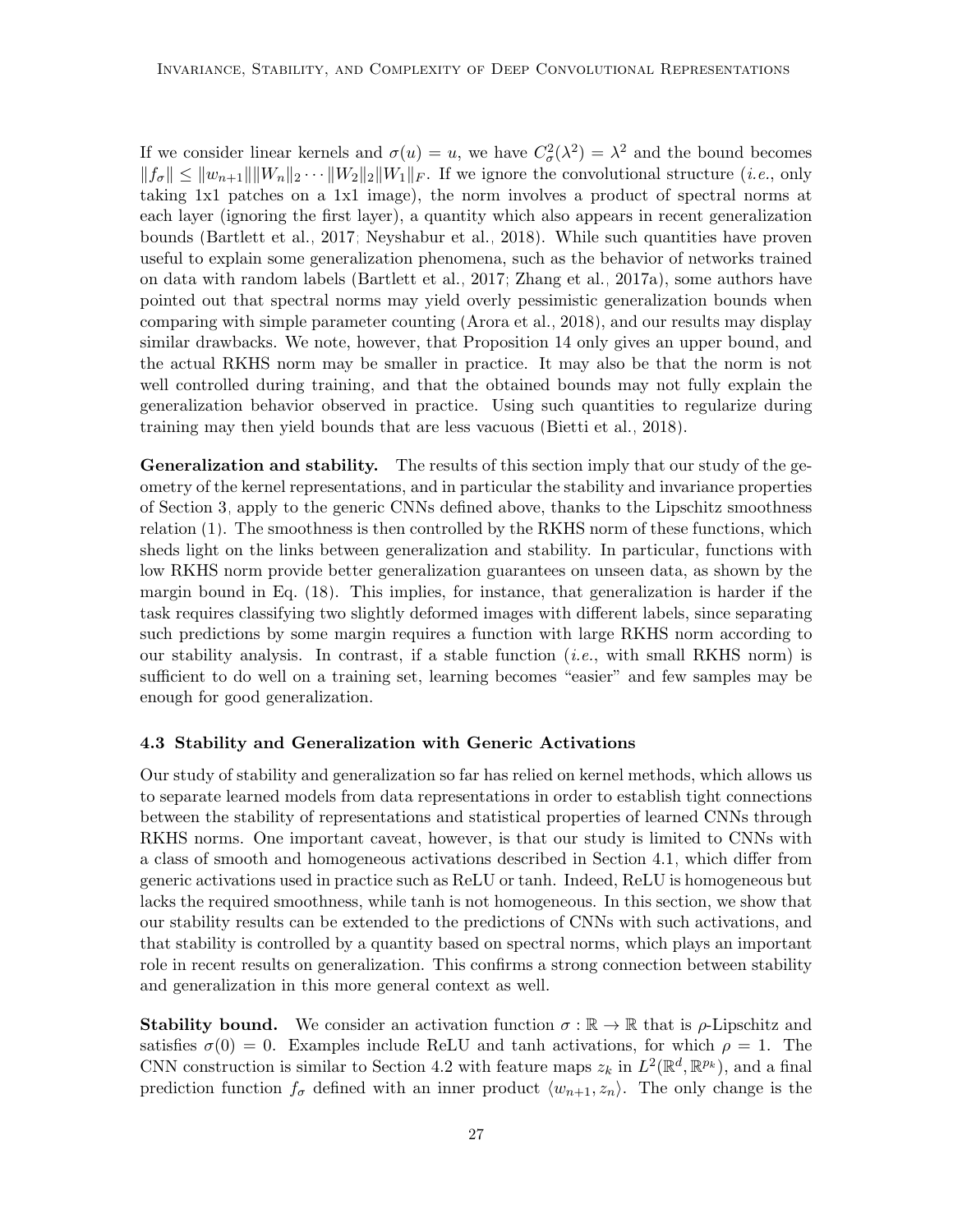non-linear mapping in Eq. [\(16\)](#page-23-1), which is no longer homogeneized, and can be rewritten as

$$
\tilde{z}_k(u) = \varphi_k(P_k z_{k-1}(u)) := \sigma\left(\int_{S_k} W_k(v)(P_k z_{k-1}(u))(v) d\nu_k(v)\right),
$$

where  $\sigma$  is applied component-wise. The non-linear mapping  $\varphi_k$  on patches satisfies

$$
\|\varphi_k(z) - \varphi_k(z')\| \le \rho_k \|z - z'\|
$$
 and  $\|\varphi_k(z)\| \le \rho_k \|z\|$ ,

where  $\rho_k = \rho \|W_k\|_2$  and  $\|W_k\|_2$  is the spectral norm of  $W_k : L^2(S_k, \mathbb{R}^{p_k-1}) \to \mathbb{R}^{p_k}$  defined by

<span id="page-27-1"></span>
$$
||W_k||_2 = \sup_{\|z\| \le 1} \left\| \int_{S_k} W_k(v) z(v) d\nu_k(v) \right\|.
$$

We note that this spectral norm is slightly different than the mixed norm used in Propo-sition [14.](#page-25-0) By defining an operator  $M_k$  that applies  $\varphi_k$  pointwise as in Section [2,](#page-6-0) the construction of the last feature map takes the same form as that of the multilayer kernel representation, so that the results of Section [3](#page-12-0) apply, leading to the following stability bound on the final predictions:

$$
|f_{\sigma}(L_{\tau}x) - f_{\sigma}(x)| \le \rho^{n} \|w_{n+1}\| \left(\prod_{k} \|W_{k}\|_{2}\right) \left(C_{1} \left(1+n\right) \|\nabla \tau\|_{\infty} + \frac{C_{2}}{\sigma_{n}} \|\tau\|_{\infty}\right) \|x\|.
$$
 (20)

Link with generalization. The stability bound [\(20\)](#page-27-1) takes a similar form to the one obtained for CNNs in the RKHS, with the RKHS norm replaced by the product of spectral norms. In contrast to the RKHS norm, such a quantity does not directly lead to generalization bounds; however, a few recent works have provided meaningful generalization bounds for deep neural networks that involve the product of spectral norms [\(Bartlett et al., 2017;](#page-45-3) [Neyshabur et al., 2018\)](#page-46-4). Thus, this suggests that stable CNNs have better generalization properties, even when considering generic CNNs with ReLU or tanh activations. Nevertheless, these bounds typically involve an additional factor consisting of other matrix norms summed across layers, which may introduce some dependence on the number of parameters, and do not directly support convolutional structure. In contrast, our RKHS norm bound based on spectral norms given in Proposition [14](#page-25-0) directly supports convolutional structure, and has no dependence on the number of parameters.

### <span id="page-27-0"></span>5. Discussion and Concluding Remarks

In this paper, we introduce a multilayer convolutional kernel representation (Section [2\)](#page-6-0); we show that it is stable to the action of diffeomorphisms, and that it can be made invariant to groups of transformations (Section [3\)](#page-12-0); and finally we explain connections between our representation and generic convolutional networks by showing that certain classes of CNNs with smooth activations are contained in the RKHS of the full multilayer kernel (Section [4\)](#page-21-0). A consequence of this last result is that the stability results of Section [3](#page-12-0) apply to any CNN function  $f$  from that class, by using the relation

$$
|f(L_{\tau}x) - f(x)| \leq ||f|| ||\Phi_n(L_{\tau}x) - \Phi_n(x)||,
$$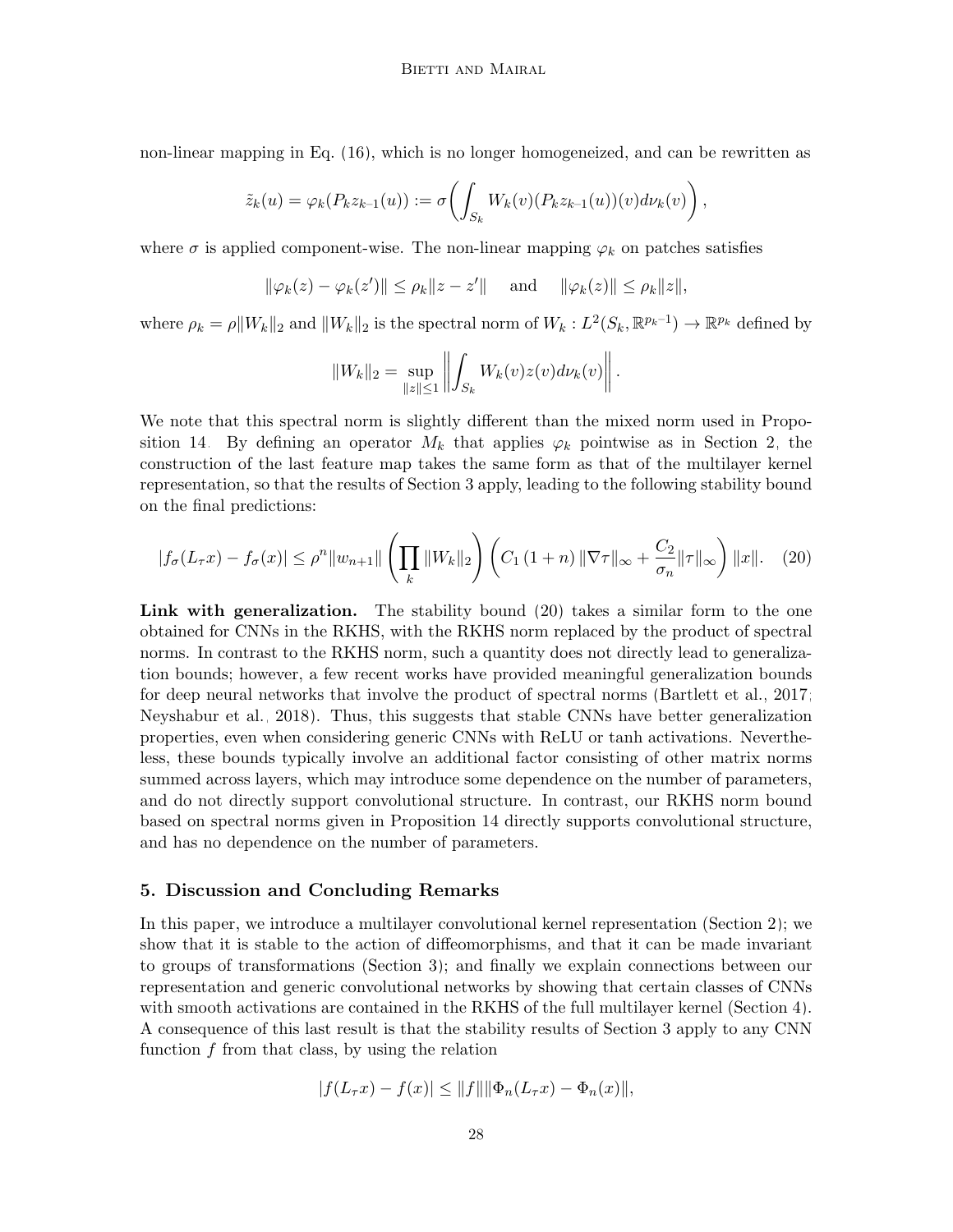which follows from  $(1)$ , assuming a linear prediction layer. In the case of CNNs with generic activations such as ReLU, the kernel point of view is not applicable, and the separation between model and representation is not as clear. However, we show in Section [4.3](#page-26-0) that a similar stability bound can be obtained, with the product of spectral norms at each layer playing a similar role to the RKHS norm of the CNN. In both cases, a quantity that characterizes complexity of a model appears in the final bound on predicted values — either the RKHS norm or the product of spectral norms —, and this complexity measure is also closely related to generalization. This implies that learning with stable CNNs is "easier" in terms of sample complexity, and that the inductive bias of CNNs is thus suitable to tasks that present some invariance under translation and small local deformation, as well as more general transformation groups, when the architecture is appropriately constructed.

In order to ensure stability, the previous bounds suggest that one should control the RKHS norm  $||f||$ , or the product of spectral norms when using generic activations; however, these quantities are difficult to control with standard approaches to learning CNNs, such as backpropagation. In contrast, traditional kernel methods typically control this norm by using it as an explicit regularizer in the learning process, making such a stability guarantee more useful. In order to avoid the scalability issues of such approaches, convolutional kernel networks approximate the full kernel map  $\Phi_n$  by taking appropriate projections as explained in Section [2.2,](#page-11-1) leading to a representation  $\tilde{\Phi}_n$  that can be represented with a practical representation  $\psi_n$  that preserves the Hilbert space structure isometrically (using the finitedimensional descriptions of points in the RKHS given in [\(10\)](#page-11-3)). Section [3.3](#page-16-0) shows that such representations satisfy the same stability and invariance results as the full representation, at the cost of losing information. Then, if we consider a CKN function of the form  $f_w(x) =$  $\langle w, \psi_n(x) \rangle$ , stability is obtained thanks to the relation

$$
|f_w(L_\tau x) - f_w(x)| \le ||w|| ||\psi_n(L_\tau x) - \psi_n(x)|| = ||w|| ||\tilde{\Phi}_n(L_\tau x) - \tilde{\Phi}_n(x)||.
$$

In particular, learning such a function by controlling the norm of w, e.g., with  $\ell_2$  regularization, provides a natural way to explicitly control stability. In the context of CNNs with generic activations, it has been suggested (see,  $e.g.,$  [Zhang et al., 2017a\)](#page-48-5) that optimization algorithms may play an important role in controlling their generalization ability, and it may be plausible that these impact the RKHS norm of a learned CNN, or its spectral norms. A better understanding of such implicit regularization behavior would be interesting, but falls beyond the scope of this paper. Nevertheless, modern CNNs trained with SGD have been found to be highly unstable to small, additive perturbations known as "adversarial examples" [\(Szegedy et al., 2014\)](#page-47-13), which suggests that the RKHS norm of these models may be quite large, and that controlling it explicitly during learning might be important to learn more stable models [\(Bietti et al., 2018;](#page-45-1) [Cisse et al., 2017\)](#page-45-15).

# Acknowledgments

This work was supported by a grant from ANR (MACARON project under grant number ANR-14-CE23-0003-01), by the ERC grant number 714381 (SOLARIS project), and from the MSR-Inria joint centre.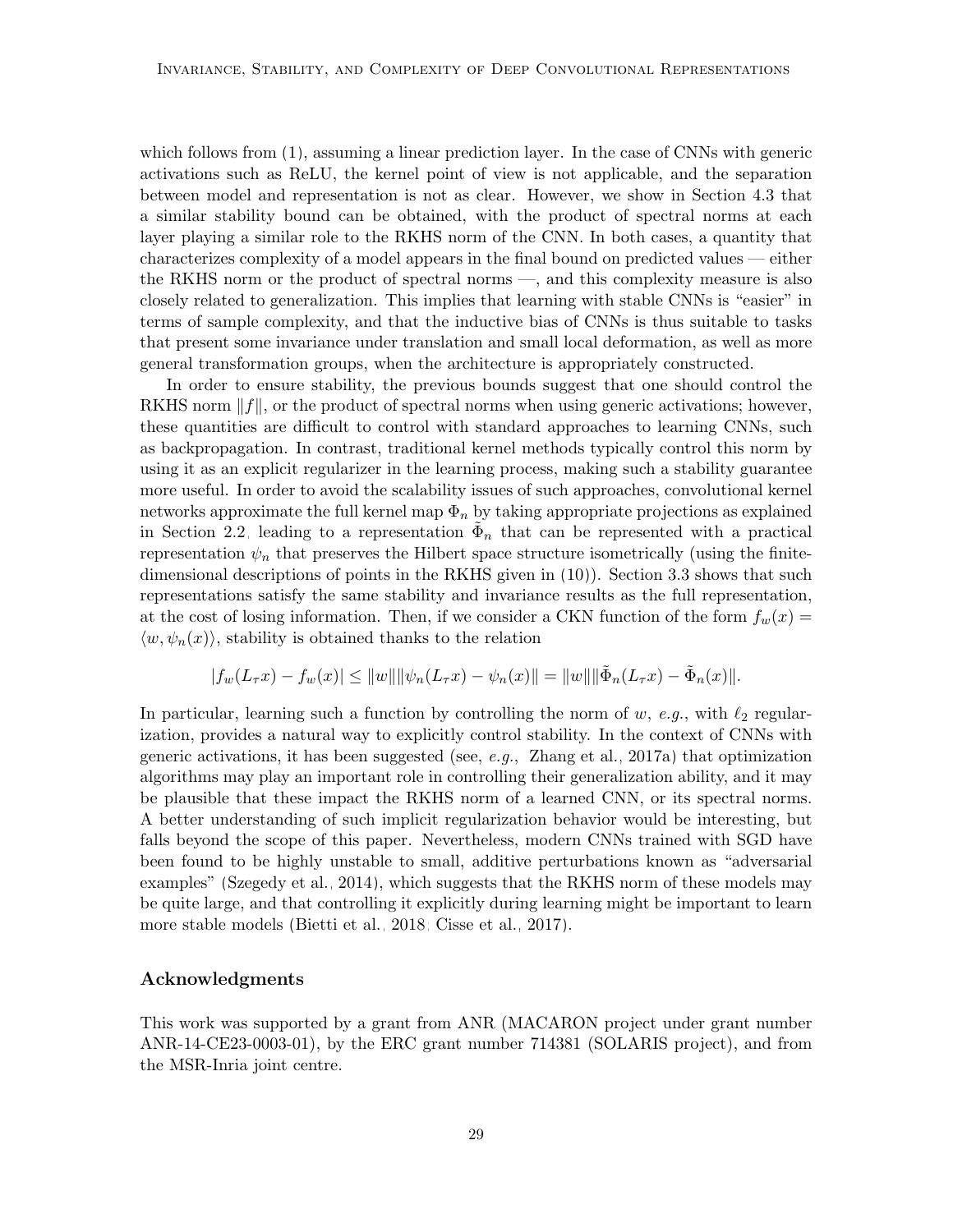# <span id="page-29-0"></span>Appendix A. Useful Mathematical Tools

In this section, we present preliminary mathematical tools that are used in our analysis.

**Harmonic analysis.** We recall a classical result from harmonic analysis (see, e.g., [Stein,](#page-47-14) [1993\)](#page-47-14), which was used many times by [Mallat](#page-46-1) [\(2012\)](#page-46-1) to prove the stability of the scattering transform to the action of diffeomorphisms.

<span id="page-29-1"></span>**Lemma A.1 (Schur's test)** Let H be a Hilbert space and  $\Omega$  a subset of  $\mathbb{R}^d$ . Consider T an integral operator with kernel  $k : \Omega \times \Omega \to \mathbb{R}$ , meaning that for all u in  $\Omega$  and x in  $L^2(\Omega, \mathcal{H}),$ 

<span id="page-29-2"></span>
$$
Tx(u) = \int_{\Omega} k(u, v)x(v)dv,
$$
\n(21)

where the integral is a Bochner integral (see, [Diestel and Uhl, 1977;](#page-45-11) [Muandet et al., 2017\)](#page-46-8) when  $H$  is infinite-dimensional. If

$$
\forall u \in \Omega, \quad \int |k(u, v)| dv \le C \quad \text{and} \quad \forall v \in \Omega, \quad \int |k(u, v)| du \le C,
$$

for some constant C, then, Tx is always in  $L^2(\Omega, \mathcal{H})$  for all x in  $L^2(\Omega, \mathcal{H})$  and we have  $||T|| \leq C.$ 

Note that while the proofs of the lemma above are typically given for real-valued functions in  $L^2(\Omega,\mathbb{R})$ , the result can easily be extended to Hilbert space-valued functions x in  $L^2(\Omega, \mathcal{H})$ . In order to prove this, we consider the integral operator |T| with kernel |k| that operates on  $L^2(\Omega, \mathbb{R}_+)$ , meaning that |T| is defined as in [\(21\)](#page-29-1) by replacing  $k(u, v)$  by the absolute value  $|k(u, v)|$ . Then, consider x in  $L^2(\Omega, \mathcal{H})$  and use the triangle inequality property of Bochner integrals:

$$
||Tx||^2 = \int_{\Omega} ||Tx(u)||^2 du \le \int_{\Omega} \left( \int_{\Omega} |k(u,v)| ||x(v)|| dv \right)^2 du = |||T||x|||^2,
$$

where the function |x| is such that  $|x|(u) = ||x(u)||$  and thus  $|x|$  is in  $L^2(\Omega, \mathbb{R}_+)$ . We may now apply Schur's test to the operator |T| for real-valued functions, which gives  $|||T|| \leq C$ . Then, noting that  $||x|| = ||x||$ , we conclude with the inequality  $||Tx||^2 \le |||T||x|||^2 \le$  $|||T|||^2 ||x||^2 \leq C^2 ||x||^2.$ 

The following lemma shows that the pooling operators  $A_k$  defined in Section [2](#page-6-0) are non-expansive.

Lemma A.2 (Non-expansiveness of pooling operators)  $If h(u) := (2\pi)^{-d/2} \exp(-|u|^2/2),$ then the pooling operator  $A_{\sigma}$  defined for any  $\sigma > 0$  by

$$
A_{\sigma}x(u) = \int_{\mathbb{R}^d} \sigma^{-d}h\left(\frac{u-v}{\sigma}\right) x(v)dv,
$$

has operator norm  $||A_{\sigma}|| \leq 1$ .

**Proof** With the notations from above, we have  $||A_{\sigma}x|| \leq ||A_{\sigma}||x|| = ||h_{\sigma} * |x||$ , where  $h_{\sigma} := \sigma^{-d} h(\cdot/\sigma)$  and \* denotes convolution. By Young's inequality, we have  $||h_{\sigma} * |x||| \le$  $||h_{\sigma}||_1 \cdot |||x|| = 1 \cdot |||x|| = ||x||$ , which concludes the proof.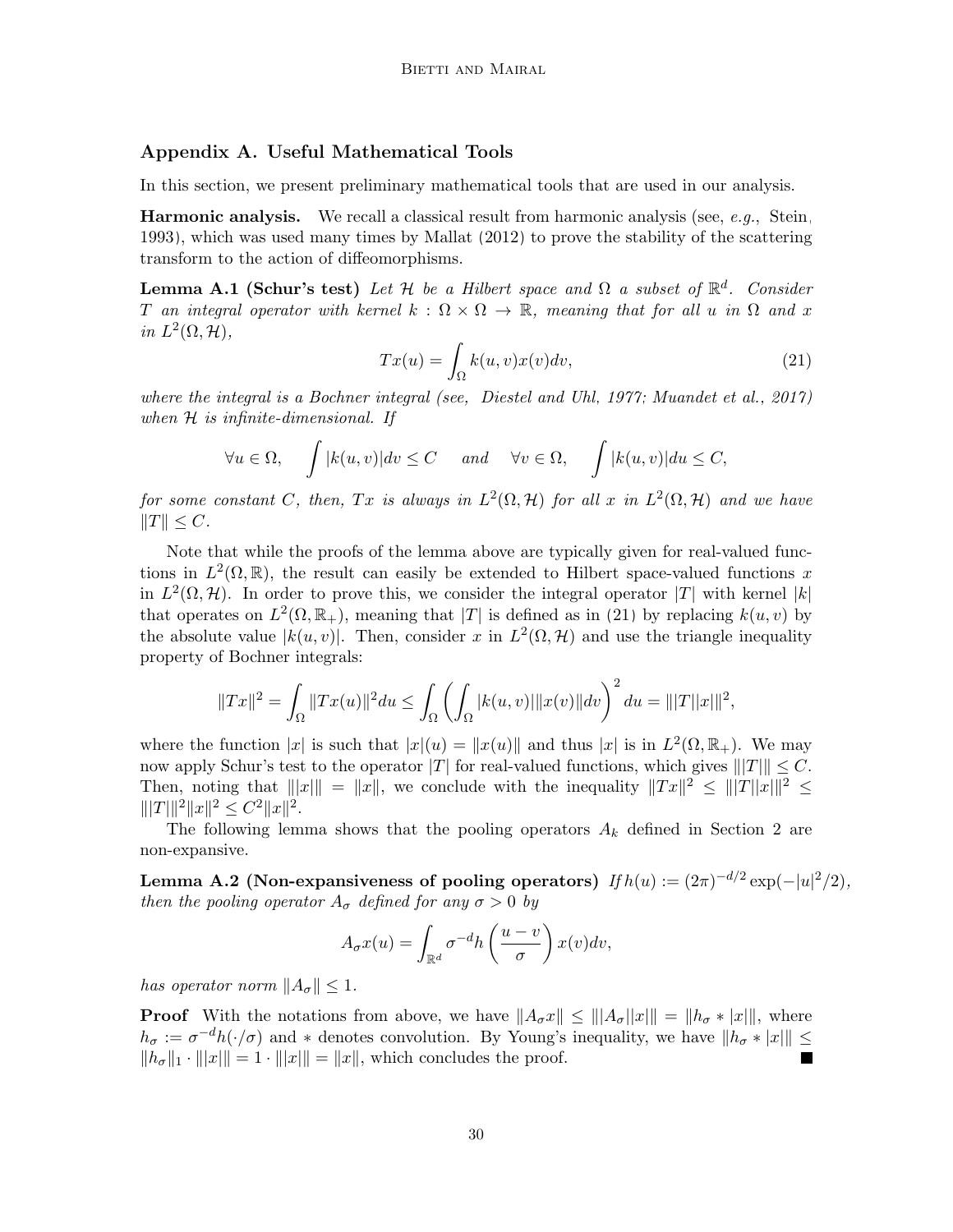Kernel methods. We now recall a classical result that characterizes the reproducing kernel Hilbert space (RKHS) of functions defined from explicit Hilbert space mappings (see, e.g., [Saitoh, 1997,](#page-47-15) §2.1).

**Theorem A.1** Let  $\psi : \mathcal{X} \to H$  be a feature map to a Hilbert space H, and let  $K(z, z') :=$  $\langle \psi(z), \psi(z') \rangle_H$  for  $z, z' \in \mathcal{X}$ . Let  $\mathcal{H}$  be the linear subspace defined by

<span id="page-30-3"></span>
$$
\mathcal{H} := \{ f_w \; ; \; w \in H \} \quad s.t. \quad f_w : z \mapsto \langle w, \psi(z) \rangle_H,
$$

and consider the norm

$$
||f_w||_{\mathcal{H}}^2 := \inf_{w' \in H} \{ ||w'||_H^2 \quad s.t. \quad f_w = f_{w'} \}.
$$

Then H is the reproducing kernel Hilbert space associated to kernel K.

A consequence of this result is that the RKHS of the kernel  $\mathcal{K}_n(x, x') = \langle \Phi(x), \Phi(x') \rangle$ , defined from a given final representation  $\Phi(x) \in \mathcal{H}_{n+1}$  such as the one introduced in Sec-tion [2,](#page-6-0) contains functions of the form  $f: x \mapsto \langle w, \Phi(x) \rangle$  with  $w \in \mathcal{H}_{n+1}$ , and the RKHS norm of such a function satisfies  $||f|| \leq ||w||_{\mathcal{H}_{n+1}}$ .

# <span id="page-30-0"></span>Appendix B. Proofs Related to the Multilayer Kernel Construction

# <span id="page-30-1"></span>B.1 Proof of Lemma [1](#page-7-1) and Non-Expansiveness of the Gaussian Kernel

We begin with the proof of Lemma [1](#page-7-1) related to homogeneous dot-product kernels  $(2)$ . **Proof** In this proof, we drop all indices  $k$  since there is no ambiguity. We will prove the more general result that  $\varphi$  is  $\rho_k$ -Lipschitz with  $\rho_k = \max(1, \sqrt{\kappa'(1)})$  for any value of  $\kappa'(1)$ (in particular, it is non-expansive when  $\kappa'(1) \leq 1$ ).

Let us consider the Maclaurin expansion  $\kappa(u) = \sum_{j=0}^{+\infty} b_j u^j < +\infty$  with  $b_j \ge 0$  for all j and all u in  $[-1, +1]$ . Recall that the condition  $b_j \geq 0$  comes from the positive-definiteness of K [\(Schoenberg, 1942\)](#page-47-6). Then, we have  $\kappa'(u) = \sum_{j=1}^{+\infty} ib_j u^{j-1}$ . Noting that  $jb_j u^{j-1} \leq jb_j$ for  $u \in [-1,1]$ , we have  $\kappa'(u) \leq \kappa'(1)$  on  $[-1,1]$ . The fundamental theorem of calculus then yields, for  $u \in [-1, 1]$ ,

<span id="page-30-2"></span>
$$
\kappa(u) = \kappa(1) - \int_u^1 \kappa'(t)dt \ge \kappa(1) - \kappa'(1)(1-u). \tag{22}
$$

Then, if  $z, z' \neq 0$ ,

$$
\|\varphi(z) - \varphi(z')\|^2 = K(z, z) + K(z', z') - 2K(z, z') = \|z\|^2 + \|z'\|^2 - 2\|z\|\|z'\|\kappa(u),
$$

with  $u = \langle z, z' \rangle / (||z|| ||z'||)$ . Using [\(22\)](#page-30-2) with  $\kappa(1) = 1$ , we have

$$
\|\varphi(z) - \varphi(z')\|^2 \le \|z\|^2 + \|z'\|^2 - 2\|z\|\|z'\| \left(1 - \kappa'(1) + \kappa'(1)u\right)
$$
  
\n
$$
= (1 - \kappa'(1)) \left(\|z\|^2 + \|z'\|^2 - 2\|z\|\|z'\|\right) + \kappa'(1) \left(\|z\|^2 + \|z'\|^2 - 2\langle z, z'\rangle\right)
$$
  
\n
$$
= (1 - \kappa'(1)) \|z\| - \|z'\|^2 + \kappa'(1)\|z - z'\|^2
$$
  
\n
$$
\le \begin{cases} \|z - z'\|^2, & \text{if } 0 \le \kappa'(1) \le 1 \\ \kappa'(1)\|z - z'\|^2, & \text{if } \kappa'(1) > 1 \end{cases}
$$
  
\n
$$
= \rho_k^2 \|z - z'\|^2,
$$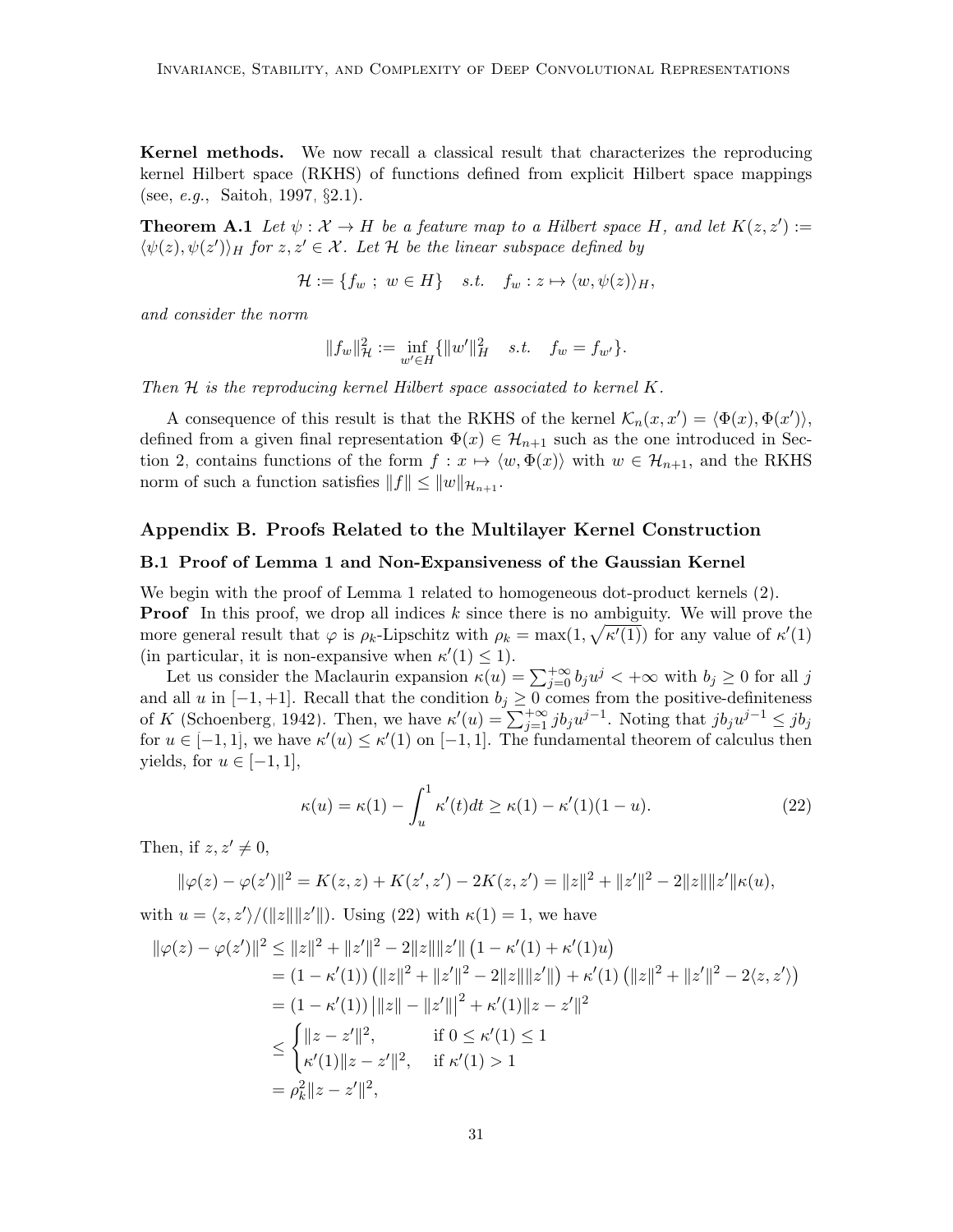with  $\rho_k = \max(1, \sqrt{\kappa'(1)})$ , which yields the desired result. Finally, we remark that we have shown the relation  $\kappa(u) \geq \kappa(1) - \kappa'(1) + \kappa'(1)u$ ; when  $\kappa'(1) = 1$ , this immediately yields [\(3\)](#page-8-0). If  $z = 0$  or  $z' = 0$ , the result also holds trivially. For example,

$$
\|\varphi(z) - \varphi(0)\|^2 = K(z, z) + K(0, 0) - 2K(z, 0) = \|z\|^2 = \|z - 0\|^2.
$$

Non-expansiveness of the Gaussian kernel. We now consider the Gaussian kernel

$$
K(z, z') := e^{-\frac{\alpha}{2}||z - z'||^2},
$$

with feature map  $\varphi$ . We simply use the convexity inequality  $e^u \geq 1 + u$  for all u, and

$$
\|\varphi(z) - \varphi(z')\|^2 = K(z, z) + K(z', z') - 2K(z, z') = 2 - 2e^{-\frac{\alpha}{2}||z - z'||^2} \le \alpha ||z - z'||^2.
$$

In particular,  $\varphi$  is non-expansive when  $\alpha \leq 1$ .

# <span id="page-31-0"></span>Appendix C. Proofs of Recovery and Stability Results

# C.1 Proof of Lemma [2](#page-9-3)

**Proof** We denote by  $\overline{\Omega}$  the discrete set of sampling points considered in this lemma. The assumption on  $\overline{\Omega}$  can be written as  $\{u + v; u \in \overline{\Omega}, v \in S_k\} = \mathbb{R}^d$ .

Let B denote an orthonormal basis of the Hilbert space  $\mathcal{P}_k = L^2(S_k, \mathcal{H}_{k-1})$ , and define the linear function  $f_w$  in  $\mathcal{H}_k$  such that  $f_w : z \mapsto \langle w, z \rangle$  for w in  $\mathcal{P}_k$ . We thus have

$$
P_k x_{k-1}(u) = \sum_{w \in B} \langle w, P_k x_{k-1}(u) \rangle w
$$
  
= 
$$
\sum_{w \in B} f_w(P_k x_{k-1}(u)) w
$$
  
= 
$$
\sum_{w \in B} \langle f_w, M_k P_k x_{k-1}(u) \rangle w,
$$

using the reproducing property in the RKHS  $\mathcal{H}_k$ . Applying the pooling operator  $A_k$  yields

$$
A_k P_k x_{k-1}(u) = \sum_{w \in B} \langle f_w, A_k M_k P_k x_{k-1}(u) \rangle w,
$$
  
= 
$$
\sum_{w \in B} \langle f_w, x_k(u) \rangle w.
$$

Noting that  $A_k P_k x_{k-1} = A_k (L_v x_{k-1})_{v \in S_k} = (A_k L_v x_{k-1})_{v \in S_k} = (L_v A_k x_{k-1})_{v \in S_k} = P_k A_k x_{k-1}$ , with  $L_v x_{k-1}(u) := x_{k-1}(u+v)$ , we can choose v in  $S_k$  and obtain from the previous relations

$$
A_k x_{k-1}(u+v) = \sum_{w \in B} \langle f_w, x_k(u) \rangle w(v).
$$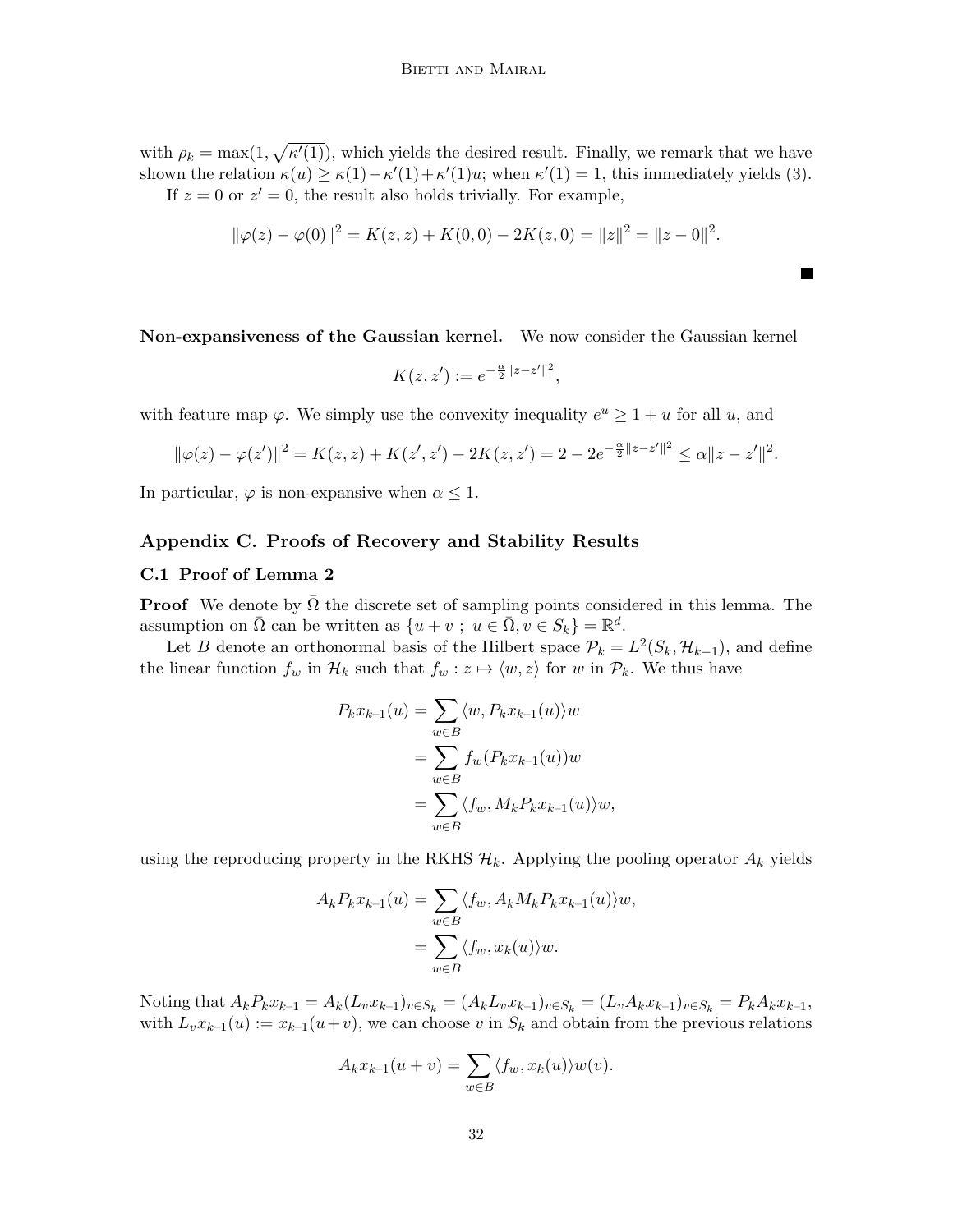Thus, taking all sampling points  $u \in \overline{\Omega}$  and all  $v \in S_k$ , we have a full view of the signal  $A_k x_{k-1}$  on all of  $\mathbb{R}^d$  by our assumption on the set  $\overline{\Omega}$ .

For  $f \in \mathcal{H}_{k-1}$ , the signal  $\langle f, x_{k-1}(u) \rangle$  can then be recovered by deconvolution as follows:

$$
\langle f, x_{k-1}(u) \rangle = \mathcal{F}^{-1}\left(\frac{\mathcal{F}(\langle f, A_k x_{k-1}(\cdot) \rangle)}{\mathcal{F}(h_{\sigma_k})}\right)(u),
$$

where  $\mathcal F$  denotes the Fourier transform. Note that the inverse Fourier transform is welldefined here because the signal  $\langle f, A_k x_k(\cdot) \rangle$  is itself a convolution with  $h_{\sigma_k}$ , and  $\mathcal{F}(h_{\sigma_k})$  is strictly positive as the Fourier transform of a Gaussian is also a Gaussian.

By considering all elements f in an orthonormal basis of  $\mathcal{H}_{k-1}$ , we can recover  $x_{k-1}$ . The map  $x_k$  can then be reconstructed trivially by applying operators  $P_k$ ,  $M_k$  and  $A_k$  on  $x_{k-1}$ .

# C.2 Proof of Lemma [3](#page-10-0)

**Proof** In this proof, we drop the bar notation on all quantities for simplicity; there is indeed no ambiguity since all signals are discrete here. First, we recall that  $\mathcal{H}_k$  contains all linear functions on  $\mathcal{P}_k = \mathcal{H}_{k-1}^{e_k}$ ; thus, we may consider in particular functions  $f_{j,w}(z) := e_k^{1/2}$  $\binom{1}{k}^2 \langle w, z_j \rangle$ for  $j \in \{1, \ldots, e_k\}$ ,  $w \in \mathcal{H}_{k-1}$ , and  $z = (z_1, z_2, \ldots, z_{e_k})$  in  $\mathcal{P}_k$ . Then, we may evaluate

$$
\langle f_{j,w}, s_k^{-1/2} x_k[n] \rangle = \sum_{m \in \mathbb{Z}} h_k[n s_k - m] \langle f_{j,w}, M_k P_k x_{k-1}[m] \rangle
$$
  

$$
= \sum_{m \in \mathbb{Z}} h_k[n s_k - m] \langle f_{j,w}, \varphi_k(P_k x_{k-1}[m]) \rangle
$$
  

$$
= \sum_{m \in \mathbb{Z}} h_k[n s_k - m] f_{j,w}(P_k x_{k-1}[m])
$$
  

$$
= \sum_{m \in \mathbb{Z}} h_k[n s_k - m] \langle w, x_{k-1}[m + j] \rangle
$$
  

$$
= \sum_{m \in \mathbb{Z}} h_k[n s_k + j - m] \langle w, x_{k-1}[m] \rangle
$$
  

$$
= (h_k * \langle w, x_{k-1} \rangle)[ns_k + j],
$$

where, with an abuse of notation,  $\langle w, x_{k-1} \rangle$  is the real-valued discrete signal such that  $\langle w, x_{k-1}\rangle[n] = \langle w, x_{k-1}[n]\rangle$ . Since integers of the form  $(ns_k + j)$  cover all of Z according to the assumption  $e_k \geq s_k$ , we have a full view of the signal  $(h_k * \langle w, x_{k-1} \rangle)$  on Z. We will now follow the same reasoning as in the proof of Lemma [2](#page-9-3) to recover  $\langle w, x_{k-1} \rangle$ :

$$
\langle w, x_{k-1} \rangle = \mathcal{F}^{-1}\left(\frac{\mathcal{F}(h_k * \langle w, x_{k-1} \rangle)}{\mathcal{F}(h_k)}\right),
$$

where  $\mathcal F$  is the Fourier transform. Since the signals involved there are discrete, their Fourier transform are periodic with period  $2\pi$ , and we note that  $\mathcal{F}(h_k)$  is strictly positive and bounded away from zero. The signal  $x_{k-1}$  is then recovered exactly as in the proof of Lemma [2](#page-9-3) by considering for w the elements of an orthonormal basis of  $\mathcal{H}_{k-1}$ .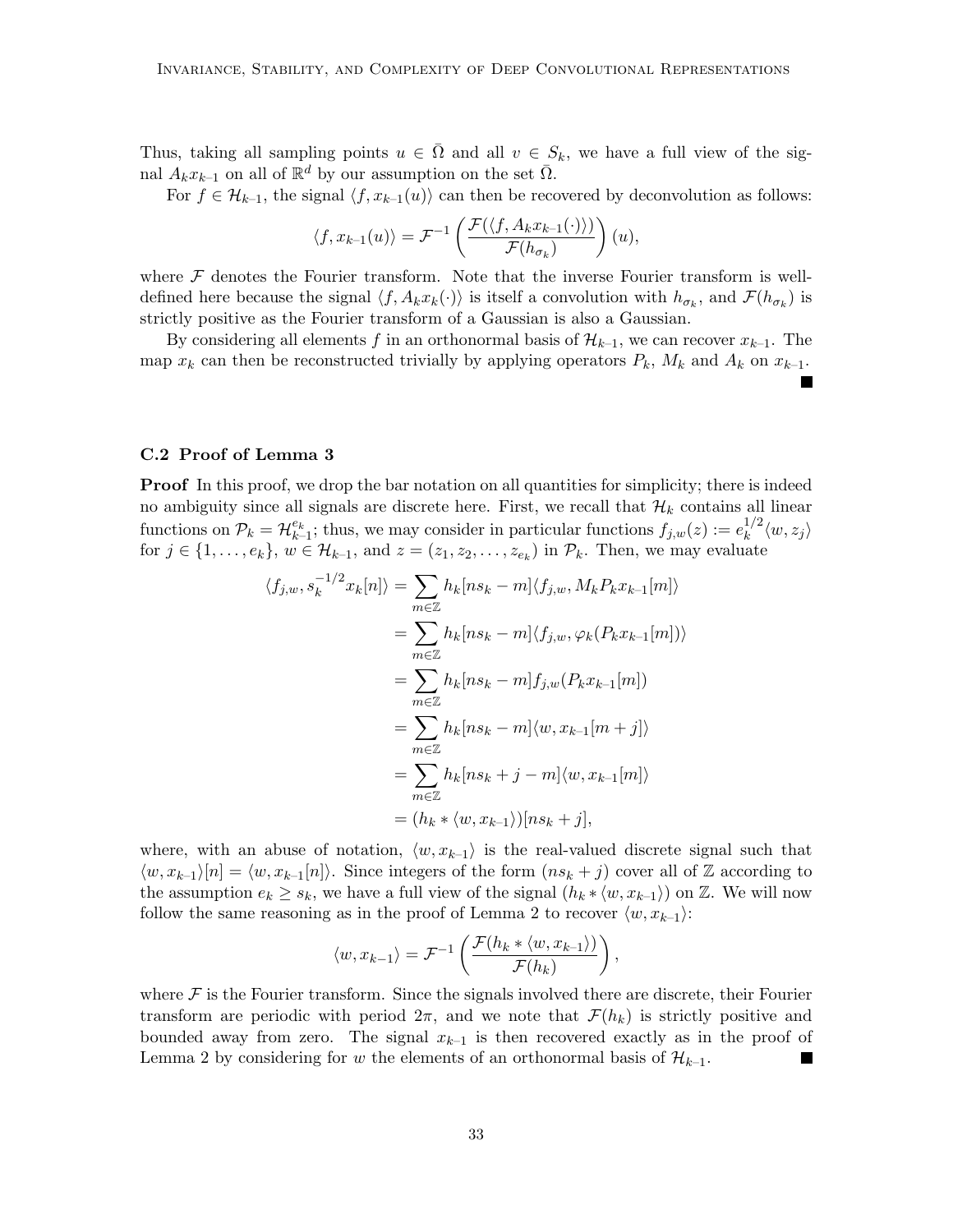# C.3 Proof of Proposition [4](#page-13-1)

**Proof** Define  $(MPA)_{k:j} := M_kP_kA_{k-1}M_{k-1}P_{k-1}A_{k-2}\cdots M_jP_jA_{j-1}$ . Using the fact that  $||A_k|| \leq 1$ ,  $||P_k|| = 1$  and  $M_k$  is non-expansive, we obtain

$$
\|\Phi_n(L_\tau x) - \Phi_n(x)\| = \|A_n(MPA)_{n:2}M_1P_1A_0L_\tau x - A_n(MPA)_{n:2}M_1P_1A_0x\|
$$
  
\n
$$
\le \|A_n(MPA)_{n:2}M_1P_1A_0L_\tau x - A_n(MPA)_{n:2}M_1L_\tau P_1A_0x\|
$$
  
\n
$$
+ \|A_n(MPA)_{n:2}M_1L_\tau P_1A_0x - A_n(MPA)_{n:2}M_1P_1A_0x\|
$$
  
\n
$$
\le \| [P_1A_0, L_\tau] \| \|x\|
$$
  
\n
$$
+ \|A_n(MPA)_{n:2}M_1L_\tau P_1A_0x - A_n(MPA)_{n:2}M_1P_1A_0x\|.
$$

Note that  $M_1$  is defined point-wise, and thus commutes with  $L_7$ :

$$
M_1 L_\tau x(u) = \varphi_1(L_\tau x(u)) = \varphi_1(x(u - \tau(u)) = M_1 x(u - \tau(u)) = L_\tau M_1 x(u).
$$

By noticing that  $||M_1P_1A_0x|| \le ||x||$ , we can expand the second term above in the same way. Repeating this by induction yields

$$
\|\Phi_n(L_\tau x) - \Phi_n(x)\| \le \sum_{k=1}^n \|[P_k A_{k-1}, L_\tau]\| \|x\| + \|A_n L_\tau (MPA)_{n:1} x - A_n (MPA)_{n:1} x\|
$$
  

$$
\le \sum_{k=1}^n \|[P_k A_{k-1}, L_\tau]\| \|x\| + \|A_n L_\tau - A_n\| \|x\|,
$$

and the result follows by decomposing  $A_n L_\tau = [A_n, L_\tau] + L_\tau A_n$  and applying the triangle inequality.

### <span id="page-33-0"></span>C.4 Proof of Lemma [5](#page-13-2)

**Proof** The proof follows in large parts the methodology introduced by [Mallat](#page-46-1) [\(2012\)](#page-46-1) in the analysis of the stability of the scattering transform. More precisely, we will follow in part the proof of Lemma E.1 of [Mallat](#page-46-1) [\(2012\)](#page-46-1). The kernel (in the sense of Lemma [A.1\)](#page-29-2) of  $A_{\sigma}$  is  $h_{\sigma}(z-u) = \sigma^{-d}h(\frac{z-u}{\sigma})$  $\frac{-u}{\sigma}$ ). Throughout the proof, we will use the following bounds on the decay of h for simplicity, as in [Mallat](#page-46-1)  $(2012)$ :<sup>[2](#page-33-1)</sup>

$$
|h(u)| \le \frac{C_h}{(1+|u|)^{d+2}}
$$
  

$$
|\nabla h(u)| \le \frac{C_h'}{(1+|u|)^{d+2}},
$$

which are satisfied for the Gaussian function  $h$  thanks to its exponential decay.

We now decompose the commutator

$$
[L_c A_\sigma, L_\tau] = L_c A_\sigma L_\tau - L_\tau L_c A_\sigma = L_c (A_\sigma - L_c^{-1} L_\tau L_c A_\sigma L_\tau^{-1}) L_\tau = L_c T L_\tau,
$$

<span id="page-33-1"></span><sup>2.</sup> Note that a more precise analysis may be obtained by using finer decay bounds.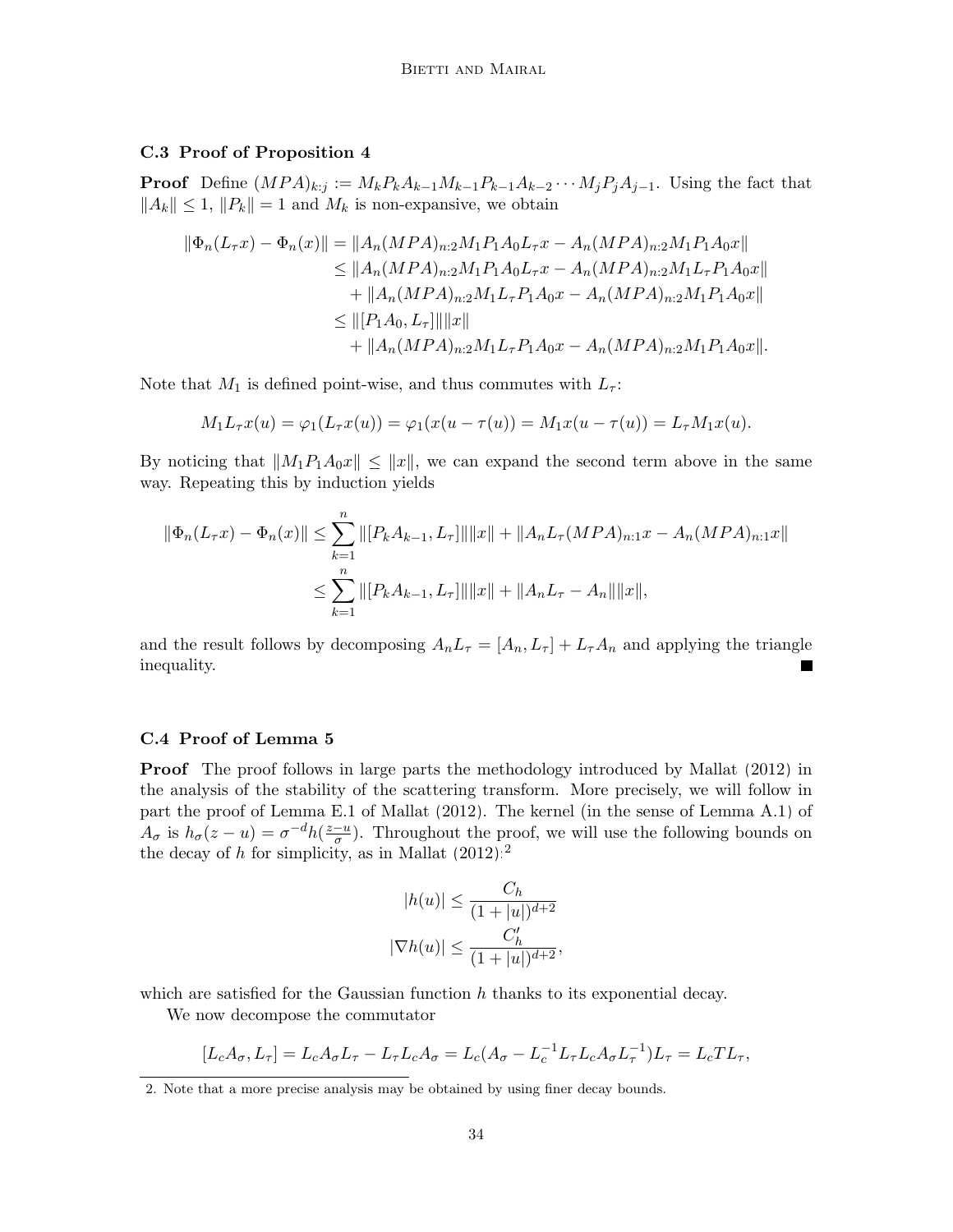with  $T := A_{\sigma} - L_c^{-1} L_{\tau} L_c A_{\sigma} L_{\tau}^{-1}$ . Hence,

$$
\| [L_c A_{\sigma}, L_{\tau}] \| \leq \| L_c \| \| L_{\tau} \| \| T \|.
$$

We have  $||L_c|| = 1$  since the translation operator  $L_c$  preserves the norm. Note that we have

$$
2^{-d} \le (1 - \|\nabla \tau\|_{\infty})^d \le \det(I - \nabla \tau(u)) \le (1 + \|\nabla \tau\|_{\infty})^d \le 2^d,
$$
 (23)

for all  $u \in \mathbb{R}^d$ . Thus, for  $f \in L^2(\mathbb{R}^d)$ ,

$$
||L_{\tau}f||^{2} = \int_{\mathbb{R}^{d}} |f(z - \tau(z))|^{2} dz = \int_{\mathbb{R}^{d}} |f(u)|^{2} \det(I - \nabla \tau(u))^{-1} du
$$
  
 
$$
\leq (1 - ||\nabla \tau||_{\infty})^{-d} ||f||^{2},
$$

such that  $||L_{\tau}|| \leq (1 - ||\nabla \tau||_{\infty})^{-d/2} \leq 2^{d/2}$ . This yields

$$
\| [L_c A_{\sigma}, L_{\tau}] \| \le 2^{d/2} \|T\|.
$$

**Kernel of T.** We now show that  $T$  is an integral operator and describe its kernel. Let  $\xi = (I - \tau)^{-1}$ , so that  $L_{\tau}^{-1} f(z) = f(\xi(z))$  for any function f in  $L^2(\mathbb{R}^d)$ . We have

$$
A_{\sigma}L_{\tau}^{-1}f(z) = \int h_{\sigma}(z-v)f(\xi(v))dv
$$
  
= 
$$
\int h_{\sigma}(z-u+\tau(u))f(u) \det(I-\nabla \tau(u)), du
$$

using the change of variable  $v = u - \tau(u)$ , giving  $\frac{dv}{du}$  $\frac{dv}{du}$  = det( $I - \nabla \tau(u)$ ). Then note that  $L_c^{-1}L_{\tau}L_{c}f(z) = L_{\tau}L_{c}f(z+c) = L_{c}f(z+c-\tau(z+c)) = f(z-\tau(z+c))$ . This yields the following kernel for the operator  $T$ :

<span id="page-34-0"></span>
$$
k(z, u) = h_{\sigma}(z - u) - h_{\sigma}(z - \tau(z + c) - u + \tau(u)) \det(I - \nabla \tau(u)). \tag{24}
$$

A similar operator appears in Lemma E.1 of [Mallat](#page-46-1) [\(2012\)](#page-46-1), whose kernel is identical to [\(24\)](#page-34-0) when  $c = 0$ .

Like [Mallat](#page-46-1) [\(2012\)](#page-46-1), we decompose  $T = T_1 + T_2$ , with kernels

$$
k_1(z, u) = h_{\sigma}(z - u) - h_{\sigma}((I - \nabla \tau(u))(z - u)) \det(I - \nabla \tau(u))
$$
  
\n
$$
k_2(z, u) = \det(I - \nabla \tau(u))(h_{\sigma}((I - \nabla \tau(u))(z - u)) - h_{\sigma}(z - \tau(z + c) - u + \tau(u))).
$$

The kernel  $k_1(z, u)$  appears in [\(Mallat, 2012\)](#page-46-1), whereas the kernel  $k_2(z, u)$  involves a shift c which is not present in [\(Mallat, 2012\)](#page-46-1). For completeness, we include the proof of the bound for both operators, even though only dealing with  $k_2$  requires slightly new developments.

**Bound on**  $||T_1||$ . We can write  $k_1(z, u) = \sigma^{-d} g(u, (z - u)/\sigma)$  with

$$
g(u, v) = h(v) - h((I - \nabla \tau(u))v) \det(I - \nabla \tau(u))
$$
  
= 
$$
(1 - \det(I - \nabla \tau(u)))h((I - \nabla \tau(u))v) + h(v) - h((I - \nabla \tau(u))v).
$$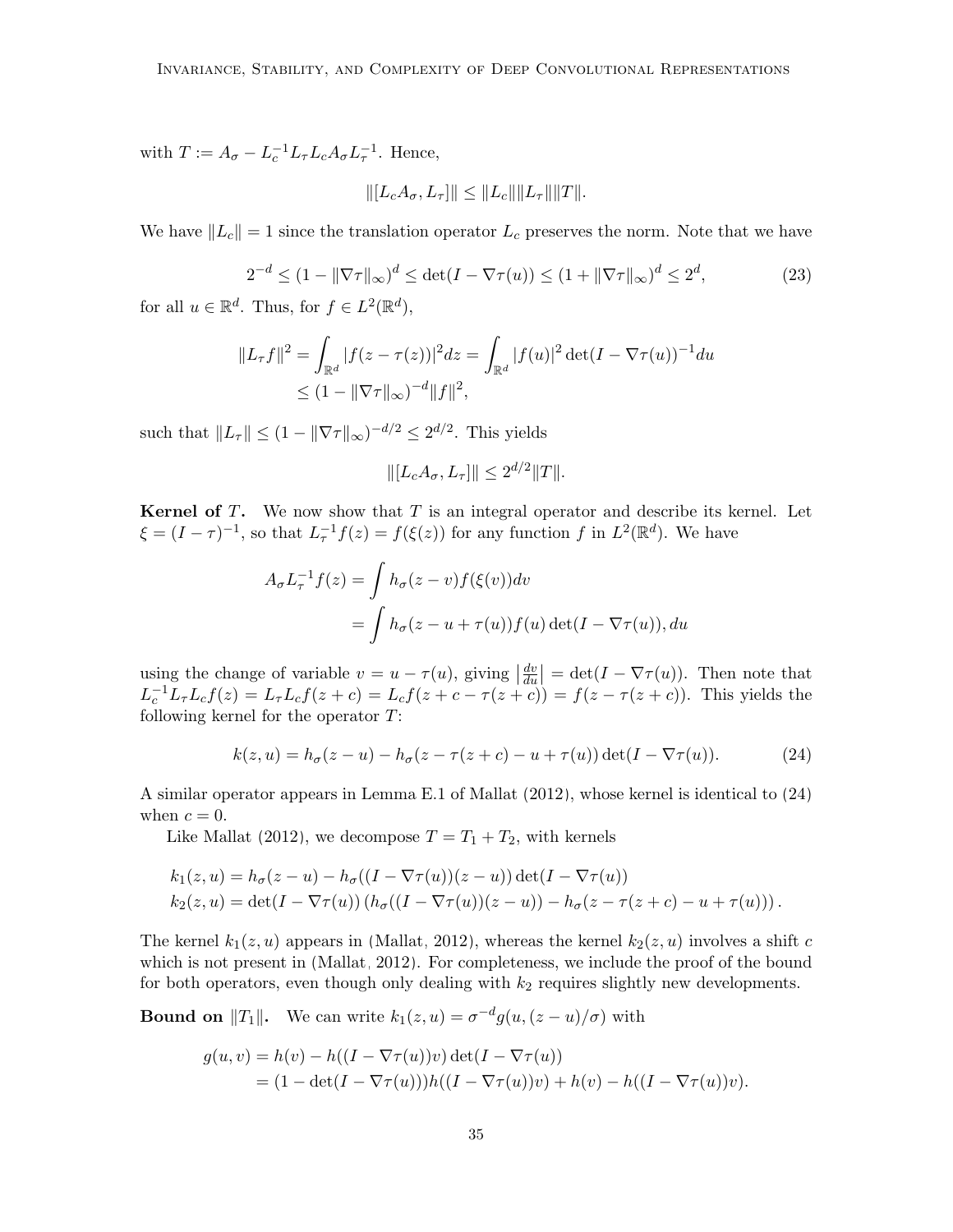Using the fundamental theorem of calculus on  $h$ , we have

$$
h(v) - h((I - \nabla \tau(u))v) = \int_0^1 \langle \nabla h((I + (t-1)\nabla \tau(u))v), \nabla \tau(u)v \rangle dt.
$$

Noticing that

$$
|(I + (t - 1)\nabla \tau(u))v| \ge (1 - \|\nabla \tau\|_{\infty})|v| \ge (1/2)|v|,
$$

and that  $\det(I - \nabla \tau(u))) \ge (1 - ||\nabla \tau||_{\infty})^d \ge 1 - d||\nabla \tau||_{\infty}$ , we bound each term as follows

$$
\left| (1 - \det(I - \nabla \tau(u)))h((I - \nabla \tau(u))v) \right| \le d \|\nabla \tau\|_{\infty} \frac{C_h}{(1 + \frac{1}{2}|v|)^{d+2}}
$$

$$
\left| \int_0^1 \langle \nabla h((I + (t-1)\nabla \tau(u))v), \nabla \tau(u)v \rangle dt \right| \le \|\nabla \tau\|_{\infty} \frac{C_h'|v|}{(1 + \frac{1}{2}|v|)^{d+2}}.
$$

We thus have

$$
|g(u,v)|\leq \|\nabla \tau\|_\infty\frac{C_hd+C'_h|v|}{(1+\frac{1}{2}|v|)^{d+2}}.
$$

Using appropriate changes of variables in order to bound  $\int |k_1(z, u)| du$  and  $\int |k_1(z, u)| dz$ , Schur's test yields

<span id="page-35-0"></span>
$$
||T_1|| \le C_1 ||\nabla \tau||_{\infty},\tag{25}
$$

with

$$
C_1=\int_{\mathbb{R}^d}\frac{C_hd+C'_h|v|}{(1+\frac{1}{2}|v|)^{d+2}}dv
$$

**Bound on**  $||T_2||$ . Let  $\alpha(z, u) = \tau(z + c) - \tau(u) - \nabla \tau(u)(z - u)$ , and note that we have

$$
|\alpha(z, u)| \le |\tau(z + c) - \tau(u)| + |\nabla \tau(u)(z - u)|
$$
  
\n
$$
\le \|\nabla \tau\|_{\infty} |z + c - u| + \|\nabla \tau\|_{\infty} |z - u|
$$
  
\n
$$
\le \|\nabla \tau\|_{\infty} (|c| + 2|z - u|).
$$
\n(26)

The fundamental theorem of calculus yields

$$
k_2(z, u) = -\det(I - \nabla \tau(u)) \int_0^1 \langle \nabla h_{\sigma}(z - \tau(z + c) - u + \tau(u) - t\alpha(z, u)), \alpha(z, u) \rangle dt.
$$

We note that  $|\det(I - \nabla \tau(u))| \leq 2^d$ , and  $\nabla h_{\sigma}(v) = \sigma^{-d-1} \nabla h(v/\sigma)$ . Using the change of variable  $z' = (z - u)/\sigma$ , we obtain

$$
\int |k_2(z, u)| dz
$$
  
\n
$$
\leq 2^d \int \int_0^1 \left| \nabla h \left( z' + \frac{\tau(u + \sigma z' + c) - \tau(u) - t\alpha(u + \sigma z', u)}{\sigma} \right) \right| \left| \frac{\alpha(u + \sigma z', u)}{\sigma} \right| dt dz'.
$$

We can use the upper bound [\(26\)](#page-35-0), together with our assumption  $|c| \leq \kappa \sigma$ :

$$
\left| \frac{\alpha(u + \sigma z', u)}{\sigma} \right| \leq ||\nabla \tau||_{\infty} (\kappa + 2|z'|). \tag{27}
$$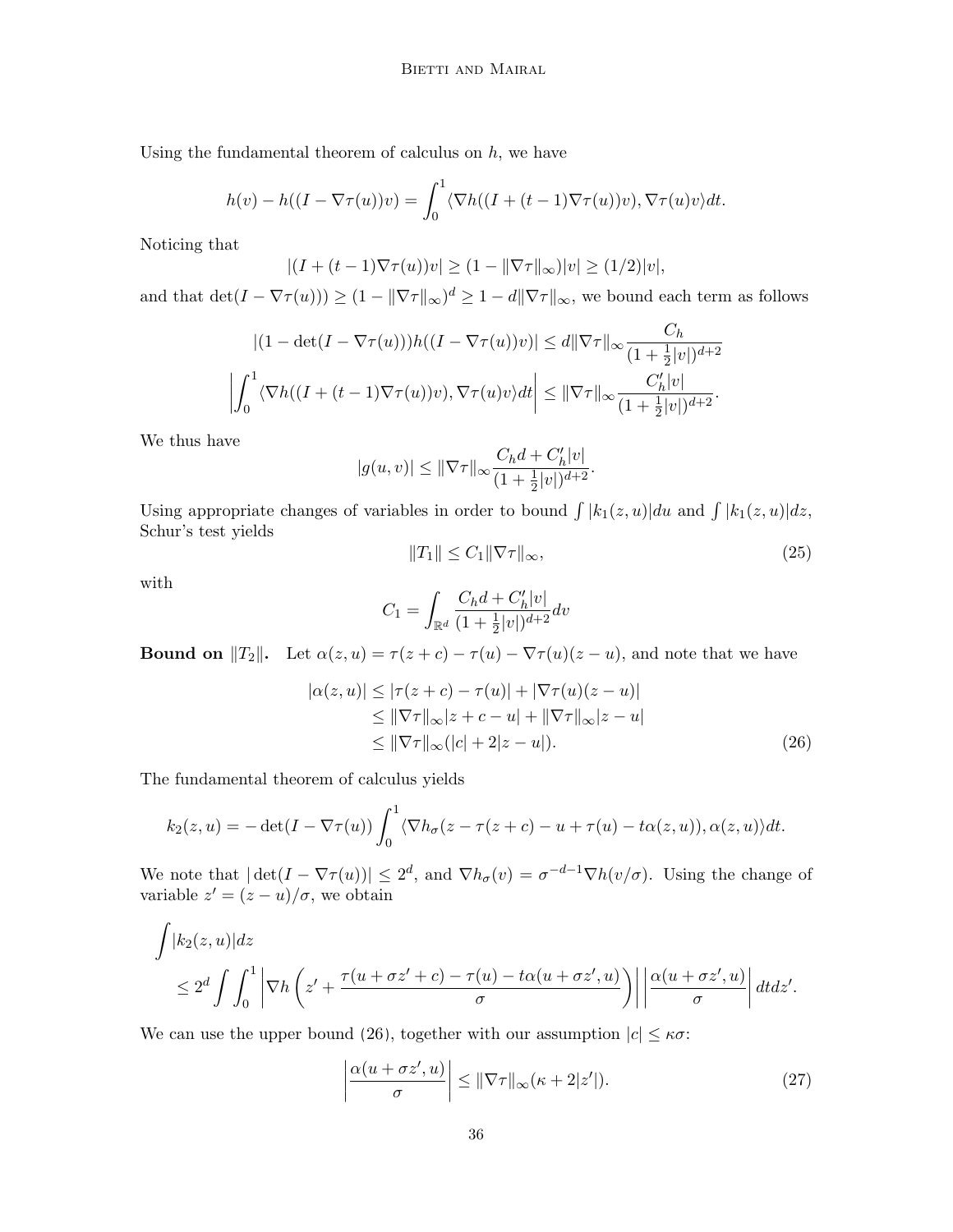Separately, we have  $|\nabla h(v(z'))| \leq C'_h/(1+|v(z')|)^{d+2}$ , with

$$
v(z') := z' + \frac{\tau(u + \sigma z' + c) - \tau(u) - t\alpha(u + \sigma z', u)}{\sigma}.
$$

For  $|z'| > 2\kappa$ , we have

$$
\left| \frac{\tau(u + \sigma z' + c) - \tau(u) - t\alpha(u + \sigma z', u)}{\sigma} \right| = \left| t\nabla \tau(u)z' + (1 - t)\frac{\tau(u + \sigma z' + c) - \tau(u)}{\sigma} \right|
$$
  

$$
\leq t \|\nabla \tau\|_{\infty} |z'| + (1 - t) \|\nabla \tau\|_{\infty} (|z'| + \kappa)
$$
  

$$
\leq \frac{3}{2} \|\nabla \tau\|_{\infty} |z'| \leq \frac{3}{4} |z'|,
$$

and hence, using the reverse triangle inequality,  $|v(z')| \ge |z'| - \frac{3}{4}|z'| = \frac{1}{4}$  $\frac{1}{4}|z'|$ . This yields the upper bound

$$
|\nabla h(v(z'))| \le \begin{cases} C'_h, & \text{if } |z'| \le 2\kappa \\ \frac{C'_h}{(1 + \frac{1}{4}|z'|)^{d+2}}, & \text{if } |z'| > 2\kappa. \end{cases}
$$
 (28)

Combining these two bounds, we obtain

$$
\int |k_2(z, u)| dz \leq C_2 ||\nabla \tau||_{\infty},
$$

with

$$
C_2 := 2^d C'_h \left( \int_{|z'|<2\kappa} (\kappa + 2|z'|) dz' + \int_{|z'|>2\kappa} \frac{\kappa + 2|z'|}{(1 + \frac{1}{4}|z'|)^{d+2}} dz' \right).
$$

Note that the dependence of the first integral on  $\kappa$  is of order  $k^{d+1}$ . Following the same steps with the change of variable  $u' = (z - u)/\sigma$ , we obtain the bound  $\int |k_2(z, u)| du \le C_2 ||\nabla \tau||_{\infty}$ . Schur's test then yields

$$
||T_2|| \le C_2 ||\nabla \tau||_{\infty}.\tag{29}
$$

 $\blacksquare$ 

We have thus proven

$$
\| [L_c A_{\sigma}, L_{\tau} ] \| \le 2^{d/2} \| T \| \le 2^{d/2} (C_1 + C_2) \| \nabla \tau \|_{\infty}.
$$

# <span id="page-36-0"></span>C.5 Discussion and Proof of Norm Preservation

We now state a result which shows that while the kernel representation may lose some of the energy of the original signal, it preserves a part of it, ensuring that the stability bound in Theorem [7](#page-14-2) is non-trivial. We consider in this section the full kernel representation, including a prediction layer, which is given by  $\Phi(x) = \varphi_{n+1}(\Phi_n(x))$ , where  $\varphi_{n+1}$  is the kernel feature map of either a Gaussian kernel [\(7\)](#page-9-4) with  $\alpha = 1$ , or a linear kernel [\(6\)](#page-9-2). In both cases,  $\varphi_{n+1}$ is non-expansive, which yields

$$
\|\Phi(L_{\tau}x) - \Phi(x)\| \le \|\Phi_n(L_{\tau}x) - \Phi_n(x)\|,
$$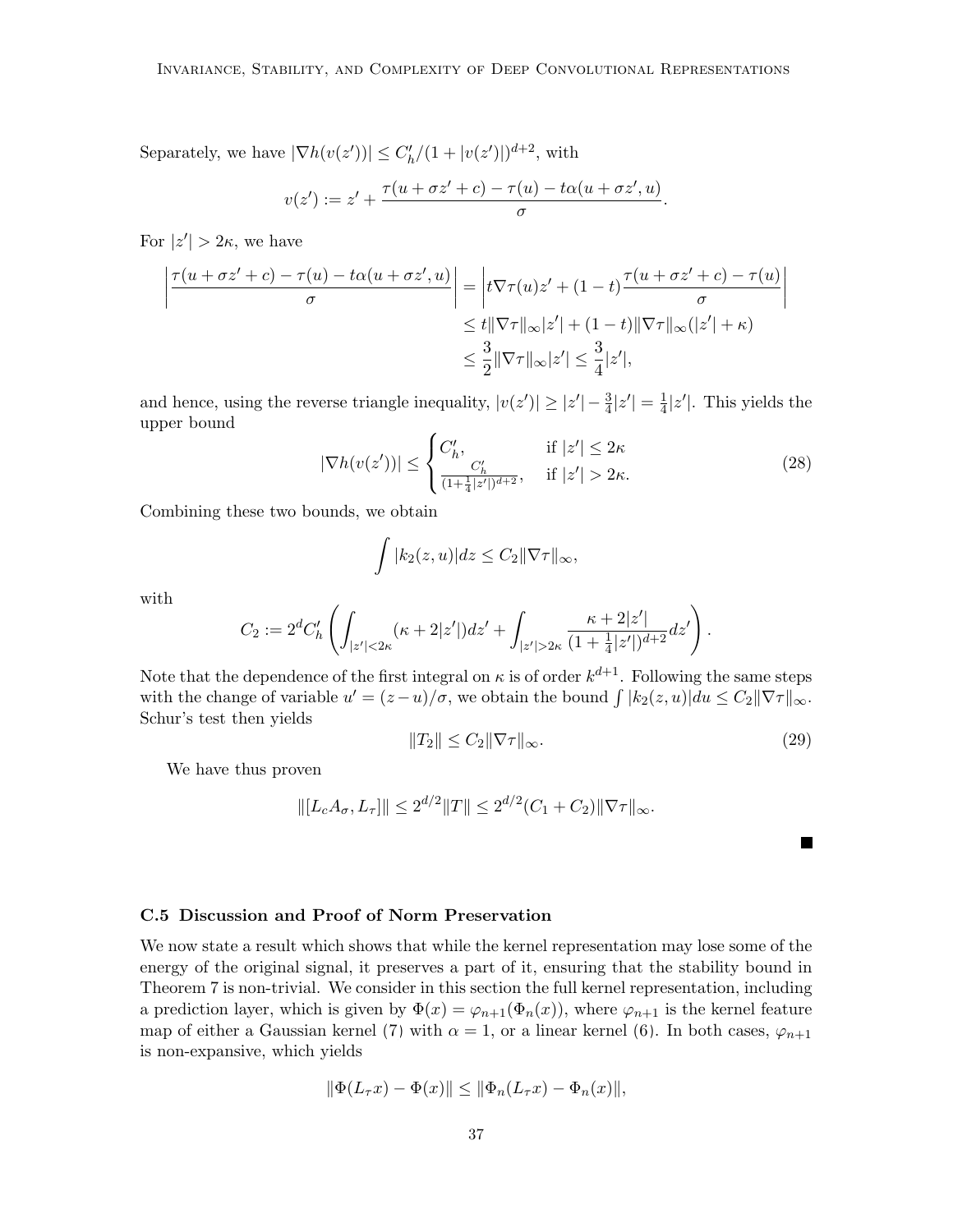such that the stability result of Theorem [7](#page-14-2) also applies to  $\Phi$ . For the Gaussian case, we trivially have a representation with norm 1, which trivially shows a preservation of norm, while for the linear case, at least part of the signal energy is preserved, in particular the energy in the low frequencies, which is predominant, for instance, in natural images [\(Torralba](#page-47-10) [and Oliva, 2003\)](#page-47-10).

<span id="page-37-1"></span>**Lemma 15 (Norm preservation)** For the two choices of prediction layers,  $\Phi(x)$  satisfies

$$
\|\Phi(x)\| = 1 \quad (Gaussian), \qquad \|\Phi(x)\| \ge \|A_n A_{n-1} \dots A_0 x\| \quad (Linear).
$$

It follows that the representation  $\Phi$  is not contractive:

<span id="page-37-0"></span>
$$
\sup_{x,x'\in L^2(\mathbb{R}^d,\mathcal{H}_0)}\frac{\|\Phi(x)-\Phi(x')\|}{\|x-x'\|}=1.
$$
\n(30)

**Proof** We begin by studying  $\|\Phi(x)\|$ . The Gaussian case is trivial since the Gaussian kernel mapping  $\varphi_{n+1}$  maps all points to the sphere. In the linear case, we have

$$
\begin{aligned}\n\|\Phi(x)\|^2 &= \|\Phi_n(x)\|^2 = \|A_n M_n P_n x_{n-1}\|^2 \\
&= \int \|A_n M_n P_n x_{n-1}(u)\|^2 du \\
&= \int \langle \int h_{\sigma_n}(u-v) M_n P_n x_{n-1}(v) dv, \int h_{\sigma_n}(u-v') M_n P_n x_{n-1}(v') dv' \rangle du \\
&= \int \int \int h_{\sigma_n}(u-v) h_{\sigma_n}(u-v') \langle \varphi_n(P_n x_{n-1}(v)), \varphi_n(P_n x_{n-1}(v')) \rangle dv dv' du \\
&\geq \int \int \int h_{\sigma_n}(u-v) h_{\sigma_n}(u-v') \langle P_n x_{n-1}(v), P_n x_{n-1}(v') \rangle dv dv' du \\
&= \int \|A_n P_n x_{n-1}(u)\|^2 du = \|A_n P_n x_{n-1}\|^2,\n\end{aligned}
$$

where the inequality follows from  $\langle \varphi_n(z), \varphi_n(z') \rangle = K_n(z, z') \ge \langle z, z' \rangle$  (see Lemma [1\)](#page-7-1). Using Fubini's theorem and the fact that  $A_n$  commutes with translations, we have

$$
||A_n P_n x_{n-1}||^2 = \int_{S_n} ||A_n L_v x_{n-1}||^2 d\nu_n(v)
$$
  
= 
$$
\int_{S_n} ||L_v A_n x_{k-1}||^2 d\nu_n(v)
$$
  
= 
$$
\int_{S_n} ||A_n x_{k-1}||^2 d\nu_n(v)
$$
  
= 
$$
||A_n x_{n-1}||^2,
$$

where we used the fact that translations  $L_v$  preserve the norm. Note that we have

$$
A_n x_{n-1} = A_n A_{n-1} M_{n-1} P_{n-1} x_{n-2} = A_{n,n-1} M_{n-1} P_{n-1} x_{n-2},
$$

where  $A_{n,n-1}$  is an integral operator with positive kernel  $h_{\sigma_n} * h_{\sigma_{n-1}}$ . Repeating the above relation then yields

$$
\|\Phi(x)\|^2 \ge \|A_n x_{n-1}\|^2 \ge \|A_n A_{n-1} x_{n-1}\|^2 \ge \ldots \ge \|A_n A_{n-1} \ldots A_0 x\|^2,
$$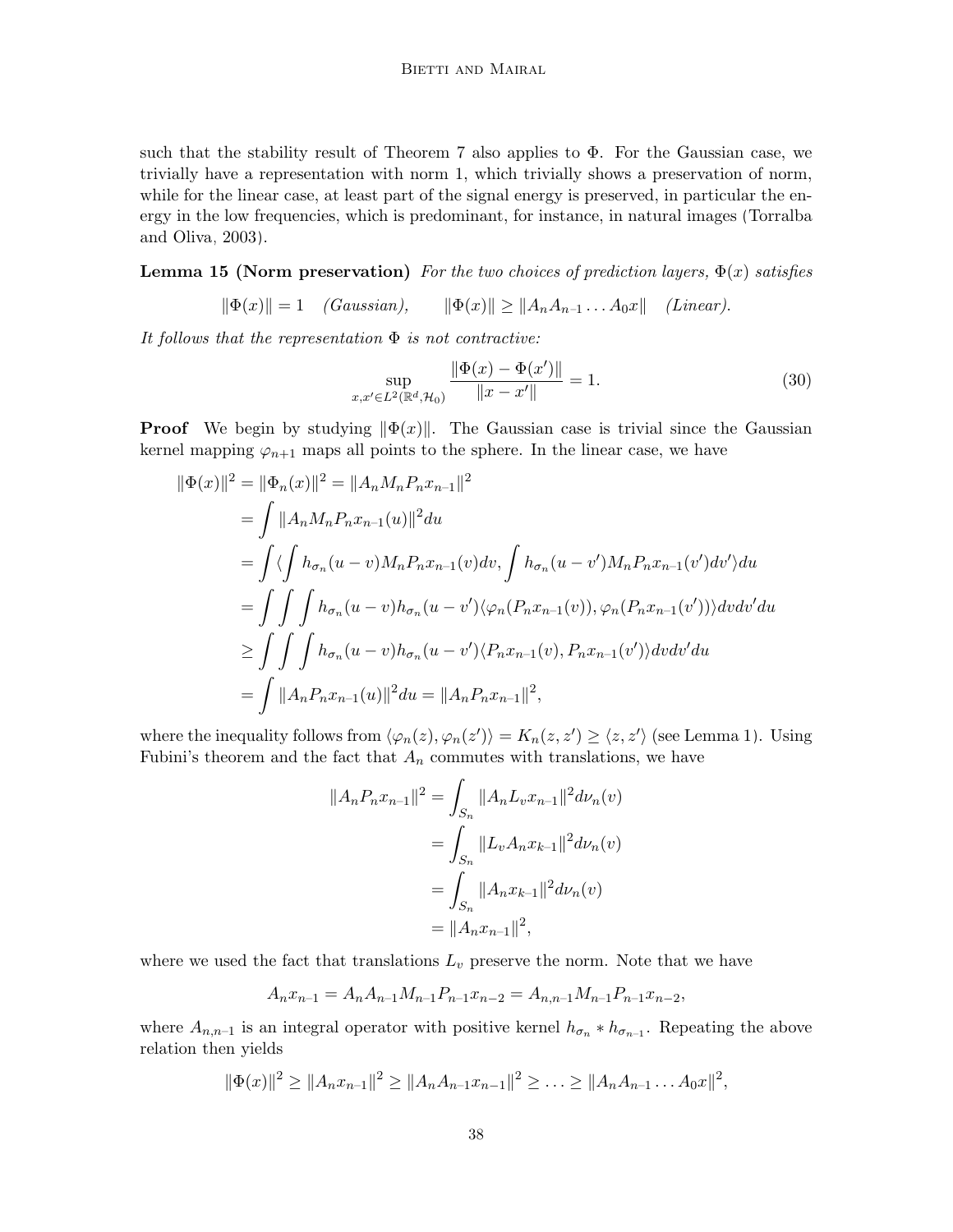and the result follows.

We now show [\(30\)](#page-37-0). By our assumptions on  $\varphi_{n+1}$  and on the operators  $A_k, M_k, P_k$ , we have that  $\Phi$  is non-expansive, so that

$$
\sup_{x,x'\in L^2(\mathbb{R}^d,\mathcal{H}_0)}\frac{\|\Phi(x)-\Phi(x')\|}{\|x-x'\|}\leq 1.
$$

It then suffices to show that one can find x, x' such that the norm ratio  $\frac{\|\Phi(x)-\Phi(x')\|}{\|x-x'\|}$  $\frac{||x)-\Psi(x)||}{||x-x'||}$  is arbitrarily close to 1. In particular, we begin by showing that for any signal  $x \neq 0$  we have

<span id="page-38-0"></span>
$$
\lim_{\lambda \to 1} \frac{\|\Phi(\lambda x) - \Phi(x)\|}{\|\lambda x - x\|} \ge \frac{\|A_{\sigma} x\|}{\|x\|},
$$
\n(31)

where  $A_{\sigma}$  is the pooling operator with scale  $\sigma = (\sigma_n^2 + \sigma_{n-1}^2 + \ldots + \sigma_1^2)^{1/2}$ , and the result will follow by considering appropriate signals  $x$  that make this lower bound arbitrarily close to 1.

Note that by homogeneity of the kernels maps  $\varphi_k$  (which follows from the homogeneity of kernels  $K_k$ ), and by linearity of the operators  $A_k$  and  $P_k$ , we have  $\Phi_n(\lambda x) = \lambda \Phi_n(x)$  for any  $\lambda \geq 0$ . Taking  $\lambda > 0$ , we have

$$
\|\Phi_n(\lambda x) - \Phi_n(x)\| = (\lambda - 1)\|\Phi_n(x)\| \ge (\lambda - 1)\|A_n A_{n-1} \dots A_0 x\| = (\lambda - 1)\|A_\sigma x\|,
$$

adapting Lemma [15](#page-37-1) to the representation  $\Phi_n$ . Thus,

$$
\lim_{\lambda \to 1} \frac{\|\Phi_n(\lambda x) - \Phi_n(x)\|}{\|\lambda x - x\|} \ge \frac{\|A_\sigma x\|}{\|x\|}.
$$

When  $\varphi_{n+1}$  is linear, we immediately obtain [\(31\)](#page-38-0) since  $\|\Phi(\lambda x)-\Phi(x)\| = \|\Phi_n(\lambda x)-\Phi_n(x)\|.$ For the Gaussian case, we have

$$
\|\Phi(\lambda x) - \Phi(x)\|^2 = 2 - 2e^{-\frac{1}{2}\|\Phi_n(\lambda x) - \Phi_n(x)\|^2}
$$
  
=  $2 - 2e^{-\frac{1}{2}(\lambda - 1)^2 \|\Phi_n(x)\|^2}$   
=  $(\lambda - 1)^2 \|\Phi_n(x)\|^2 + o((\lambda - 1)^2)$   
=  $\|\Phi_n(\lambda x) - \Phi_n(x)\|^2 + o((\lambda - 1)^2),$ 

which yields [\(31\)](#page-38-0).

By considering a Gaussian signal with scale  $\tau \gg \sigma$ , we can make  $\frac{\|A_{\sigma}x\|}{\|x\|}$  arbitrarily close to 1 by taking an arbitrarily large  $\tau$ . It follows that

$$
\sup_{x} \lim_{\lambda \to 1} \frac{\|\Phi(\lambda x) - \Phi(x)\|}{\|\lambda x - x\|} = 1,
$$

which yields the result.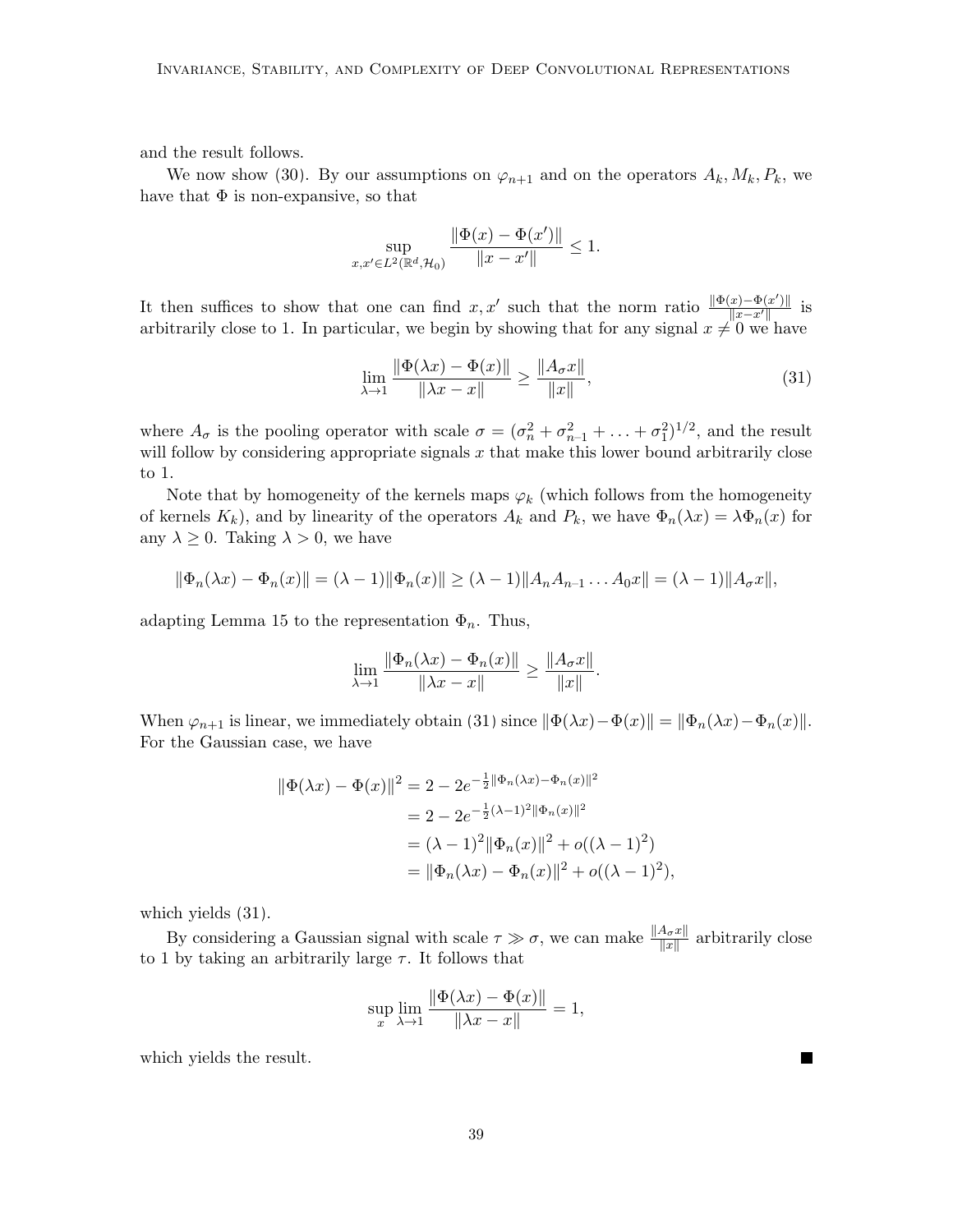# C.6 Proof of Lemma [9](#page-20-0)

Proof We have

$$
Px((u, \eta)) = (v \in \tilde{S} \mapsto x((u, \eta)(v, 0)))
$$
  
\n
$$
= (v \in \tilde{S} \mapsto x((u + R_{\eta}v, \eta)))
$$
  
\n
$$
= (v \in R_{\eta}\tilde{S} \mapsto x((u + v, \eta)))
$$
  
\n
$$
Ax((u, \eta)) = \int_{\mathbb{R}^2} x((u, \eta)(v, 0))h(v)dv
$$
  
\n
$$
= \int_{\mathbb{R}^2} x((u + R_{\eta}v, \eta))h(v)dv
$$
  
\n
$$
= \int_{\mathbb{R}^2} x((v, \eta))h(R_{-\eta}(v - u))dv
$$
  
\n
$$
= \int_{\mathbb{R}^2} x((v, \eta))h(u - v)dv,
$$

where the last equality uses the circular symmetry of a Gaussian around the origin. For a diffeomorphism  $\tau$ , we denote by  $L_{\tau}$  the action operator given by  $L_{\tau}x((u,\eta)) = x((\tau(u),0)^{-1}(u,\eta)) =$  $x((u - \tau(u), \eta))$ . If we denote  $x(\cdot, \eta)$  the  $L^2(\mathbb{R}^2)$  signal obtained from a signal  $x \in L^2(G)$  at a fixed angle, we have shown

$$
(Px)(\cdot, \eta) = \tilde{P}_{\eta}(x(\cdot, \eta))
$$

$$
(Ax)(\cdot, \eta) = \tilde{A}(x(\cdot, \eta))
$$

$$
(L_{\tau}x)(\cdot, \eta) = \tilde{L}_{\tau}(x(\cdot, \eta)),
$$

where  $\tilde{P}_{\eta}, \tilde{A}, \tilde{L}_{\tau}$  are defined on  $L^2(\mathbb{R}^2)$  as in Section [2,](#page-6-0) with a rotated patch  $R_{\eta} \tilde{S}$  for  $\tilde{P}_{\eta}$ . Then, we have, for a signal  $x \in L^2(G)$ ,

$$
\begin{aligned} \|[PA, L_{\tau}]x\|_{L^{2}(G)}^{2} &= \int \|([PA, L_{\tau}]x)(\cdot, \eta)\|_{L^{2}(\mathbb{R}^{2})}^{2} d\mu_{c}(\eta) \\ &= \int \|[\tilde{P}_{\eta}\tilde{A}, \tilde{L}_{\tau}](x(\cdot, \eta))\|_{L^{2}(\mathbb{R}^{2})}^{2} d\mu_{c}(\eta) \\ &\leq \int \|[\tilde{P}_{\eta}\tilde{A}, \tilde{L}_{\tau}]\|^{2} \|x(\cdot, \eta)\|_{L^{2}(\mathbb{R}^{2})}^{2} d\mu_{c}(\eta) \\ &\leq \left(\sup_{\eta} \|[\tilde{P}_{\eta}\tilde{A}, \tilde{L}_{\tau}]\|^{2}\right) \|x\|_{L^{2}(G)}^{2}, \end{aligned}
$$

 $\| \|\left[PA, L_\tau\right]\|_{L^2(G)} \leq \sup_{\eta} \|[\tilde{P}_{\eta}\tilde{A}, \tilde{L}_\tau]\|_{L^2(\mathbb{R}^2)}^2.$  Note that we have  $\sup_{c\in R_{\eta}\tilde{S}}|c| = \sup_{c\in \tilde{S}}|c| \leq 1$  $\kappa\sigma$ , since rotations preserve the norm, so that we can bound each  $\|\tilde{[P}_\eta \tilde{A}, \tilde{L}_\tau\| \|$  as in Sec-tion [3.1](#page-13-0) to obtain the desired result. Similarly,  $||L_{\tau}A-A||$  can be bounded as in Section [3.1.](#page-13-0)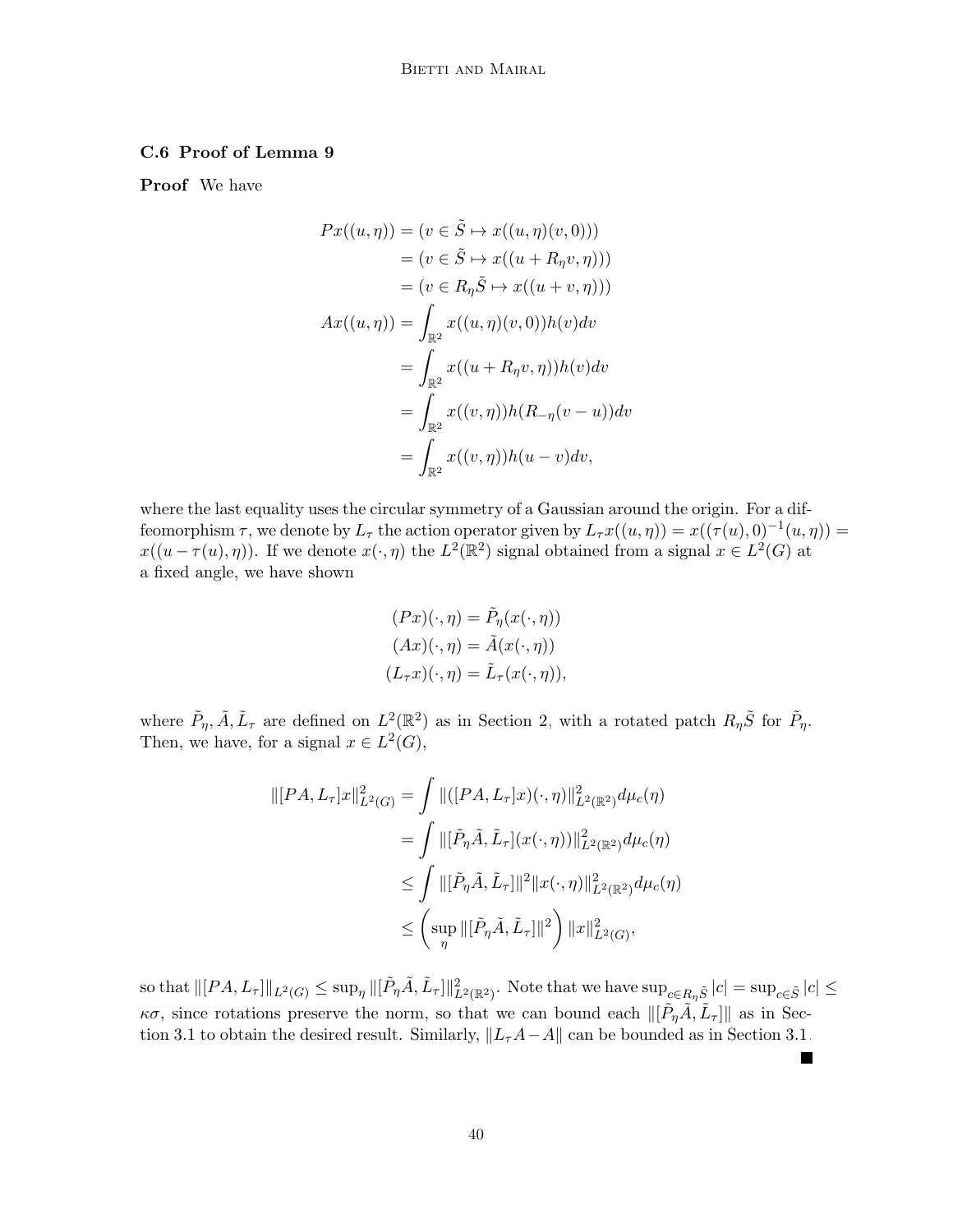# C.7 Proof of Theorem [10](#page-21-1)

**Proof** First, note that  $A_c$  can be written as an integral operator

$$
A_c x(u) = \int x((v, \eta)) k(u, (v, \eta)) d\mu((v, \eta)),
$$

with  $k(u,(v,\eta)) = \delta_u(v)$ , where  $\delta$  denotes the Dirac delta function. We have

$$
\int |k(u, (v, \eta))| d\mu((v, \eta)) = \int |k(u, (v, \eta))| du = 1.
$$

By Schur's test, we thus obtain  $||A_c|| \leq 1$ . Then, note that  $(\tau(u), \theta) = (0, \theta)(R_{-\theta}\tau(u), 0)$ , so that  $L_{(\tau,\theta)} = L_{(0,\theta)} L_{\tau_{\theta}}$ , where we write  $\tau_{\theta}(u) = R_{-\theta} \tau(u)$ . Additionally, it is easy to see that  $A_c L_{(0,\theta)} = A_c$ . We have

$$
||A_{c}\Phi_{n}(L_{(\tau,\theta)}x) - A_{c}\Phi_{n}(x)|| = ||A_{c}\Phi_{n}(L_{(0,\theta)}L_{\tau_{\theta}}x) - A_{c}\Phi_{n}(x)||
$$
  
\n
$$
= ||A_{c}L_{(0,\theta)}\Phi_{n}(L_{\tau_{\theta}}x) - A_{c}\Phi_{n}(x)||
$$
  
\n
$$
= ||A_{c}\Phi_{n}(L_{\tau_{\theta}}x) - A_{c}\Phi_{n}(x)||
$$
  
\n
$$
\leq ||\Phi_{n}(L_{\tau_{\theta}}x) - \Phi_{n}(x)||,
$$

using the fact that the representation  $\Phi_n$  is equivariant to roto-translations by construction.

We conclude by using Lemma [9](#page-20-0) together with an adapted version of Proposition [4,](#page-13-1) and by noticing that  $\|\nabla \tau_{\theta}\|_{\infty} = \|\nabla \tau\|_{\infty}$  and  $\|\tau_{\theta}\|_{\infty} = \|\tau\|_{\infty}$ . П

# Appendix D. Proofs Related to the Construction of CNNs in the RKHS

# D.1 Proof of Lemma [11](#page-22-4)

**Proof** Here, we drop all indices  $k$  since there is no ambiguity. We will now characterize the functional space  $\mathcal{H}$  by following the same strategy as [Zhang et al.](#page-48-2) [\(2016,](#page-48-2) [2017b\)](#page-48-0) for the non-homogeneous Gaussian and inverse polynomial kernels on Euclidean spaces. Using the Maclaurin expansion of  $\kappa$ , we can define the following explicit feature map for the dot-product kernel  $K_{dp}(z, z') := \kappa(\langle z, z' \rangle)$ , for any z in the unit-ball of  $\mathcal{P}$ :

$$
\psi_{dp}(z) = \left(\sqrt{b_0}, \sqrt{b_1}z, \sqrt{b_2}z \otimes z, \sqrt{b_3}z \otimes z \otimes z, \ldots\right)
$$
  
= 
$$
\left(\sqrt{b_j}z^{\otimes j}\right)_{j \in \mathbb{N}},
$$
 (32)

where  $z^{\otimes j}$  denotes the tensor product of order j of the vector z. Technically, the explicit mapping lives in the Hilbert space  $\oplus_{j=0}^n \otimes^j \mathcal{P}$ , where  $\oplus$  denotes the direct sum of Hilbert spaces, and with the abuse of notation that  $\otimes^0 \mathcal{P}$  is simply R. Then, we have that  $K_{dp}(z, z') = \langle \psi(z), \psi(z') \rangle$  for all  $z, z'$  in the unit ball of  $P$ . Similarly, we can construct an explicit feature map for the homogeneous dot-product kernels [\(2\)](#page-7-2):

$$
\psi_{\text{hdp}}(z) = \left(\sqrt{b_0}||z||, \sqrt{b_1}z, \sqrt{b_2}||z||^{-1}z \otimes z, \sqrt{b_3}||z||^{-2}z \otimes z \otimes z, \dots\right)
$$
  
= 
$$
\left(\sqrt{b_j}||z||^{1-j}z^{\otimes j}\right)_{j \in \mathbb{N}}.
$$
 (33)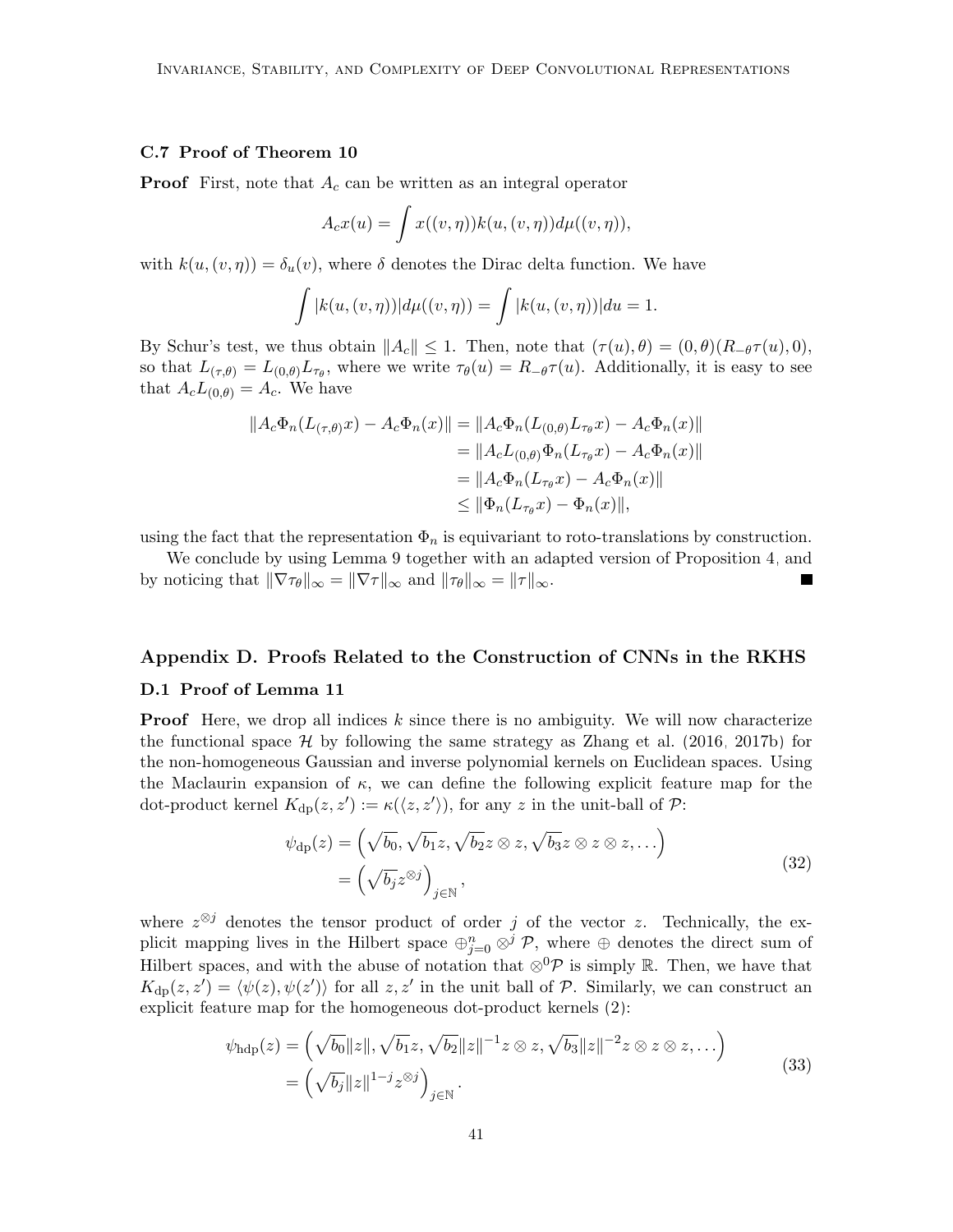From these mappings, we may now conclude the proof by following the same strategy as [Zhang et al.](#page-48-2) [\(2016,](#page-48-2) [2017b\)](#page-48-0). By first considering the restriction of  $K$  to unit-norm vectors z,

$$
\sigma(\langle w, z \rangle) = \sum_{j=0}^{+\infty} a_j \langle w, z \rangle^j = \sum_{j=0}^{+\infty} a_j \langle w^{\otimes j}, z^{\otimes j} \rangle = \langle \bar{w}, \psi(z) \rangle,
$$

where

$$
\bar{w} = \left(\frac{a_j}{\sqrt{b_j}} w^{\otimes j}\right)_{j \in \mathbb{N}}.
$$

Then, the norm of  $\bar{w}$  is

$$
\|\bar w\|^2=\sum_{j=0}^{+\infty}\frac{a_j^2}{b_j}\|w^{\otimes j}\|^2=\sum_{j=0}^{+\infty}\frac{a_j^2}{b_j}\|w\|^{2j}=C^2_\sigma(\|w\|^2)<+\infty.
$$

Using Theorem [A.1,](#page-30-3) we conclude that f is in the RKHS of K, with norm  $||f|| \leq C_{\sigma} (||w||^2)$ . Finally, we extend the result to non unit-norm vectors  $z$  with similar calculations and we obtain the desired result.

# <span id="page-41-0"></span>D.2 CNN construction and RKHS norm

In this section, we describe the space of functions (RKHS)  $\mathcal{H}_{K_n}$  associated to the kernel  $\mathcal{K}_n(x_0, x_0') = \langle x_n, x_n' \rangle$  defined in [\(6\)](#page-9-2), where  $x_n$ ,  $x_n'$  are the final representations given by Eq. [\(5\)](#page-9-1), in particular showing it contains the set of CNNs with activations described in Section [4.1.](#page-22-0)

#### D.2.1 CONSTRUCTION OF A CNN IN THE RKHS.

Let us consider the definition of the CNN presented in Section [4.](#page-21-0) We will show that it can be seen as a point in the RKHS of  $\mathcal{K}_n$ . According to Lemma [11,](#page-22-4) we consider  $\mathcal{H}_k$  that contains all functions of the form  $z \in \mathcal{P}_k \mapsto ||z|| \sigma(\langle w, z \rangle / ||z||)$ , with  $w \in \mathcal{P}_k$ .

We recall the intermediate quantities introduced in Section [4.](#page-21-0) That is, we define the initial quantities  $f_1^i \in \mathcal{H}_1, g_1^i \in \mathcal{P}_1$  for  $i = 1, \ldots, p_1$  such that

$$
g_1^i = w_1^i \in L^2(S_1, \mathbb{R}^{p_0}) = L^2(S_1, \mathcal{H}_0) = \mathcal{P}_1
$$
  

$$
f_1^i(z) = ||z|| \sigma(\langle g_1^0, z \rangle / ||z||) \quad \text{for } z \in \mathcal{P}_1,
$$

and we recursively define, from layer  $k-1$ , the quantities  $f_k^i \in \mathcal{H}_k, g_k^i \in \mathcal{P}_k$  for  $i = 1, \ldots, p_k$ :

$$
g_k^i(v) = \sum_{j=1}^{p_{k-1}} w_k^{ij}(v) f_{k-1}^j \quad \text{where} \quad w_k^i(v) = (w_k^{ij}(v))_{j=1,\dots,p_{k-1}}
$$
  

$$
f_k^i(z) = ||z|| \sigma(\langle g_k^i, z \rangle / ||z||) \quad \text{for } z \in \mathcal{P}_k.
$$

Then, we will show that  $\tilde{z}_k^i(u) = f_k^i(P_k x_{k-1}(u)) = \langle f_k^i, M_k P_k x_{k-1}(u) \rangle$ , which correspond to feature maps at layer k and index i in a CNN. Indeed, this is easy to see for  $k = 1$  by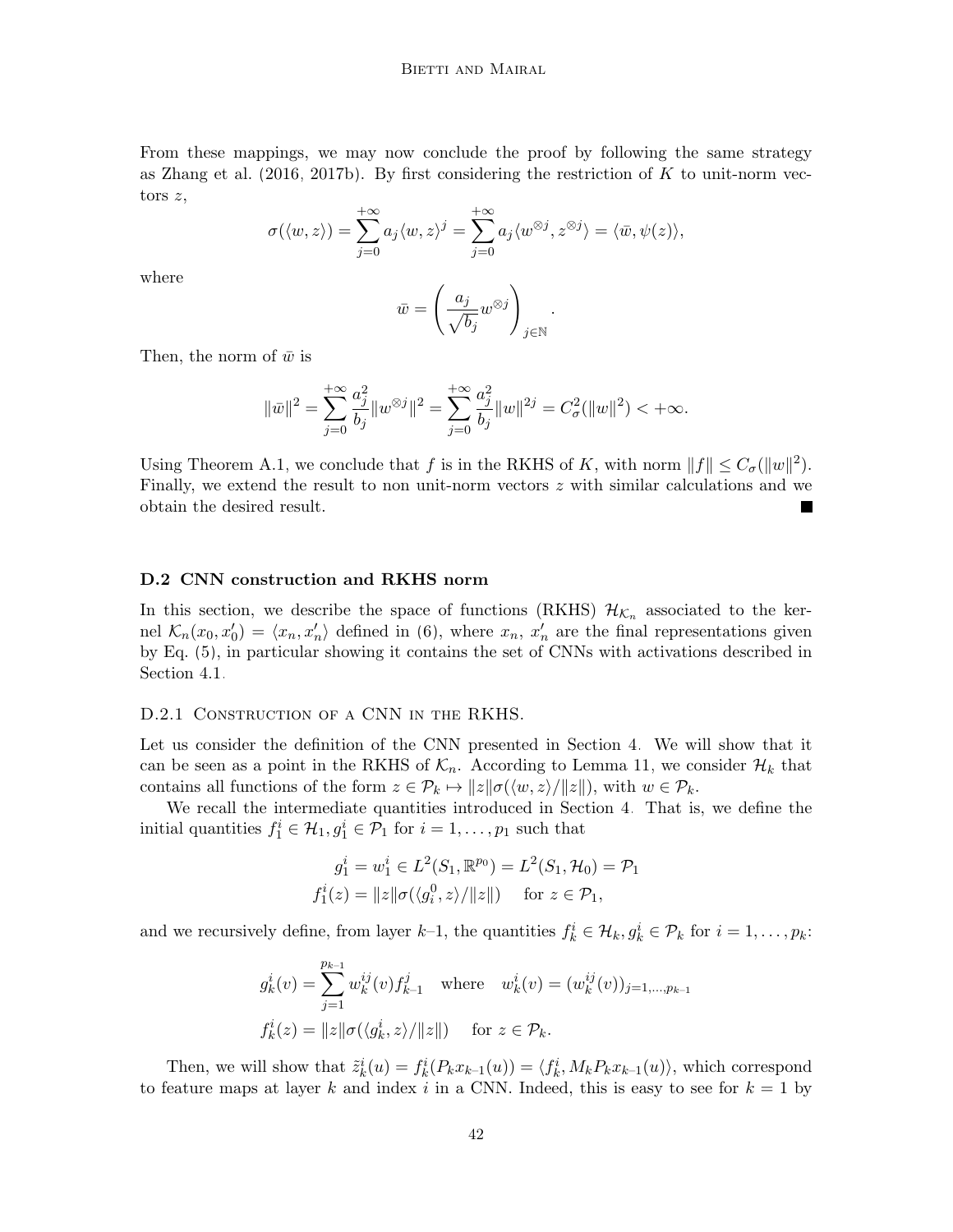construction with filters  $w_1^i(v)$ , and for  $k \ge 2$ , we have

$$
\tilde{z}_{k}^{i}(u) = n_{k}(u)\sigma(\langle w_{k}^{i}, P_{k}z_{k-1}(u)\rangle/n_{k}(u))
$$
\n
$$
= n_{k}(u)\sigma(\langle w_{k}^{i}, P_{k}A_{k-1}\tilde{z}_{k-1}(u)\rangle/n_{k}(u))
$$
\n
$$
= n_{k}(u)\sigma\left(\frac{1}{n_{k}(u)}\sum_{j=1}^{p_{k-1}}\int_{S_{k}}w_{k}^{ij}(v)A_{k-1}\tilde{z}_{k-1}^{j}(u+v)dv_{k}(v)\right)
$$
\n
$$
= n_{k}(u)\sigma\left(\frac{1}{n_{k}(u)}\sum_{j=1}^{p_{k-1}}\int_{S_{k}}w_{k}^{ij}(v)\langle f_{k-1}^{j}, A_{k-1}M_{k-1}P_{k-1}x_{k-2}(u+v)\rangle d\nu_{k}(v)\right)
$$
\n
$$
= n_{k}(u)\sigma\left(\frac{1}{n_{k}(u)}\int_{S_{k}}\langle g_{k}^{i}(v), A_{k-1}M_{k-1}P_{k-1}x_{k-2}(u+v)\rangle d\nu_{k}(v)\right)
$$
\n
$$
= n_{k}(u)\sigma\left(\frac{1}{n_{k}(u)}\int_{S_{k}}\langle g_{k}^{i}(v), x_{k-1}(u+v)\rangle d\nu_{k}(v)\right)
$$
\n
$$
= n_{k}(u)\sigma\left(\frac{1}{n_{k}(u)}\langle g_{k}^{i}(v), P_{k}x_{k-1}(u)\rangle\right)
$$
\n
$$
= f_{k}^{i}(P_{k}x_{k-1}(u)),
$$

where  $n_k(u) := ||P_kx_{k-1}(u)||$ . Note that we have used many times the fact that  $A_k$  operates on each channel independently when applied to a finite-dimensional map.

The final prediction function is of the form  $f_{\sigma}(x_0) = \langle w_{n+1}, z_n \rangle$  with  $w_{n+1}$  in  $L^2(\mathbb{R}^d, \mathbb{R}^{p_n})$ . Then, we can define the following function  $g_{\sigma}$  in  $L^2(\mathbb{R}^d, \mathcal{H}_n)$  such that

$$
g_{\sigma}(u) = \sum_{j=1}^{p_n} w_{n+1}^j(u) f_n^j,
$$

which yields

$$
\langle g_{\sigma}, x_n \rangle = \sum_{j=1}^{p_n} \int_{\mathbb{R}^d} w_{n+1}^j(u) \langle f_n^j, x_n(u) \rangle du
$$
  
\n
$$
= \sum_{j=1}^{p_n} \int_{\mathbb{R}^d} w_{n+1}^j(u) \langle f_n^j, A_n M_n P_n x_{n-1}(u) \rangle du
$$
  
\n
$$
= \sum_{j=1}^{p_n} \int_{\mathbb{R}^d} w_{n+1}^j(u) A_n \tilde{z}_n^j(u) du
$$
  
\n
$$
= \sum_{j=1}^{p_n} \int_{\mathbb{R}^d} w_{n+1}^j(u) z_n^j(u) du
$$
  
\n
$$
= \sum_{j=1}^{p_n} \langle w_{n+1}^j, z_n^j \rangle = f_{\sigma}(x_0),
$$

which corresponds to a linear layer after pooling. Since the RKHS of  $\mathcal{K}_n$  in the linear case [\(6\)](#page-9-2) contains all functions of the form  $f(x_0) = \langle g, x_n \rangle$ , for g in  $L^2(\mathbb{R}^d, \mathcal{H}_n)$ , we have that  $f_{\sigma}$  is in the RKHS.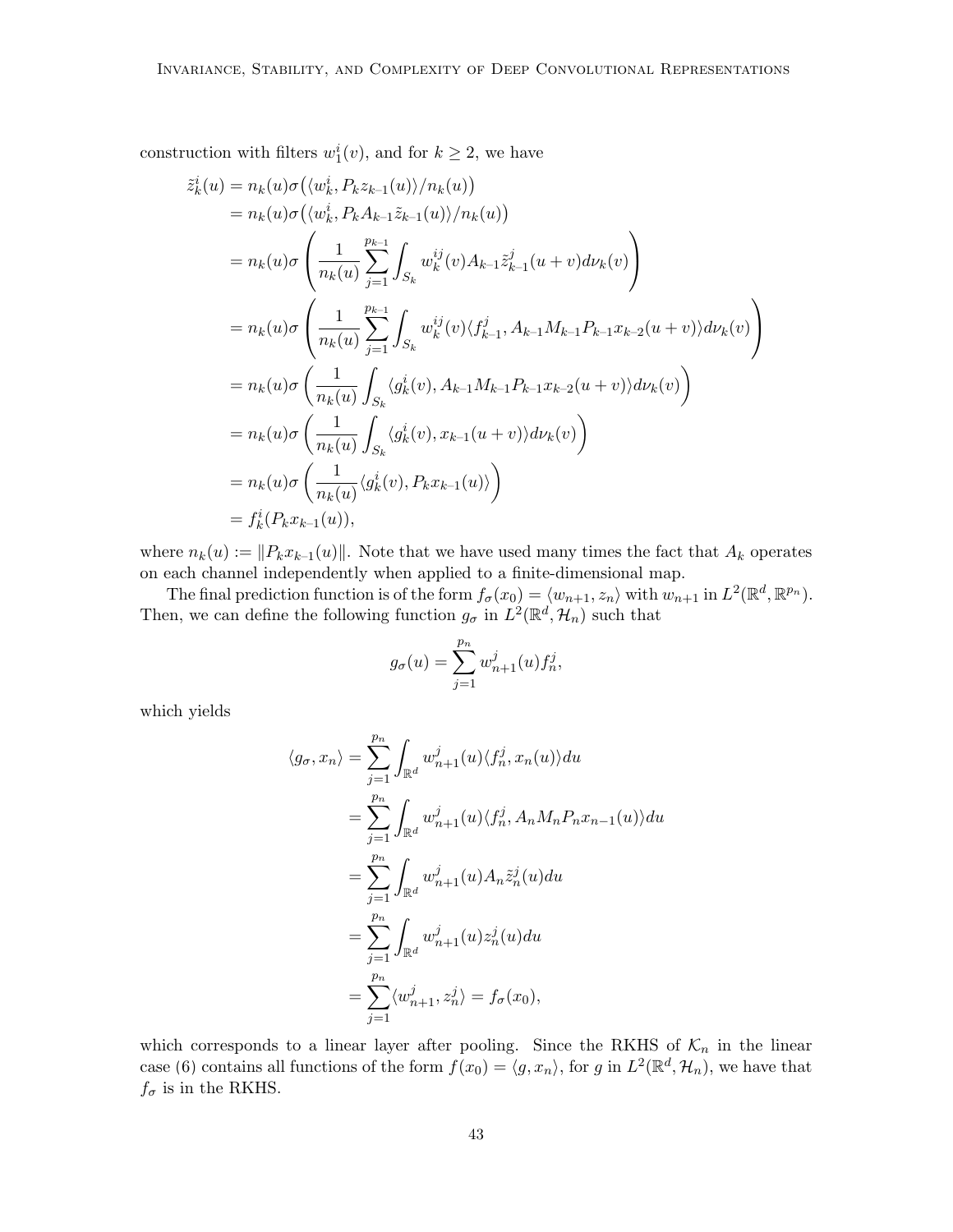D.2.2 PROOF OF PROPOSITION [13](#page-25-1)

**Proof** As shown in Lemma [11,](#page-22-4) the RKHS norm of a function  $f : z \in \mathcal{P}_k \mapsto ||z|| \sigma(\langle w, z \rangle / ||z||)$ in  $\mathcal{H}_k$  is bounded by  $C_{\sigma}(\|w\|^2)$ , where  $C_{\sigma}$  depends on the activation  $\sigma$ . We then have

$$
||f_1^i||^2 \leq C_{\sigma}^2(||w_1^i||_2^2) \quad \text{where} \quad ||w_1^i||_2^2 = \int_{S_1} ||w_1^i(v)||^2 d\nu_1(v)
$$
  
\n
$$
||f_k^i||^2 \leq C_{\sigma}^2 (||g_k^i||^2)
$$
  
\n
$$
||g_k^i||^2 = \int_{S_k} ||\sum_{j=1}^{p_{k-1}} w_k^{ij}(v) f_{k-1}^j||^2 d\nu_k(v)
$$
  
\n
$$
\leq p_{k-1} \sum_{j=1}^{p_{k-1}} \left( \int_{S_k} |w_k^{ij}(v)|^2 d\nu_k(v) \right) ||f_{k-1}^j||^2
$$
  
\n
$$
= p_{k-1} \sum_{j=1}^{p_{k-1}} ||w_k^{ij}||_2^2 ||f_{k-1}^j||^2,
$$

where in the last inequality we use  $||a_1 + ... + a_n||^2 \le n(||a_1||^2 + ... + ||a_n||^2)$ . Since  $C^2_{\sigma}$  is monotonically increasing (typically exponentially in its argument), we have for  $k =$  $1, \ldots, n-1$  the recursive relation

$$
||f_k^i||^2 \leq C_{\sigma}^2 \left( p_{k-1} \sum_{j=1}^{p_{k-1}} ||w_k^{ij}||_2^2 ||f_{k-1}^j||^2 \right).
$$

The norm of the final prediction function  $f \in L^2(\mathbb{R}^d, \mathcal{H}_n)$  is bounded as follows, using similar arguments as well as Theorem [A.1:](#page-30-3)

$$
||f_{\sigma}||^{2} \leq ||g_{\sigma}||^{2} \leq p_{n} \sum_{j=1}^{p_{n}} \left( \int_{\mathbb{R}^{d}} |w_{n+1}^{j}(u)|^{2} du \right) ||f_{n}^{j}||^{2}.
$$

This yields the desired result.

### D.2.3 PROOF OF PROPOSITION [14](#page-25-0)

Proof Define

$$
F_k = (f_k^1, \dots, f_k^{p_k}) \in \mathcal{H}_k^{p_k}
$$
  
\n
$$
G_k = (g_k^1, \dots, g_k^{p_k}) \in \mathcal{P}_k^{p_k}
$$
  
\n
$$
W_k(u) = (w_k^{ij}(u))_{ij} \in \mathbb{R}^{p_k \times p_{k-1}} \quad \text{for } u \in S_k.
$$

We will write, by abuse of notation,  $G_k(u) = (g_k^1(u), \ldots, g_k^{p_k}(u))$  for  $u \in S_k$ , so that we can write  $G_k(u) = W_k(u)F_{k-1}$ . In particular, we have  $||G_k(u)|| \leq ||W_k(u)||_2||F_{k-1}||$ . This can be seen by considering an orthonormal basis  $B$  of  $\mathcal{H}_k$ , and defining real-valued vectors  $F_k^w = (\langle w, f_k^1 \rangle, \ldots, \langle w, f_k^{p_k} \rangle), G_k^w(u) = (\langle w, g_k^1(u) \rangle, \ldots, \langle w, g_k^{p_k}(u) \rangle)$  for  $w \in B$ . Indeed, we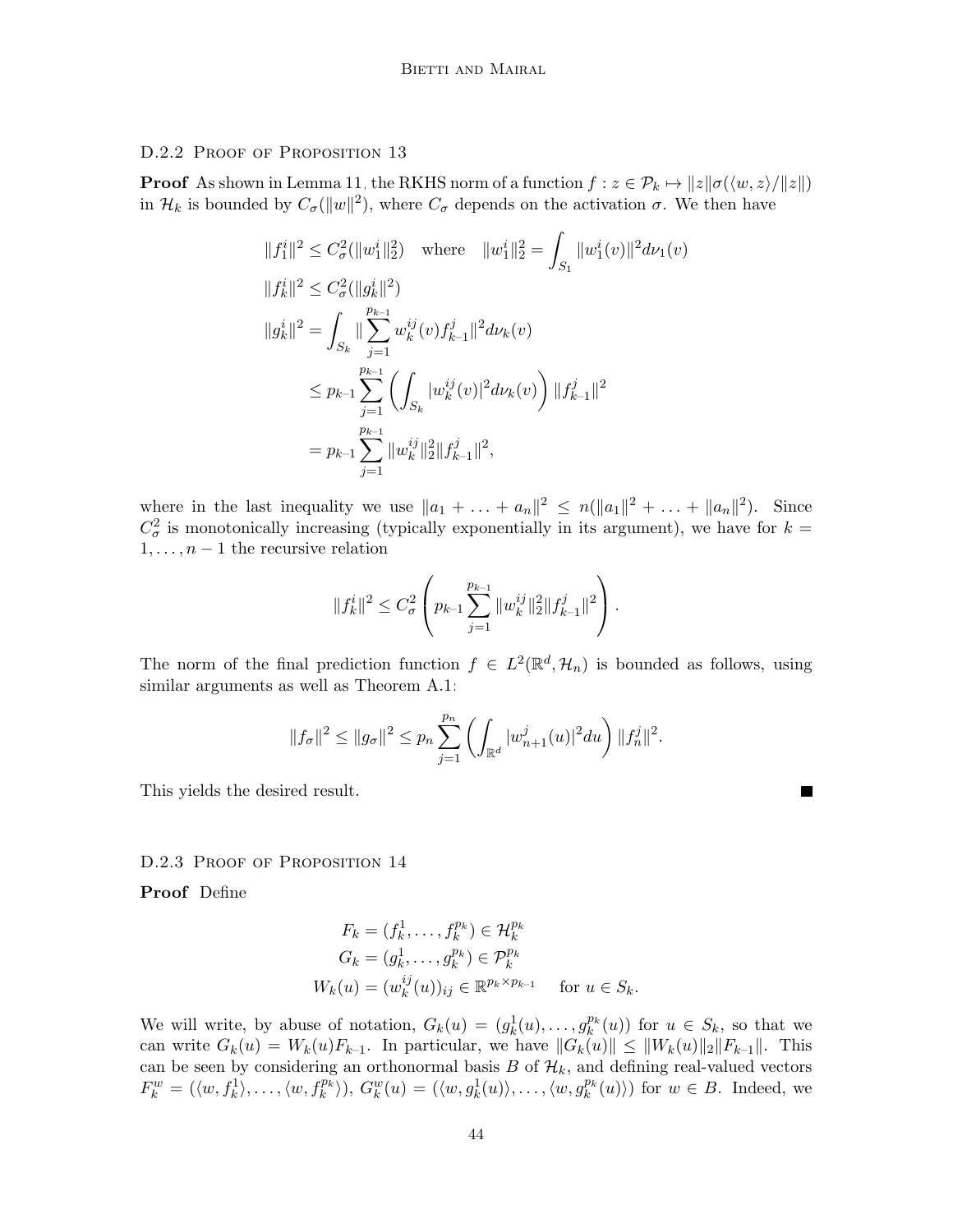have  $G_k^w(u) = W_k(u) F_{k-1}^w$  and hence  $||G_k^w(u)|| \le ||W_k(u)||_2 ||F_{k-1}^w||$  for all  $w \in B$ , and we conclude using

$$
||G_k(u)||^2 = \sum_{w \in B} ||G_k^w(u)||^2 \le ||W_k(u)||_2^2 \sum_{w \in B} ||F_{k-1}^w||^2 = ||W_k(u)||_2^2 ||F_{k-1}||^2.
$$

Then, we have

$$
||G_k||^2 = \sum_i ||g_k^i||^2 = \sum_i \int_{S_k} ||g_k^i(u)||^2 d\nu_k(u) = \int_{S_k} ||G_k(u)||^2 d\nu_k(u)
$$
  

$$
\leq \int_{S_k} ||W_k(u)||_2^2 ||F_{k-1}||^2 \nu_k(u) = ||W_k||_2^2 ||F_{k-1}||^2.
$$

Separately, we notice that  $C^2_{\sigma}$  is super-additive, *i.e.*,

$$
C_{\sigma}^2(\lambda_1^2 + \ldots + \lambda_n^2) \ge C_{\sigma}^2(\lambda_1^2) + \ldots + C_{\sigma}^2(\lambda_n^2).
$$

Indeed, this follows from the definition of  $C_{\sigma}^2$ , noting that polynomials with non-negative coefficients are super-additive on non-negative numbers. Thus, we have

$$
||F_1||^2 = \sum_{i=1}^{p_1} ||f_1^i||^2 \le \sum_{i=1}^{p_1} C_{\sigma}^2(||w_1^i||^2) \le C_{\sigma}^2(||W_1||_F^2)
$$
  

$$
||F_k||^2 \le \sum_{i=1}^{p_k} C_{\sigma}^2(||g_k^i||^2) \le C_{\sigma}^2(||G_k||^2), \quad \text{for } k = 2, ..., n.
$$

Finally, note that

$$
||g_{\sigma}(u)||^2 \le \left(\sum_{j=1}^{p_n} |w_{n+1}^j(u)| ||f_n^j||\right)^2 \le ||w_{n+1}(u)||^2 ||F_n||^2,
$$

by using Cauchy-Schwarz, so that  $||g_{\sigma}||^2 \le ||w_{n+1}||^2 ||F_n||^2$ . Thus, combining the previous relations yields

$$
||f_{\sigma}||^{2} \leq ||g_{\sigma}||^{2} \leq ||w_{n+1}||^{2} C_{\sigma}^{2}(||W_{n}||_{2}^{2} C_{\sigma}^{2}(||W_{n-1}||_{2}^{2} ... C_{\sigma}^{2}(||W_{1}||_{F}^{2}) ...)),
$$

 $\blacksquare$ 

which is the desired result.

# References

- <span id="page-44-1"></span>S. Allassonnière, Y. Amit, and A. Trouvé. Towards a coherent statistical framework for dense deformable template estimation. Journal of the Royal Statistical Society: Series B (Statistical Methodology), 69(1):3–29, 2007.
- <span id="page-44-0"></span>F. Anselmi, L. Rosasco, C. Tan, and T. Poggio. Deep convolutional networks are hierarchical kernel machines. preprint arXiv:1508.01084, 2015.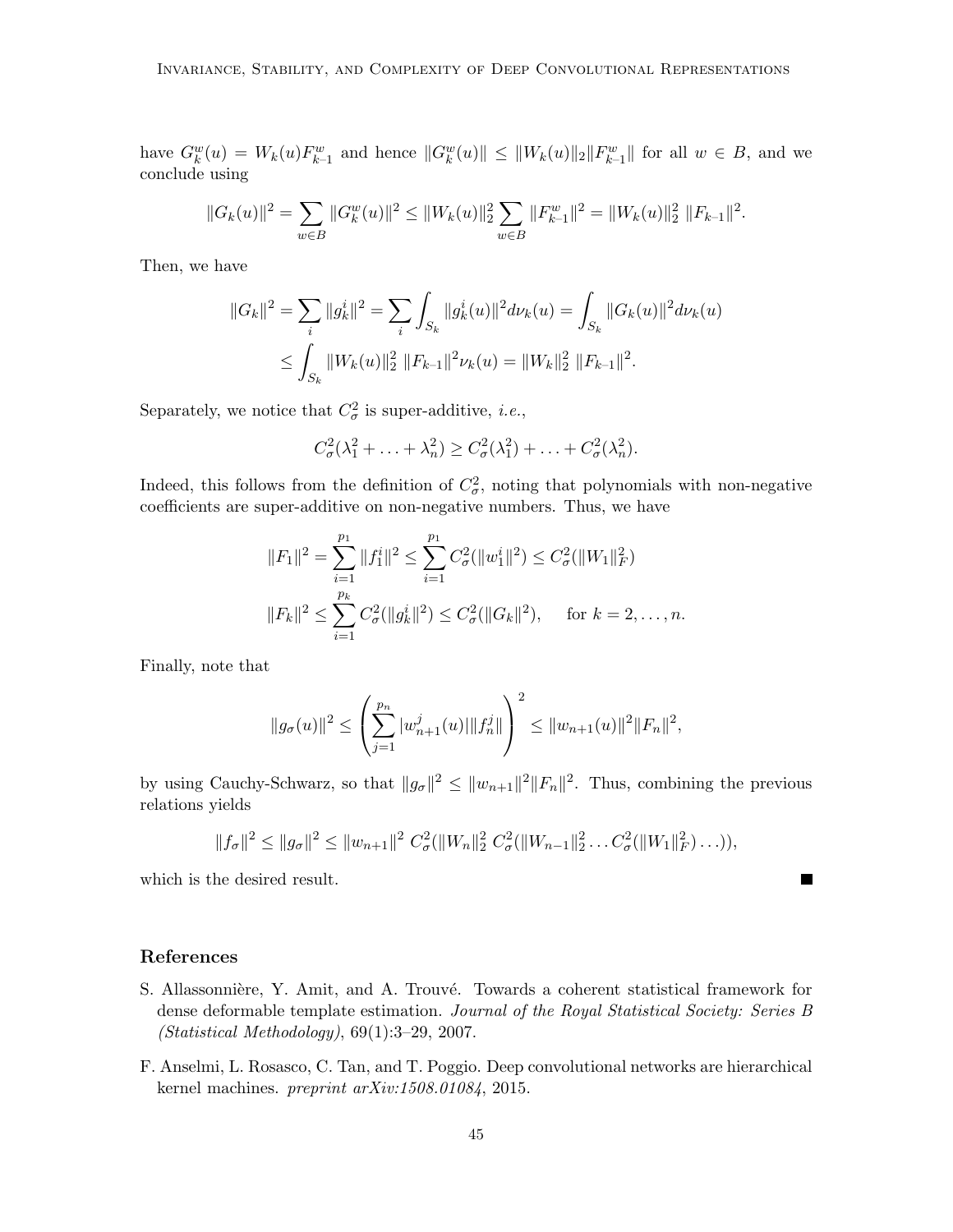- <span id="page-45-6"></span>F. Anselmi, L. Rosasco, and T. Poggio. On invariance and selectivity in representation learning. Information and Inference, 5(2):134–158, 2016.
- <span id="page-45-14"></span>S. Arora, R. Ge, B. Neyshabur, and Y. Zhang. Stronger generalization bounds for deep nets via a compression approach. In Proceedings of the International Conference on Machine Learning (ICML), 2018.
- <span id="page-45-12"></span>F. Bach. On the equivalence between kernel quadrature rules and random feature expansions. Journal of Machine Learning Research (JMLR), 18:1–38, 2017.
- <span id="page-45-3"></span>P. Bartlett, D. J. Foster, and M. Telgarsky. Spectrally-normalized margin bounds for neural networks. In Advances in Neural Information Processing Systems (NIPS), 2017.
- <span id="page-45-2"></span>A. Bietti and J. Mairal. Invariance and stability of deep convolutional representations. In Advances in Neural Information Processing Systems (NIPS), 2017.
- <span id="page-45-1"></span>A. Bietti, G. Mialon, and J. Mairal. On regularization and robustness of deep neural networks. preprint arXiv:1810.00363, 2018.
- <span id="page-45-8"></span>L. Bo, K. Lai, X. Ren, and D. Fox. Object recognition with hierarchical kernel descriptors. In Proceedings of the IEEE Conference on Computer Vision and Pattern Recognition  $(CVPR)$ , 2011.
- <span id="page-45-13"></span>S. Boucheron, O. Bousquet, and G. Lugosi. Theory of classification: A survey of some recent advances. ESAIM: probability and statistics, 9:323–375, 2005.
- <span id="page-45-0"></span>J. Bruna and S. Mallat. Invariant scattering convolution networks. IEEE Transactions on pattern analysis and machine intelligence (PAMI), 35(8):1872–1886, 2013.
- <span id="page-45-4"></span>J. Bruna, A. Szlam, and Y. LeCun. Learning stable group invariant representations with convolutional networks. preprint arXiv:1301.3537, 2013.
- <span id="page-45-7"></span>Y. Cho and L. K. Saul. Kernel methods for deep learning. In Advances in Neural Information Processing Systems (NIPS), 2009.
- <span id="page-45-15"></span>M. Cisse, P. Bojanowski, E. Grave, Y. Dauphin, and N. Usunier. Parseval networks: Improving robustness to adversarial examples. In International Conference on Machine Learning (ICML), 2017.
- <span id="page-45-5"></span>T. Cohen and M. Welling. Group equivariant convolutional networks. In International Conference on Machine Learning (ICML), 2016.
- <span id="page-45-9"></span>A. Daniely, R. Frostig, and Y. Singer. Toward deeper understanding of neural networks: The power of initialization and a dual view on expressivity. In Advances in Neural Information Processing Systems (NIPS), 2016.
- <span id="page-45-10"></span>A. Daniely, R. Frostig, V. Gupta, and Y. Singer. Random features for compositional kernels. preprint arXiv:1703.07872, 2017.
- <span id="page-45-11"></span>J. Diestel and J. J. Uhl. Vector Measures. American Mathematical Society, 1977.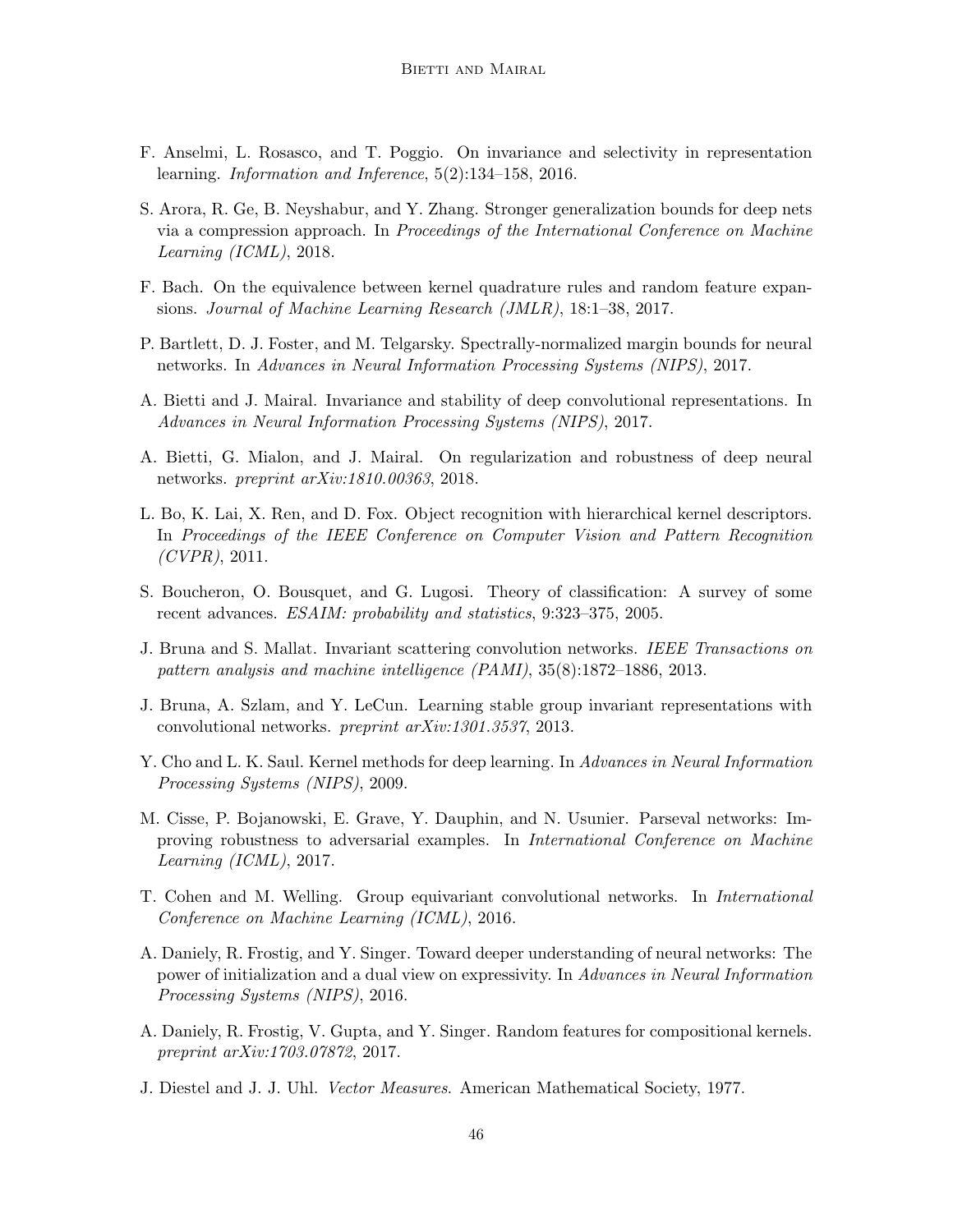- <span id="page-46-9"></span>S. Fine and K. Scheinberg. Efficient SVM training using low-rank kernel representations. Journal of Machine Learning Research (JMLR), 2:243–264, 2001.
- <span id="page-46-11"></span>G. B. Folland. A course in abstract harmonic analysis. Chapman and Hall/CRC, 2016.
- <span id="page-46-5"></span>B. Haasdonk and H. Burkhardt. Invariant kernel functions for pattern analysis and machine learning. Machine learning, 68(1):35–61, 2007.
- <span id="page-46-12"></span>R. Kondor and S. Trivedi. On the generalization of equivariance and convolution in neural networks to the action of compact groups. In Proceedings of the International Conference on Machine Learning (ICML), 2018.
- <span id="page-46-0"></span>Y. LeCun, B. Boser, J. S. Denker, D. Henderson, R. E. Howard, W. Hubbard, and L. D. Jackel. Backpropagation applied to handwritten zip code recognition. Neural computation,  $1(4):541-551$ , 1989.
- <span id="page-46-13"></span>T. Liang, T. Poggio, A. Rakhlin, and J. Stokes. Fisher-Rao metric, geometry, and complexity of neural networks. preprint arXiv:1711.01530, 2017.
- <span id="page-46-10"></span>G. Loosli, S. Canu, and L. Bottou. Training invariant support vector machines using selective sampling. In Large Scale Kernel Machines, pages 301–320. MIT Press, Cambridge, MA., 2007.
- <span id="page-46-2"></span>J. Mairal. End-to-End Kernel Learning with Supervised Convolutional Kernel Networks. In Advances in Neural Information Processing Systems (NIPS), 2016.
- <span id="page-46-3"></span>J. Mairal, P. Koniusz, Z. Harchaoui, and C. Schmid. Convolutional kernel networks. In Advances in Neural Information Processing Systems (NIPS), 2014.
- <span id="page-46-1"></span>S. Mallat. Group invariant scattering. *Communications on Pure and Applied Mathematics*, 65(10):1331–1398, 2012.
- <span id="page-46-7"></span>G. Montavon, M. L. Braun, and K.-R. Müller. Kernel analysis of deep networks. *Journal* of Machine Learning Research (JMLR), 12:2563–2581, 2011.
- <span id="page-46-6"></span>Y. Mroueh, S. Voinea, and T. A. Poggio. Learning with group invariant features: A kernel perspective. In Advances in Neural Information Processing Systems (NIPS), 2015.
- <span id="page-46-8"></span>K. Muandet, K. Fukumizu, B. Sriperumbudur, B. Schölkopf, et al. Kernel mean embedding of distributions: A review and beyond. Foundations and Trends in Machine Learning, 10  $(1-2):1-141, 2017.$
- <span id="page-46-15"></span>B. Neyshabur, R. Tomioka, and N. Srebro. Norm-based capacity control in neural networks. In Conference on Learning Theory (COLT), 2015.
- <span id="page-46-14"></span>B. Neyshabur, S. Bhojanapalli, D. McAllester, and N. Srebro. Exploring generalization in deep learning. In Advances in Neural Information Processing Systems (NIPS), 2017.
- <span id="page-46-4"></span>B. Neyshabur, S. Bhojanapalli, D. McAllester, and N. Srebro. A PAC-Bayesian approach to spectrally-normalized margin bounds for neural networks. In Proceedings of the International Conference on Learning Representations (ICLR), 2018.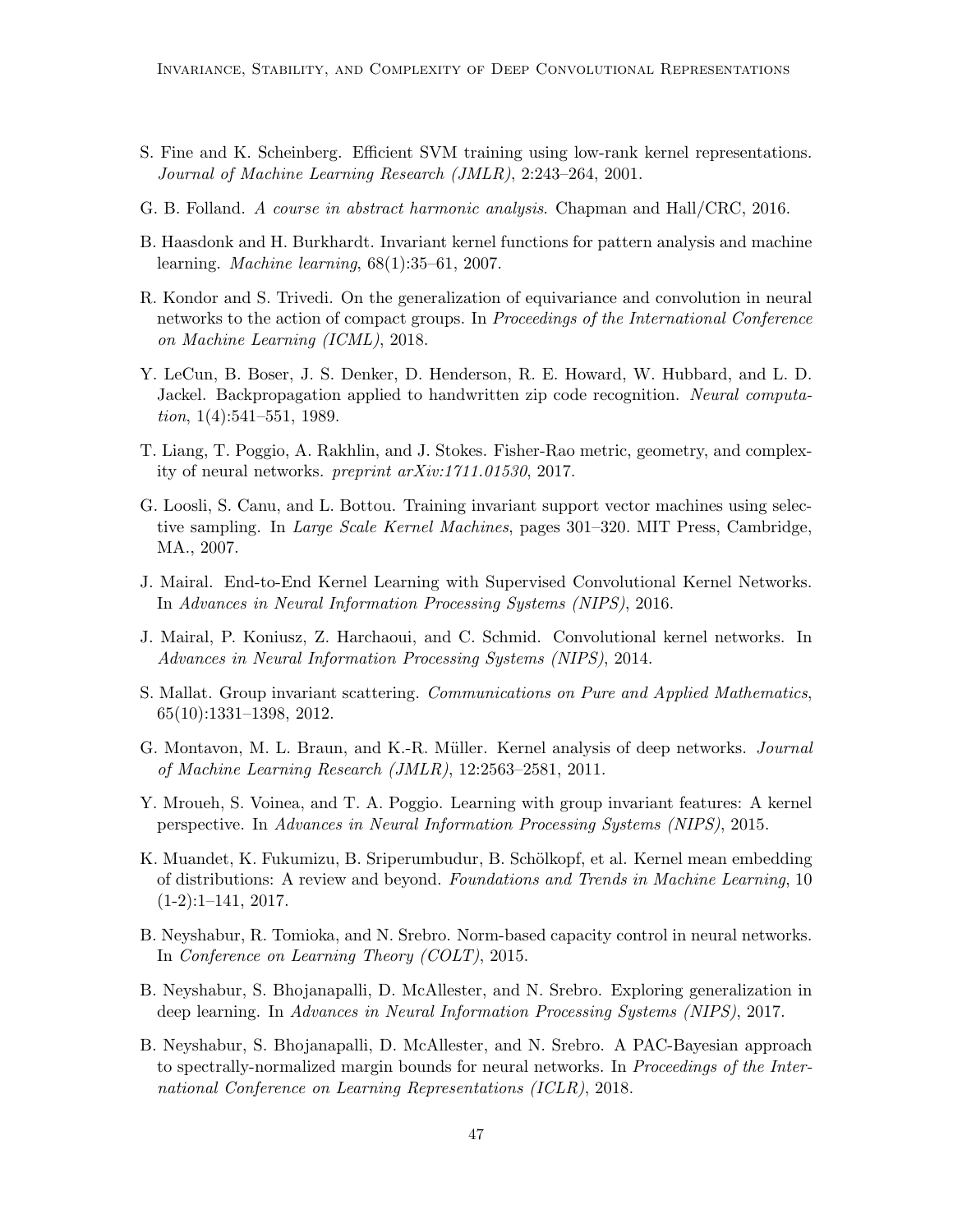- <span id="page-47-11"></span>E. Oyallon and S. Mallat. Deep roto-translation scattering for object classification. In Proceedings of the IEEE Conference on Computer Vision and Pattern Recognition (CVPR), 2015.
- <span id="page-47-8"></span>A. Rahimi and B. Recht. Random features for large-scale kernel machines. In Advances in Neural Information Processing Systems (NIPS), 2007.
- <span id="page-47-1"></span>A. Raj, A. Kumar, Y. Mroueh, T. Fletcher, and B. Schoelkopf. Local group invariant representations via orbit embeddings. In International Conference on Artificial Intelligence and Statistics (AISTATS), 2017.
- <span id="page-47-15"></span>S. Saitoh. Integral transforms, reproducing kernels and their applications, volume 369. CRC Press, 1997.
- <span id="page-47-6"></span>I. J. Schoenberg. Positive definite functions on spheres. Duke Mathematical Journal, 9(1): 96–108, 1942.
- <span id="page-47-4"></span>B. Schölkopf. Support Vector Learning. PhD thesis, Technischen Universität Berlin, 1997.
- <span id="page-47-0"></span>B. Schölkopf and A. J. Smola. *Learning with kernels: support vector machines, regulariza*tion, optimization, and beyond. 2001.
- <span id="page-47-3"></span>B. Schölkopf, A. Smola, and K.-R. Müller. Nonlinear component analysis as a kernel eigenvalue problem. Neural Computation, 10(5):1299–1319, 1998.
- <span id="page-47-12"></span>S. Shalev-Shwartz and S. Ben-David. Understanding machine learning: From theory to algorithms. Cambridge university press, 2014.
- <span id="page-47-2"></span>L. Sifre and S. Mallat. Rotation, scaling and deformation invariant scattering for texture discrimination. In Proceedings of the IEEE conference on computer vision and pattern recognition (CVPR), 2013.
- <span id="page-47-9"></span>K. Simonyan and A. Zisserman. Very deep convolutional networks for large-scale image recognition. In International Conference on Learning Representations (ICLR), 2014.
- <span id="page-47-7"></span>A. J. Smola and B. Schölkopf. Sparse greedy matrix approximation for machine learning. In Proceedings of the International Conference on Machine Learning (ICML), 2000.
- <span id="page-47-14"></span>E. M. Stein. Harmonic Analysis: Real-variable Methods, Orthogonality, and Oscillatory Integrals. Princeton University Press, 1993.
- <span id="page-47-5"></span>I. Steinwart, P. Thomann, and N. Schmid. Learning with hierarchical gaussian kernels. preprint arXiv:1612.00824, 2016.
- <span id="page-47-13"></span>C. Szegedy, W. Zaremba, I. Sutskever, J. Bruna, D. Erhan, I. Goodfellow, and R. Fergus. Intriguing properties of neural networks. In International Conference on Learning Representations (ICLR), 2014.
- <span id="page-47-10"></span>A. Torralba and A. Oliva. Statistics of natural image categories. Network: computation in neural systems, 14(3):391–412, 2003.